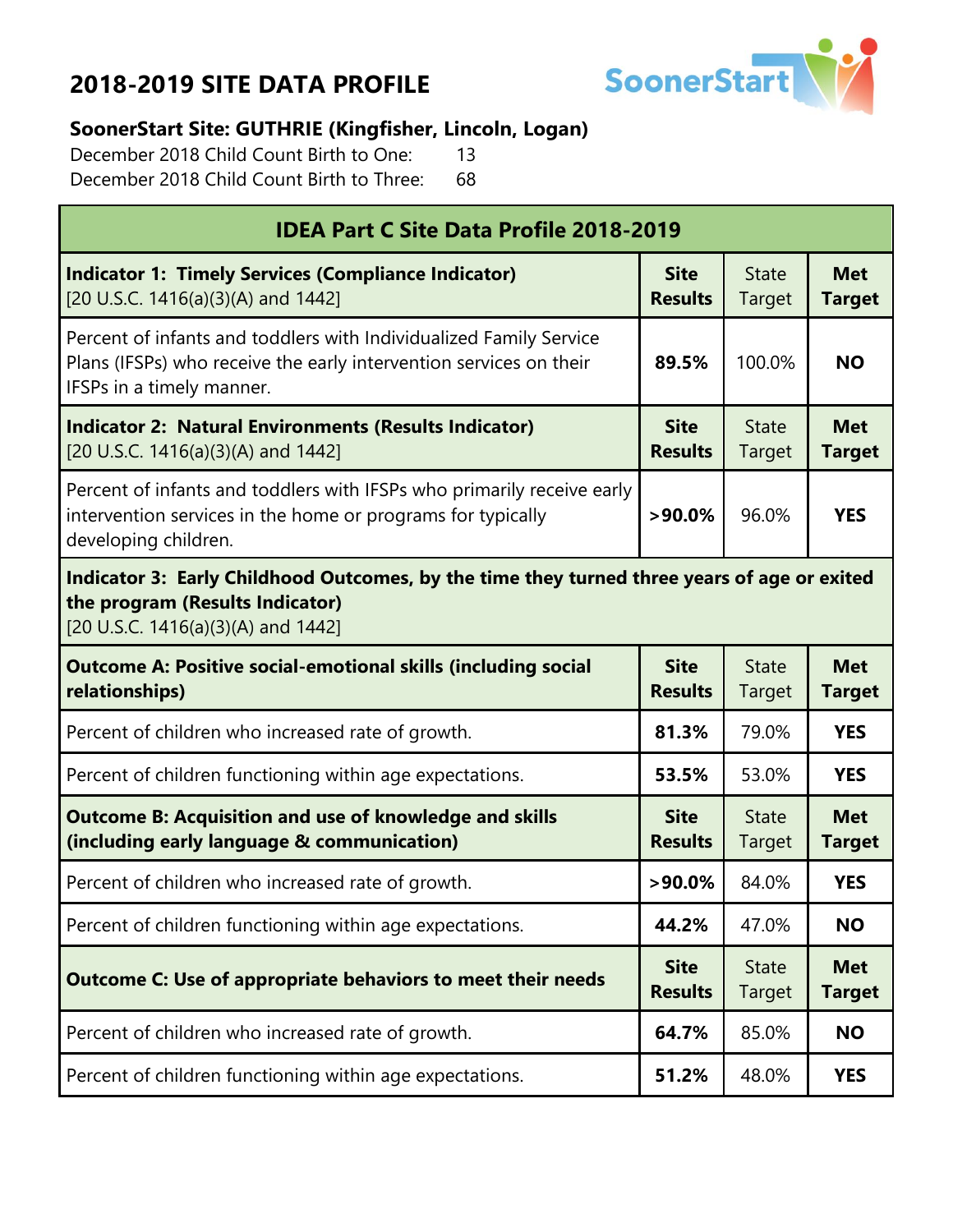| <b>IDEA Part C Site Data Profile 2018-2019 - GUTHRIE</b>                                                                                                                                                            |                               |                               |                             |
|---------------------------------------------------------------------------------------------------------------------------------------------------------------------------------------------------------------------|-------------------------------|-------------------------------|-----------------------------|
| <b>Indicator 4: Family Outcomes (Results Indicator)</b><br>[20 U.S.C. 1416(a)(3)(A) and 1442]                                                                                                                       |                               |                               |                             |
| Percent of families who report that services have helped the<br>(Family Surveys Completed: 20)<br>family:                                                                                                           | <b>Site</b><br><b>Results</b> | <b>State</b><br><b>Target</b> | <b>Met</b><br><b>Target</b> |
| A. Know their rights;                                                                                                                                                                                               | 100.0%                        | 96.0%                         | Yes                         |
| B. Effectively communicate their children's needs; and                                                                                                                                                              | 100.0%                        | 96.0%                         | Yes                         |
| C. Help their children develop and learn.                                                                                                                                                                           | 100.0%                        | 96.0%                         | <b>Yes</b>                  |
| <b>Indicator 5: Child Find (Birth to One) (Results Indicator)</b><br>[20 U.S.C. 1416(a)(3)(B) and 1442]                                                                                                             | <b>Site</b><br><b>Results</b> | <b>State</b><br>Target        | <b>Met</b><br><b>Target</b> |
| Percent of infants and toddlers birth to one with an IFSP.                                                                                                                                                          | 1.23%                         | 0.90%                         | <b>YES</b>                  |
| Indicator 6: Child Find (Birth to Three) (Results Indicator)<br>[20 U.S.C. 1416(a)(3)(B) and 1442]                                                                                                                  | <b>Site</b><br><b>Results</b> | <b>State</b><br>Target        | <b>Met</b><br><b>Target</b> |
| Percent of infants and toddlers birth to three with an IFSP.                                                                                                                                                        | 1.47%                         | 1.70%                         | <b>NO</b>                   |
| <b>Indicator 7: 45-day Timeline (Compliance Indicator)</b><br>[20 U.S.C. 1416(a)(3)(B) and 1442                                                                                                                     | <b>Site</b><br><b>Results</b> | <b>State</b><br>Target        | <b>Met</b><br><b>Target</b> |
| Percent of eligible infants and toddlers with IFSPs for whom an<br>evaluation and assessment and an initial IFSP meeting were<br>conducted within Part C's 45-day timeline.                                         | 100.0%                        | 100.0%                        | <b>YES</b>                  |
| <b>Indicator 8: Transition (Compliance Indicator)</b><br>[20 U.S.C. 1416(a)(3)(B) and 1442]                                                                                                                         |                               |                               |                             |
| Percent of all children exiting Part C who received timely<br>transition planning to support the child's transition to preschool<br>and other appropriate community services by their third<br>birthday, including: | <b>Site</b><br><b>Results</b> | <b>State</b><br>Target        | <b>Met</b><br><b>Target</b> |
| A. IFSPs with transition steps and services.                                                                                                                                                                        | 100.0%                        | 100.0%                        | <b>YES</b>                  |
| B. Notification to LEA, if child potentially eligible for Part B.                                                                                                                                                   | 100.0%                        | 100.0%                        | <b>YES</b>                  |
| C. Transition conference, if child potentially eligible for Part B.                                                                                                                                                 | 100.0%                        | 100.0%                        | <b>YES</b>                  |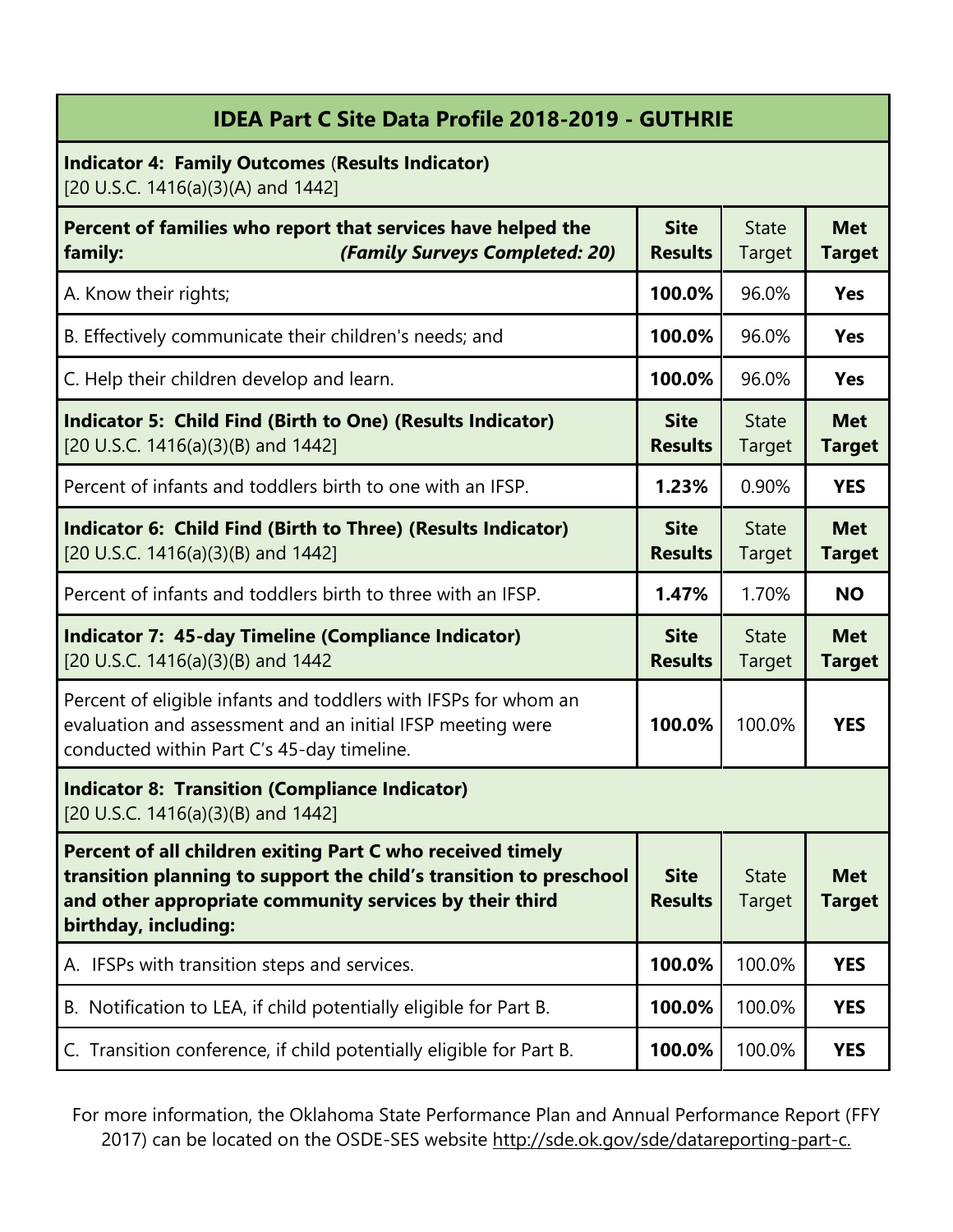

#### **SoonerStart Site: EL RENO (Canadian)**

Г

December 2018 Child Count Birth to One: 19 December 2018 Child Count Birth to Three: 101

| <b>IDEA Part C Site Data Profile 2018-2019</b>                                                                                                                        |                               |                        |                             |
|-----------------------------------------------------------------------------------------------------------------------------------------------------------------------|-------------------------------|------------------------|-----------------------------|
| <b>Indicator 1: Timely Services (Compliance Indicator)</b><br>[20 U.S.C. 1416(a)(3)(A) and 1442]                                                                      | <b>Site</b><br><b>Results</b> | <b>State</b><br>Target | <b>Met</b><br><b>Target</b> |
| Percent of infants and toddlers with Individualized Family Service<br>Plans (IFSPs) who receive the early intervention services on their<br>IFSPs in a timely manner. | 100.0%                        | 100.0%                 | <b>YES</b>                  |
| <b>Indicator 2: Natural Environments (Results Indicator)</b><br>[20 U.S.C. 1416(a)(3)(A) and 1442]                                                                    | <b>Site</b><br><b>Results</b> | <b>State</b><br>Target | <b>Met</b><br><b>Target</b> |
| Percent of infants and toddlers with IFSPs who primarily receive early<br>intervention services in the home or programs for typically<br>developing children.         | $>90.0\%$                     | 96.0%                  | <b>YES</b>                  |
| Indicator 3: Early Childhood Outcomes, by the time they turned three years of age or exited<br>the program (Results Indicator)<br>[20 U.S.C. 1416(a)(3)(A) and 1442]  |                               |                        |                             |
| <b>Outcome A: Positive social-emotional skills (including social</b><br>relationships)                                                                                | <b>Site</b><br><b>Results</b> | <b>State</b><br>Target | <b>Met</b><br><b>Target</b> |
| Percent of children who increased rate of growth.                                                                                                                     | 78.1%                         | 79.0%                  | <b>NO</b>                   |
| Percent of children functioning within age expectations.                                                                                                              | 54.9%                         | 53.0%                  | <b>YES</b>                  |
| <b>Outcome B: Acquisition and use of knowledge and skills</b><br>(including early language & communication)                                                           | <b>Site</b><br><b>Results</b> | <b>State</b><br>Target | <b>Met</b><br><b>Target</b> |
| Percent of children who increased rate of growth.                                                                                                                     | 83.3%                         | 84.0%                  | <b>NO</b>                   |
| Percent of children functioning within age expectations.                                                                                                              | 48.8%                         | 47.0%                  | <b>YES</b>                  |
| <b>Outcome C: Use of appropriate behaviors to meet their needs</b>                                                                                                    | <b>Site</b><br><b>Results</b> | <b>State</b><br>Target | <b>Met</b><br><b>Target</b> |
| Percent of children who increased rate of growth.                                                                                                                     | 79.5%                         | 85.0%                  | <b>NO</b>                   |
| Percent of children functioning within age expectations.                                                                                                              | 41.5%                         | 48.0%                  | <b>NO</b>                   |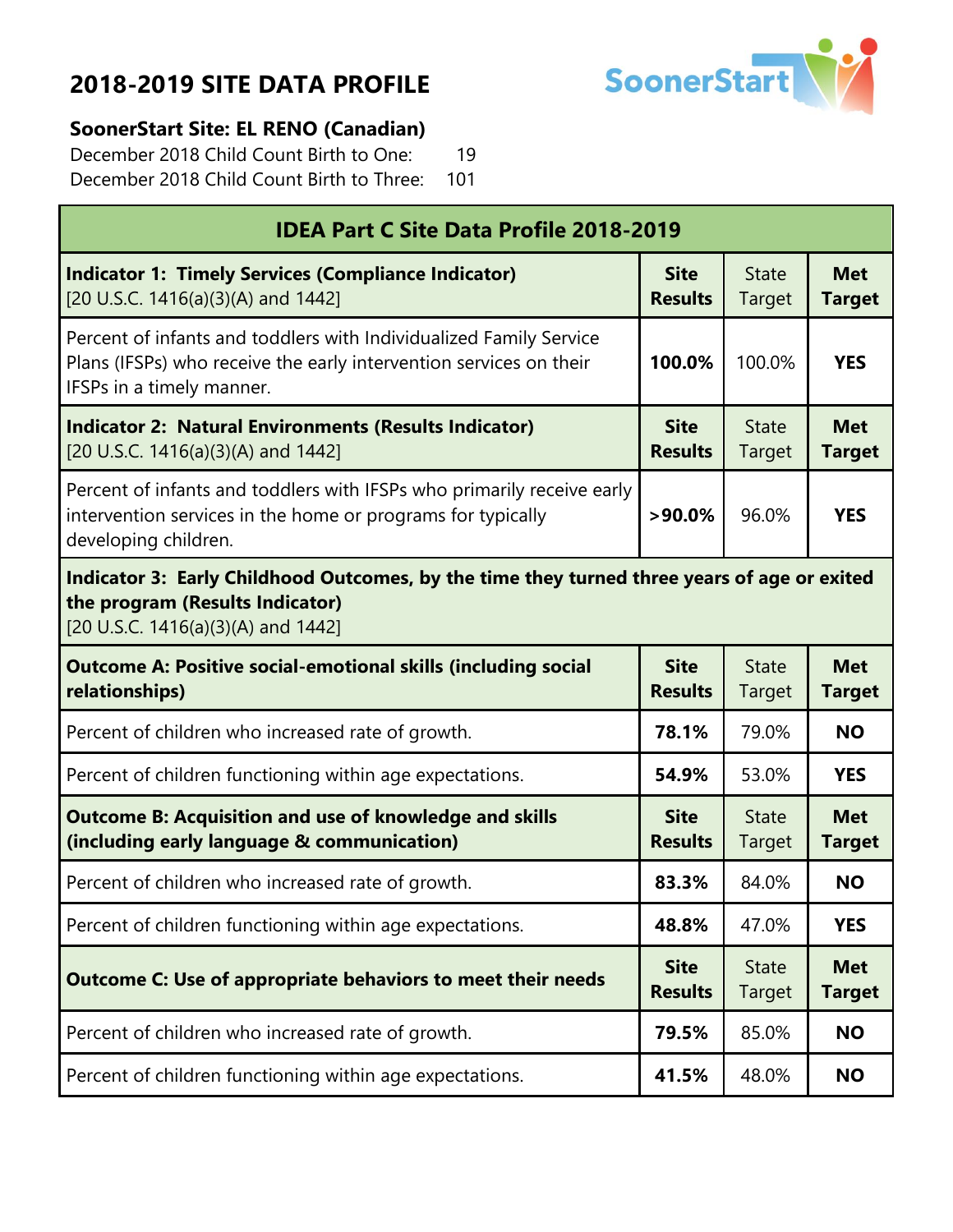| <b>IDEA Part C Site Data Profile 2018-2019 - EL RENO</b>                                                                                                                                                            |                               |                               |                             |
|---------------------------------------------------------------------------------------------------------------------------------------------------------------------------------------------------------------------|-------------------------------|-------------------------------|-----------------------------|
| <b>Indicator 4: Family Outcomes (Results Indicator)</b><br>[20 U.S.C. 1416(a)(3)(A) and 1442]                                                                                                                       |                               |                               |                             |
| Percent of families who report that services have helped the<br>(Family Surveys Completed: 23)<br>family:                                                                                                           | <b>Site</b><br><b>Results</b> | <b>State</b><br>Target        | <b>Met</b><br><b>Target</b> |
| A. Know their rights;                                                                                                                                                                                               | 95.7%                         | 96.0%                         | <b>No</b>                   |
| B. Effectively communicate their children's needs; and                                                                                                                                                              | 100.0%                        | 96.0%                         | <b>Yes</b>                  |
| C. Help their children develop and learn.                                                                                                                                                                           | 100.0%                        | 96.0%                         | <b>Yes</b>                  |
| Indicator 5: Child Find (Birth to One) (Results Indicator)<br>[20 U.S.C. 1416(a)(3)(B) and 1442]                                                                                                                    | <b>Site</b><br><b>Results</b> | <b>State</b><br><b>Target</b> | <b>Met</b><br><b>Target</b> |
| Percent of infants and toddlers birth to one with an IFSP.                                                                                                                                                          | 1.07%                         | 0.90%                         | <b>YES</b>                  |
| Indicator 6: Child Find (Birth to Three) (Results Indicator)<br>[20 U.S.C. 1416(a)(3)(B) and 1442]                                                                                                                  | <b>Site</b><br><b>Results</b> | <b>State</b><br><b>Target</b> | <b>Met</b><br><b>Target</b> |
| Percent of infants and toddlers birth to three with an IFSP.                                                                                                                                                        | 1.77%                         | 1.70%                         | <b>YES</b>                  |
| <b>Indicator 7: 45-day Timeline (Compliance Indicator)</b><br>[20 U.S.C. 1416(a)(3)(B) and 1442                                                                                                                     | <b>Site</b><br><b>Results</b> | <b>State</b><br><b>Target</b> | <b>Met</b><br><b>Target</b> |
| Percent of eligible infants and toddlers with IFSPs for whom an<br>evaluation and assessment and an initial IFSP meeting were<br>conducted within Part C's 45-day timeline.                                         | 100.0%                        | 100.0%                        | <b>YES</b>                  |
| <b>Indicator 8: Transition (Compliance Indicator)</b><br>[20 U.S.C. 1416(a)(3)(B) and 1442]                                                                                                                         |                               |                               |                             |
| Percent of all children exiting Part C who received timely<br>transition planning to support the child's transition to preschool<br>and other appropriate community services by their third<br>birthday, including: | <b>Site</b><br><b>Results</b> | <b>State</b><br><b>Target</b> | <b>Met</b><br><b>Target</b> |
| A. IFSPs with transition steps and services.                                                                                                                                                                        | 100.0%                        | 100.0%                        | <b>YES</b>                  |
| B. Notification to LEA, if child potentially eligible for Part B.                                                                                                                                                   | 100.0%                        | 100.0%                        | <b>YES</b>                  |
| C. Transition conference, if child potentially eligible for Part B.                                                                                                                                                 | 100.0%                        | 100.0%                        | <b>YES</b>                  |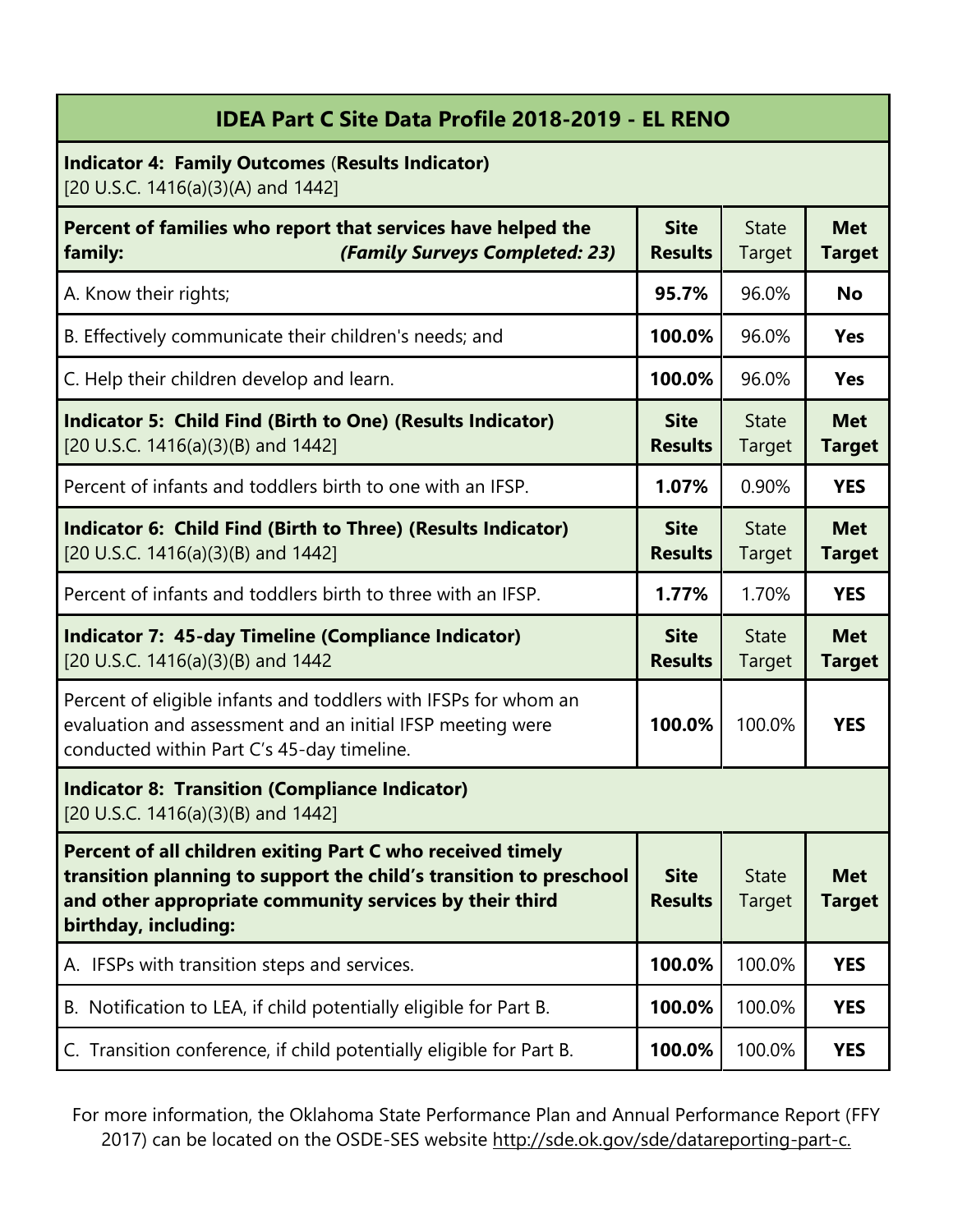

#### **SoonerStart Site: CLINTON (Beckham, Blaine,Custer, Dewey, Roger Mills, Washita)**

December 2018 Child Count Birth to One: 9 December 2018 Child Count Birth to Three: 50

| <b>IDEA Part C Site Data Profile 2018-2019</b>                                                                                                                        |                               |                               |                             |  |  |
|-----------------------------------------------------------------------------------------------------------------------------------------------------------------------|-------------------------------|-------------------------------|-----------------------------|--|--|
| <b>Indicator 1: Timely Services (Compliance Indicator)</b><br>[20 U.S.C. 1416(a)(3)(A) and 1442]                                                                      | <b>Site</b><br><b>Results</b> | <b>State</b><br>Target        | <b>Met</b><br><b>Target</b> |  |  |
| Percent of infants and toddlers with Individualized Family Service<br>Plans (IFSPs) who receive the early intervention services on their<br>IFSPs in a timely manner. | 100.0%                        | <b>YES</b>                    |                             |  |  |
| <b>Indicator 2: Natural Environments (Results Indicator)</b><br>[20 U.S.C. 1416(a)(3)(A) and 1442]                                                                    | <b>Site</b><br><b>Results</b> | <b>State</b><br><b>Target</b> | <b>Met</b><br><b>Target</b> |  |  |
| Percent of infants and toddlers with IFSPs who primarily receive early<br>intervention services in the home or programs for typically<br>developing children.         | 96.0%                         | <b>YES</b>                    |                             |  |  |
| Indicator 3: Early Childhood Outcomes, by the time they turned three years of age or exited<br>the program (Results Indicator)<br>[20 U.S.C. 1416(a)(3)(A) and 1442]  |                               |                               |                             |  |  |
| <b>Outcome A: Positive social-emotional skills (including social</b><br>relationships)                                                                                | <b>Site</b><br><b>Results</b> | <b>State</b><br>Target        | <b>Met</b><br><b>Target</b> |  |  |
| Percent of children who increased rate of growth.                                                                                                                     | 83.3%                         | 79.0%                         | <b>YES</b>                  |  |  |
| Percent of children functioning within age expectations.                                                                                                              | 73.3%                         | 53.0%                         | <b>YES</b>                  |  |  |
| <b>Outcome B: Acquisition and use of knowledge and skills</b><br>(including early language & communication)                                                           | <b>Site</b><br><b>Results</b> | <b>State</b><br>Target        | <b>Met</b><br><b>Target</b> |  |  |
| Percent of children who increased rate of growth.                                                                                                                     | 89.7%                         | 84.0%                         | <b>YES</b>                  |  |  |
| Percent of children functioning within age expectations.                                                                                                              | 51.7%                         | 47.0%                         | <b>YES</b>                  |  |  |
| <b>Outcome C: Use of appropriate behaviors to meet their needs</b>                                                                                                    | <b>Site</b><br><b>Results</b> | <b>State</b><br>Target        | <b>Met</b><br><b>Target</b> |  |  |
| Percent of children who increased rate of growth.                                                                                                                     | $>90.0\%$                     | 85.0%                         | <b>YES</b>                  |  |  |
| Percent of children functioning within age expectations.                                                                                                              | 70.0%                         | 48.0%                         | <b>YES</b>                  |  |  |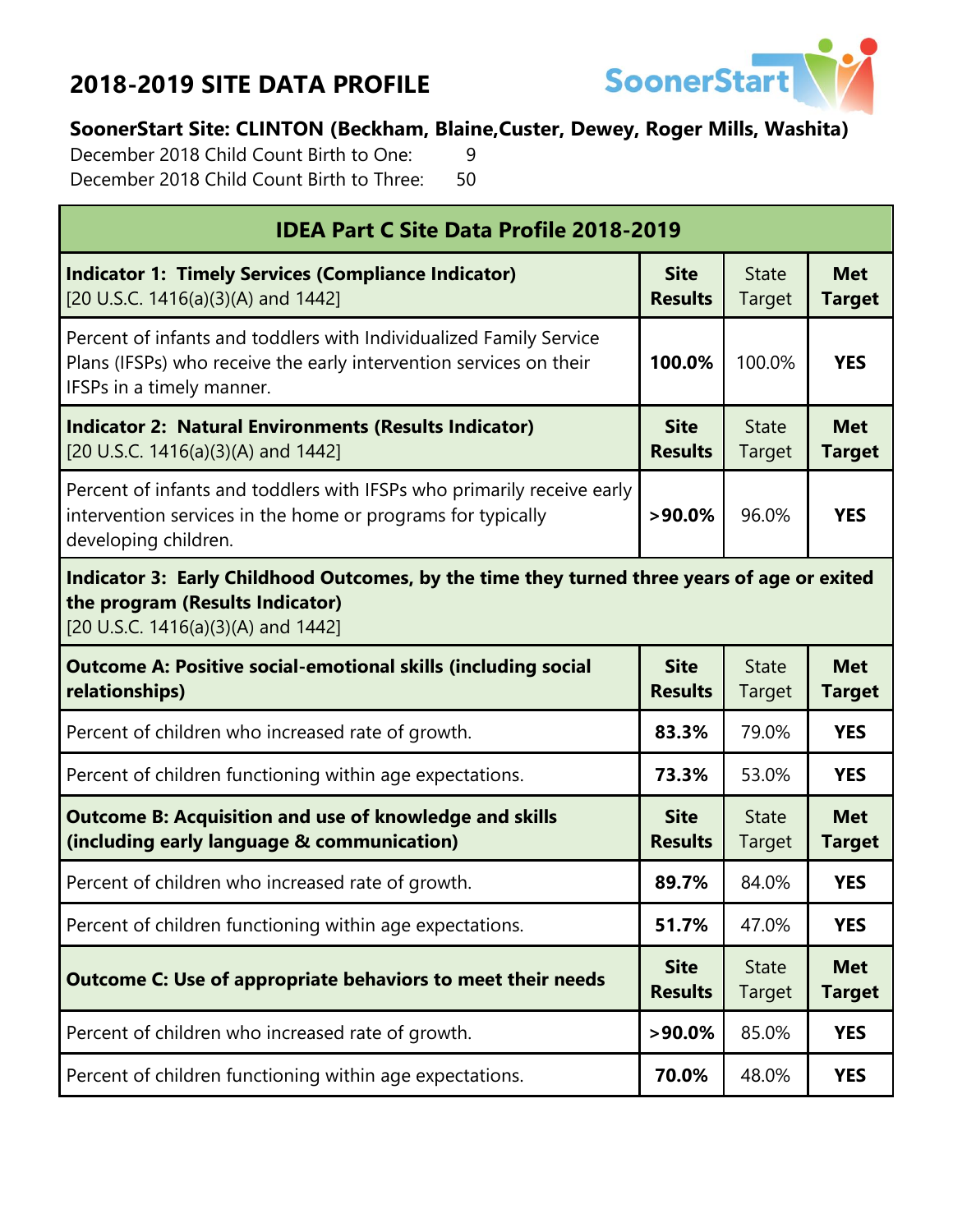| <b>IDEA Part C Site Data Profile 2018-2019 - CLINTON</b>                                                                                                                                                            |                               |                               |                             |  |
|---------------------------------------------------------------------------------------------------------------------------------------------------------------------------------------------------------------------|-------------------------------|-------------------------------|-----------------------------|--|
| <b>Indicator 4: Family Outcomes (Results Indicator)</b><br>[20 U.S.C. 1416(a)(3)(A) and 1442]                                                                                                                       |                               |                               |                             |  |
| Percent of families who report that services have helped the<br>(Family Surveys Completed: 55)<br>family:                                                                                                           | <b>Site</b><br><b>Results</b> | <b>State</b><br>Target        | <b>Met</b><br><b>Target</b> |  |
| A. Know their rights;                                                                                                                                                                                               | 98.2%                         | 96.0%                         | Yes                         |  |
| B. Effectively communicate their children's needs; and                                                                                                                                                              | 100.0%                        | 96.0%                         | <b>Yes</b>                  |  |
| C. Help their children develop and learn.                                                                                                                                                                           | 100.0%                        | 96.0%                         | <b>Yes</b>                  |  |
| <b>Indicator 5: Child Find (Birth to One) (Results Indicator)</b><br>[20 U.S.C. 1416(a)(3)(B) and 1442]                                                                                                             | <b>Site</b><br><b>Results</b> | <b>State</b><br>Target        | <b>Met</b><br><b>Target</b> |  |
| Percent of infants and toddlers birth to one with an IFSP.                                                                                                                                                          | 0.84%                         | 0.90%                         | <b>NO</b>                   |  |
| Indicator 6: Child Find (Birth to Three) (Results Indicator)<br>[20 U.S.C. 1416(a)(3)(B) and 1442]                                                                                                                  | <b>Site</b><br><b>Results</b> | <b>State</b><br>Target        | <b>Met</b><br><b>Target</b> |  |
| Percent of infants and toddlers birth to three with an IFSP.                                                                                                                                                        | 1.51%                         | 1.70%                         | <b>NO</b>                   |  |
| <b>Indicator 7: 45-day Timeline (Compliance Indicator)</b><br>[20 U.S.C. 1416(a)(3)(B) and 1442                                                                                                                     | <b>Site</b><br><b>Results</b> | <b>State</b><br>Target        | <b>Met</b><br><b>Target</b> |  |
| Percent of eligible infants and toddlers with IFSPs for whom an<br>evaluation and assessment and an initial IFSP meeting were<br>conducted within Part C's 45-day timeline.                                         | 92.3%                         | 100.0%                        | <b>NO</b>                   |  |
| <b>Indicator 8: Transition (Compliance Indicator)</b><br>[20 U.S.C. 1416(a)(3)(B) and 1442]                                                                                                                         |                               |                               |                             |  |
| Percent of all children exiting Part C who received timely<br>transition planning to support the child's transition to preschool<br>and other appropriate community services by their third<br>birthday, including: | <b>Site</b><br><b>Results</b> | <b>State</b><br><b>Target</b> | <b>Met</b><br><b>Target</b> |  |
| A. IFSPs with transition steps and services.                                                                                                                                                                        | 80.0%                         | 100.0%                        | <b>NO</b>                   |  |
| B. Notification to LEA, if child potentially eligible for Part B.                                                                                                                                                   | 80.0%                         | 100.0%                        | <b>NO</b>                   |  |
| C. Transition conference, if child potentially eligible for Part B.                                                                                                                                                 | 100.0%                        | 100.0%                        | <b>YES</b>                  |  |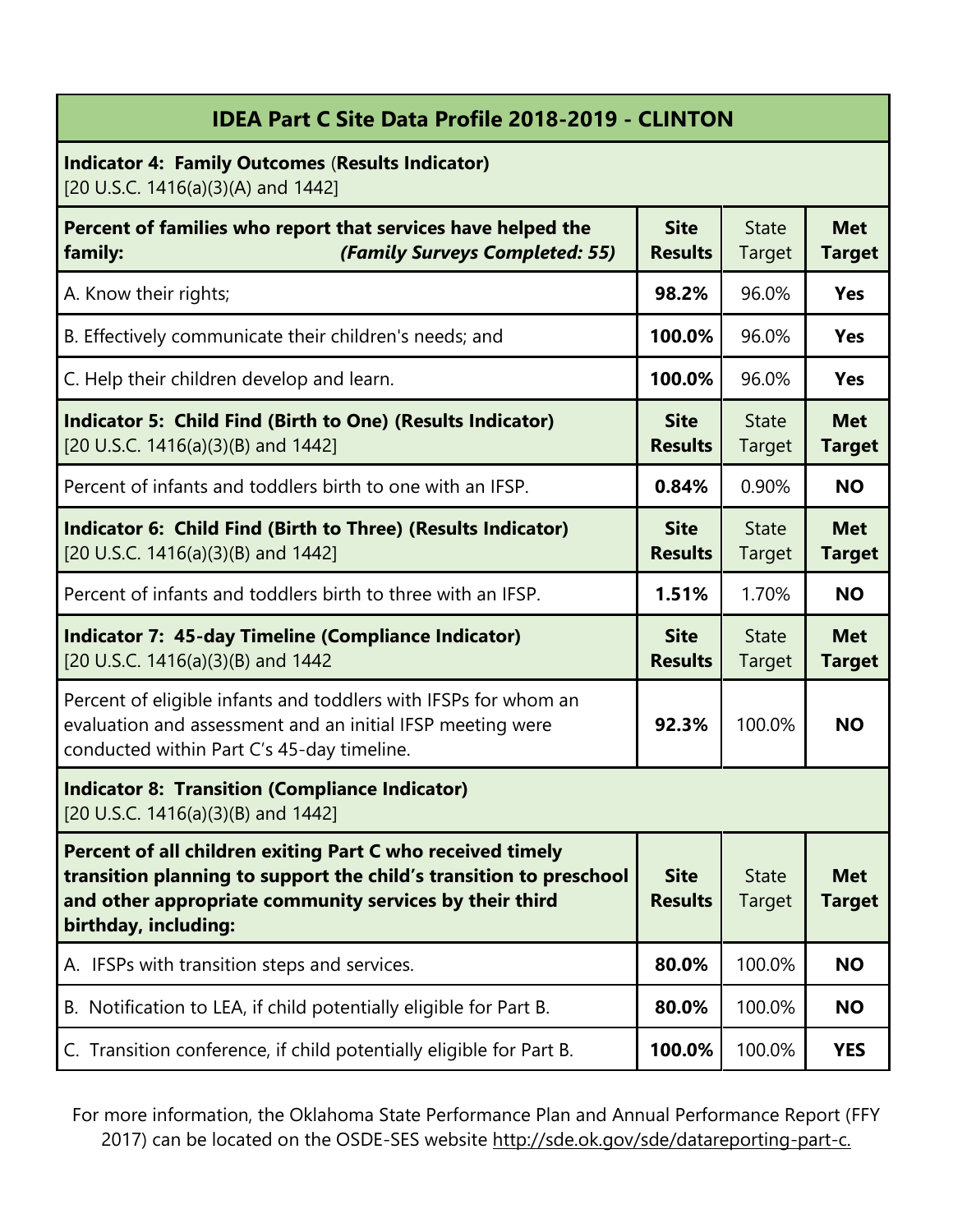

#### **SoonerStart Site: ALTUS (Greer, Jackson, Kiowa, Tillman, Harmon)**

December 2018 Child Count Birth to One: <5 December 2018 Child Count Birth to Three: 27

| <b>IDEA Part C Site Data Profile 2018-2019</b>                                                                                                                        |                               |                        |                             |  |  |
|-----------------------------------------------------------------------------------------------------------------------------------------------------------------------|-------------------------------|------------------------|-----------------------------|--|--|
| <b>Indicator 1: Timely Services (Compliance Indicator)</b><br>[20 U.S.C. 1416(a)(3)(A) and 1442]                                                                      | <b>Site</b><br><b>Results</b> | <b>State</b><br>Target | <b>Met</b><br><b>Target</b> |  |  |
| Percent of infants and toddlers with Individualized Family Service<br>Plans (IFSPs) who receive the early intervention services on their<br>IFSPs in a timely manner. | 100.0%                        | <b>YES</b>             |                             |  |  |
| <b>Indicator 2: Natural Environments (Results Indicator)</b><br>[20 U.S.C. 1416(a)(3)(A) and 1442]                                                                    | <b>Site</b><br><b>Results</b> | <b>State</b><br>Target | <b>Met</b><br><b>Target</b> |  |  |
| Percent of infants and toddlers with IFSPs who primarily receive early<br>intervention services in the home or programs for typically<br>developing children.         | 96.0%                         | <b>NO</b>              |                             |  |  |
| Indicator 3: Early Childhood Outcomes, by the time they turned three years of age or exited<br>the program (Results Indicator)<br>[20 U.S.C. 1416(a)(3)(A) and 1442]  |                               |                        |                             |  |  |
| <b>Outcome A: Positive social-emotional skills (including social</b><br>relationships)                                                                                | <b>Site</b><br><b>Results</b> | <b>State</b><br>Target | <b>Met</b><br><b>Target</b> |  |  |
| Percent of children who increased rate of growth.                                                                                                                     | $>90.0\%$                     | 79.0%                  | <b>YES</b>                  |  |  |
| Percent of children functioning within age expectations.                                                                                                              | 30.0%                         | 53.0%                  | <b>NO</b>                   |  |  |
| <b>Outcome B: Acquisition and use of knowledge and skills</b><br>(including early language & communication)                                                           | <b>Site</b><br><b>Results</b> | <b>State</b><br>Target | <b>Met</b><br><b>Target</b> |  |  |
| Percent of children who increased rate of growth.                                                                                                                     | $>90.0\%$                     | 84.0%                  | <b>YES</b>                  |  |  |
| Percent of children functioning within age expectations.                                                                                                              | 20.0%                         | 47.0%                  | <b>NO</b>                   |  |  |
| <b>Outcome C: Use of appropriate behaviors to meet their needs</b>                                                                                                    | <b>Site</b><br><b>Results</b> | <b>State</b><br>Target | <b>Met</b><br><b>Target</b> |  |  |
| Percent of children who increased rate of growth.                                                                                                                     | 88.9%                         | 85.0%                  | <b>YES</b>                  |  |  |
| Percent of children functioning within age expectations.                                                                                                              | 30.0%                         | 48.0%                  | <b>NO</b>                   |  |  |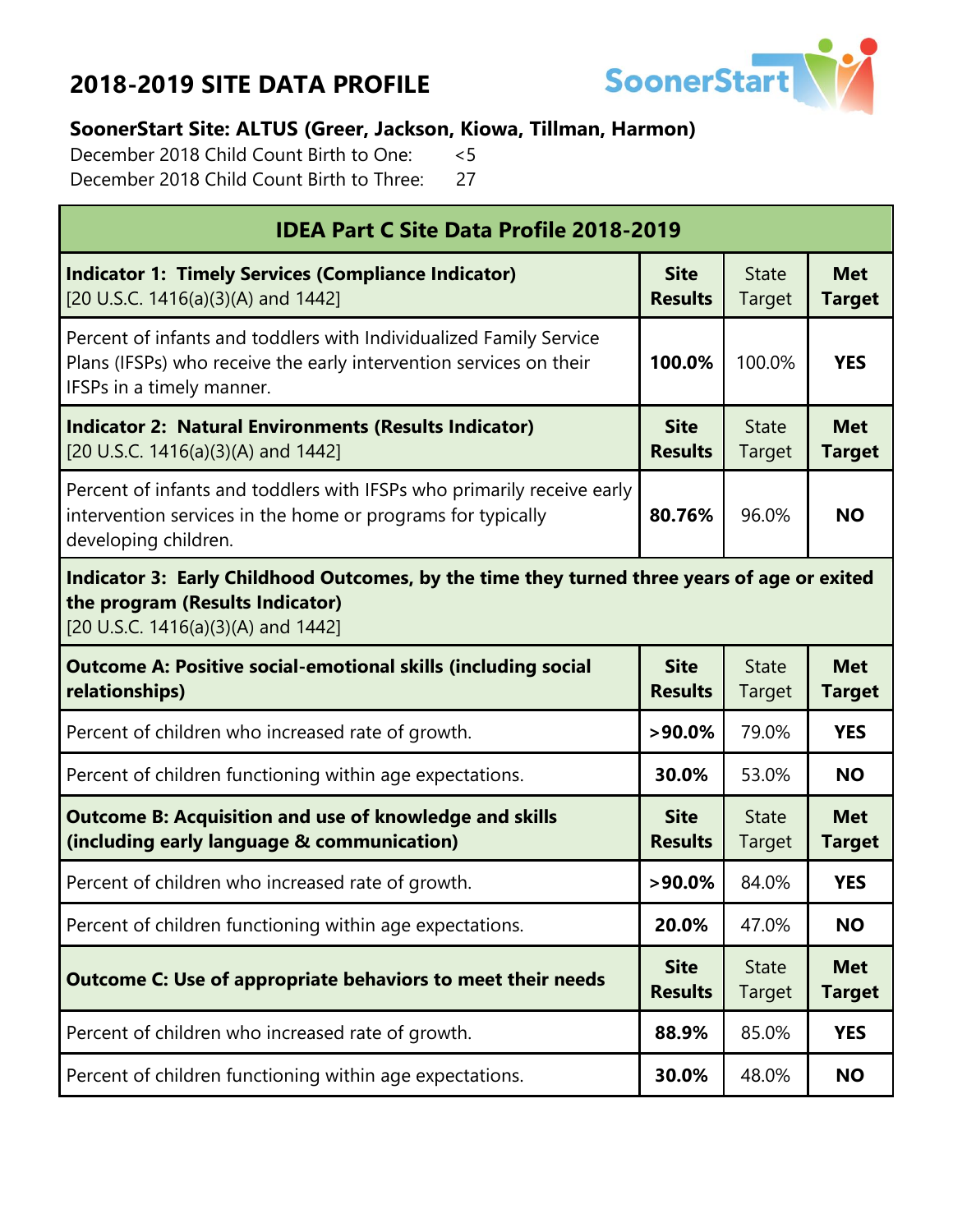| <b>IDEA Part C Site Data Profile 2018-2019 - ALTUS</b>                                                                                                                                                              |                               |                               |                             |
|---------------------------------------------------------------------------------------------------------------------------------------------------------------------------------------------------------------------|-------------------------------|-------------------------------|-----------------------------|
| <b>Indicator 4: Family Outcomes (Results Indicator)</b><br>[20 U.S.C. 1416(a)(3)(A) and 1442]                                                                                                                       |                               |                               |                             |
| Percent of families who report that services have helped the<br>(Family Surveys Completed: 2)<br>family:                                                                                                            | <b>Site</b><br><b>Results</b> | <b>State</b><br>Target        | <b>Met</b><br><b>Target</b> |
| A. Know their rights;                                                                                                                                                                                               | 100.0%                        | 96.0%                         | <b>Yes</b>                  |
| B. Effectively communicate their children's needs; and                                                                                                                                                              | 100.0%                        | 96.0%                         | <b>Yes</b>                  |
| C. Help their children develop and learn.                                                                                                                                                                           | 100.0%                        | 96.0%                         | <b>Yes</b>                  |
| <b>Indicator 5: Child Find (Birth to One) (Results Indicator)</b><br>[20 U.S.C. 1416(a)(3)(B) and 1442]                                                                                                             | <b>Site</b><br><b>Results</b> | <b>State</b><br><b>Target</b> | <b>Met</b><br><b>Target</b> |
| Percent of infants and toddlers birth to one with an IFSP.                                                                                                                                                          | 0.31%                         | 0.90%                         | <b>NO</b>                   |
| Indicator 6: Child Find (Birth to Three) (Results Indicator)<br>[20 U.S.C. 1416(a)(3)(B) and 1442]                                                                                                                  | <b>Site</b><br><b>Results</b> | <b>State</b><br>Target        | <b>Met</b><br><b>Target</b> |
| Percent of infants and toddlers birth to three with an IFSP.                                                                                                                                                        | 1.36%                         | 1.70%                         | <b>NO</b>                   |
| <b>Indicator 7: 45-day Timeline (Compliance Indicator)</b><br>[20 U.S.C. 1416(a)(3)(B) and 1442                                                                                                                     | <b>Site</b><br><b>Results</b> | <b>State</b><br>Target        | <b>Met</b><br><b>Target</b> |
| Percent of eligible infants and toddlers with IFSPs for whom an<br>evaluation and assessment and an initial IFSP meeting were<br>conducted within Part C's 45-day timeline.                                         | 100.0%                        | 100.0%                        | <b>YES</b>                  |
| <b>Indicator 8: Transition (Compliance Indicator)</b><br>[20 U.S.C. 1416(a)(3)(B) and 1442]                                                                                                                         |                               |                               |                             |
| Percent of all children exiting Part C who received timely<br>transition planning to support the child's transition to preschool<br>and other appropriate community services by their third<br>birthday, including: | <b>Site</b><br><b>Results</b> | <b>State</b><br><b>Target</b> | <b>Met</b><br><b>Target</b> |
| A. IFSPs with transition steps and services.                                                                                                                                                                        | 66.0%                         | 100.0%                        | <b>NO</b>                   |
| B. Notification to LEA, if child potentially eligible for Part B.                                                                                                                                                   | 66.0%                         | 100.0%                        | <b>NO</b>                   |
| C. Transition conference, if child potentially eligible for Part B.                                                                                                                                                 | 100.0%                        | 100.0%                        | <b>YES</b>                  |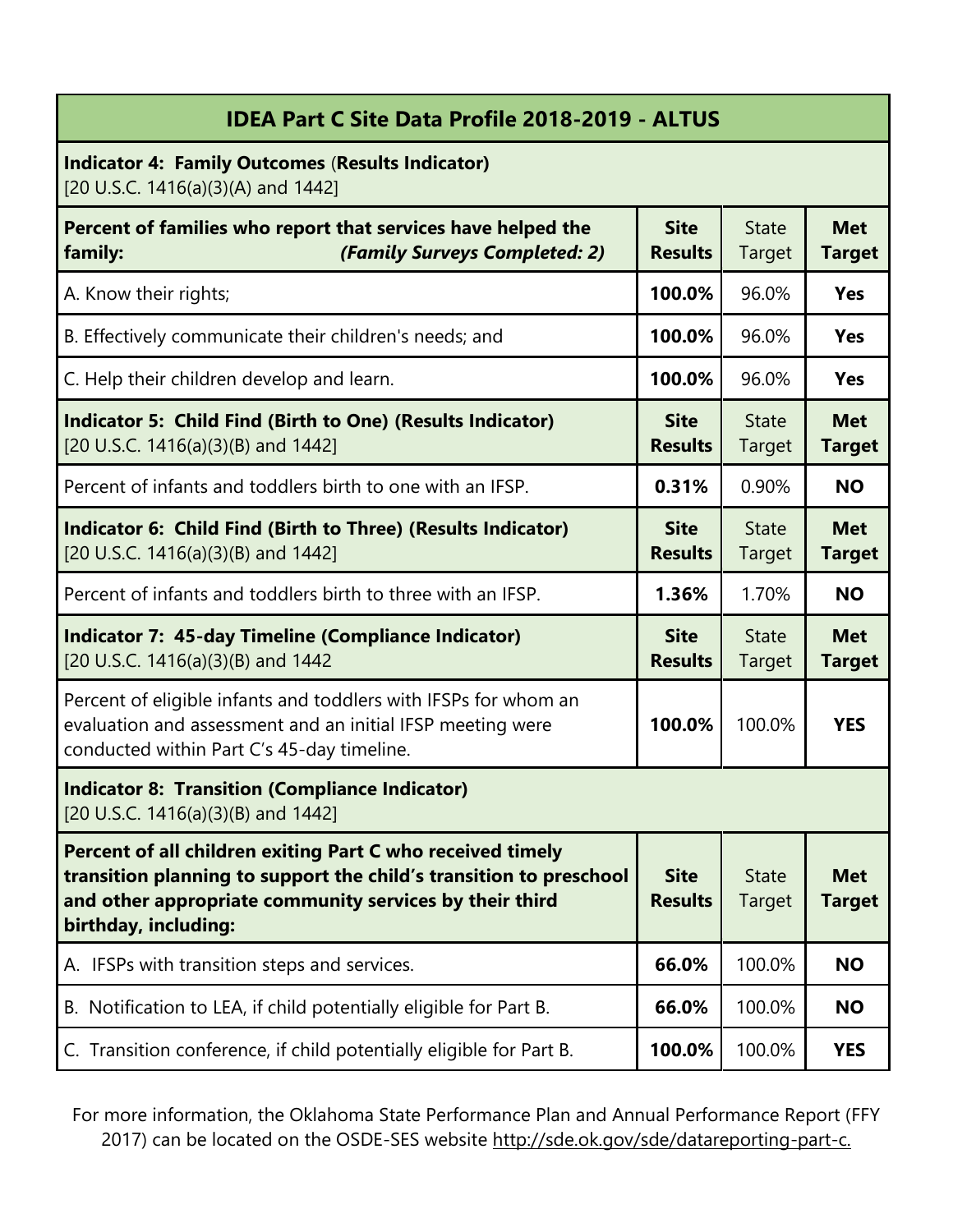

#### **SoonerStart Site: LAWTON (Caddo, Comanche, Cotton)**

December 2018 Child Count Birth to One: 10 December 2018 Child Count Birth to Three: 70

| <b>IDEA Part C Site Data Profile 2018-2019</b>                                                                                                                        |                               |                               |                             |  |  |
|-----------------------------------------------------------------------------------------------------------------------------------------------------------------------|-------------------------------|-------------------------------|-----------------------------|--|--|
| <b>Indicator 1: Timely Services (Compliance Indicator)</b><br>[20 U.S.C. 1416(a)(3)(A) and 1442]                                                                      | <b>Site</b><br><b>Results</b> | <b>State</b><br>Target        | <b>Met</b><br><b>Target</b> |  |  |
| Percent of infants and toddlers with Individualized Family Service<br>Plans (IFSPs) who receive the early intervention services on their<br>IFSPs in a timely manner. | 100.0%                        | <b>YES</b>                    |                             |  |  |
| <b>Indicator 2: Natural Environments (Results Indicator)</b><br>[20 U.S.C. 1416(a)(3)(A) and 1442]                                                                    | <b>Site</b><br><b>Results</b> | <b>State</b><br>Target        | <b>Met</b><br><b>Target</b> |  |  |
| Percent of infants and toddlers with IFSPs who primarily receive early<br>intervention services in the home or programs for typically<br>developing children.         | 96.0%                         | <b>NO</b>                     |                             |  |  |
| Indicator 3: Early Childhood Outcomes, by the time they turned three years of age or exited<br>the program (Results Indicator)<br>[20 U.S.C. 1416(a)(3)(A) and 1442]  |                               |                               |                             |  |  |
| <b>Outcome A: Positive social-emotional skills (including social</b><br>relationships)                                                                                | <b>Site</b><br><b>Results</b> | <b>State</b><br>Target        | <b>Met</b><br><b>Target</b> |  |  |
| Percent of children who increased rate of growth.                                                                                                                     | 68.4%                         | 79.0%                         | <b>NO</b>                   |  |  |
| Percent of children functioning within age expectations.                                                                                                              | 60.0%                         | 53.0%                         | <b>YES</b>                  |  |  |
| <b>Outcome B: Acquisition and use of knowledge and skills</b><br>(including early language & communication)                                                           | <b>Site</b><br><b>Results</b> | <b>State</b><br>Target        | <b>Met</b><br><b>Target</b> |  |  |
| Percent of children who increased rate of growth.                                                                                                                     | 72.3%                         | 84.0%                         | <b>NO</b>                   |  |  |
| Percent of children functioning within age expectations.                                                                                                              | 32.0%                         | 47.0%                         | <b>NO</b>                   |  |  |
| <b>Outcome C: Use of appropriate behaviors to meet their needs</b>                                                                                                    | <b>Site</b><br><b>Results</b> | <b>State</b><br><b>Target</b> | <b>Met</b><br><b>Target</b> |  |  |
| Percent of children who increased rate of growth.                                                                                                                     | 71.7%                         | 85.0%                         | <b>NO</b>                   |  |  |
| Percent of children functioning within age expectations.                                                                                                              | 46.0%                         | 48.0%                         | <b>NO</b>                   |  |  |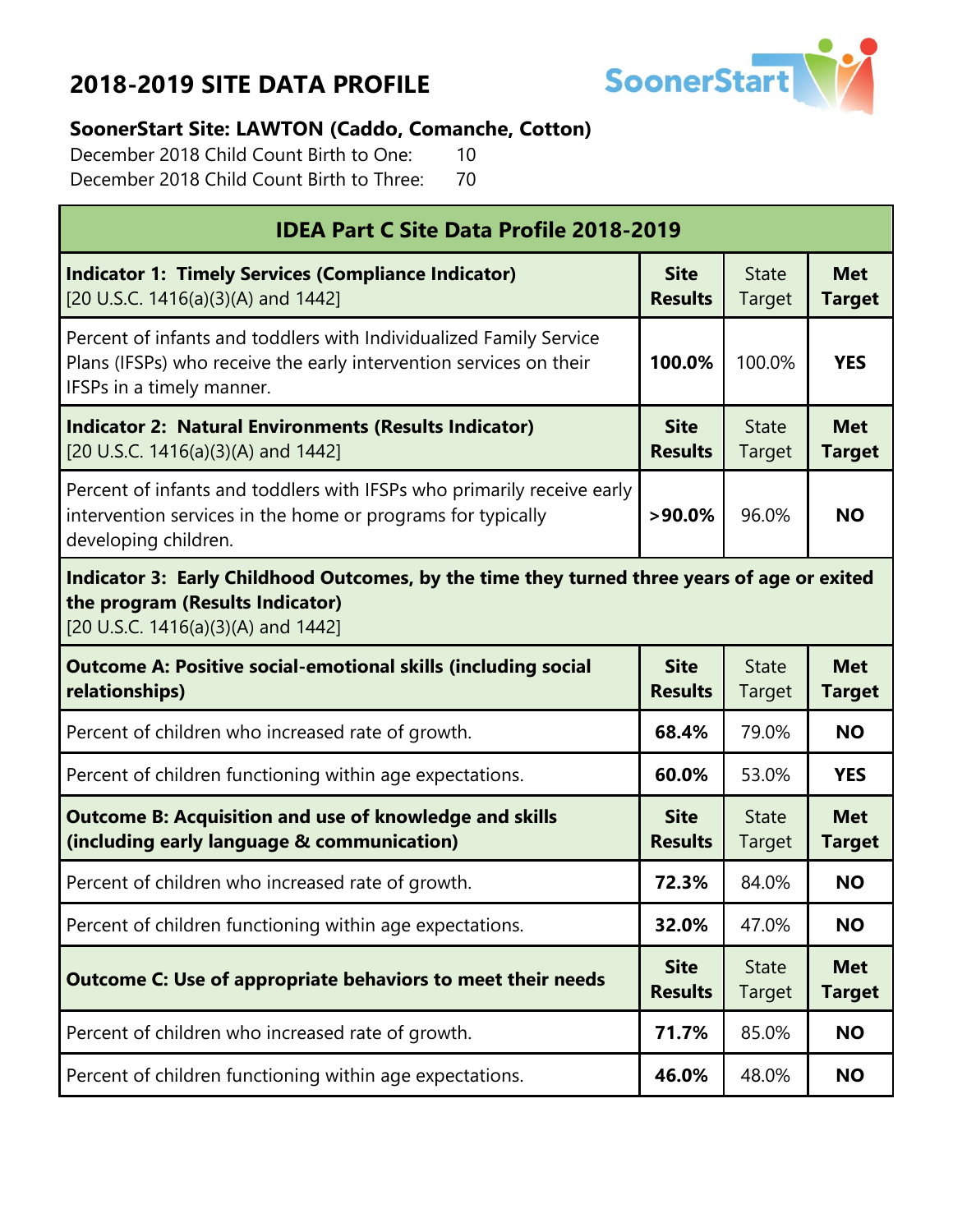| <b>IDEA Part C Site Data Profile 2018-2019 - LAWTON</b>                                                                                                                                                             |                               |                               |                             |
|---------------------------------------------------------------------------------------------------------------------------------------------------------------------------------------------------------------------|-------------------------------|-------------------------------|-----------------------------|
| <b>Indicator 4: Family Outcomes (Results Indicator)</b><br>[20 U.S.C. 1416(a)(3)(A) and 1442]                                                                                                                       |                               |                               |                             |
| Percent of families who report that services have helped the<br>(Family Surveys Completed: 33)<br>family:                                                                                                           | <b>Site</b><br><b>Results</b> | <b>State</b><br><b>Target</b> | <b>Met</b><br><b>Target</b> |
| A. Know their rights;                                                                                                                                                                                               | 100.0%                        | 96.0%                         | Yes                         |
| B. Effectively communicate their children's needs; and                                                                                                                                                              | 100.0%                        | 96.0%                         | Yes                         |
| C. Help their children develop and learn.                                                                                                                                                                           | 100.0%                        | 96.0%                         | <b>Yes</b>                  |
| <b>Indicator 5: Child Find (Birth to One) (Results Indicator)</b><br>[20 U.S.C. 1416(a)(3)(B) and 1442]                                                                                                             | <b>Site</b><br><b>Results</b> | <b>State</b><br>Target        | <b>Met</b><br><b>Target</b> |
| Percent of infants and toddlers birth to one with an IFSP.                                                                                                                                                          | 0.47%                         | 0.90%                         | <b>NO</b>                   |
| Indicator 6: Child Find (Birth to Three) (Results Indicator)<br>[20 U.S.C. 1416(a)(3)(B) and 1442]                                                                                                                  | <b>Site</b><br><b>Results</b> | <b>State</b><br><b>Target</b> | <b>Met</b><br><b>Target</b> |
| Percent of infants and toddlers birth to three with an IFSP.                                                                                                                                                        | 1.08%                         | 1.70%                         | <b>NO</b>                   |
| <b>Indicator 7: 45-day Timeline (Compliance Indicator)</b><br>[20 U.S.C. 1416(a)(3)(B) and 1442                                                                                                                     | <b>Site</b><br><b>Results</b> | <b>State</b><br>Target        | <b>Met</b><br><b>Target</b> |
| Percent of eligible infants and toddlers with IFSPs for whom an<br>evaluation and assessment and an initial IFSP meeting were<br>conducted within Part C's 45-day timeline.                                         | 100.0%                        | 100.0%                        | <b>YES</b>                  |
| <b>Indicator 8: Transition (Compliance Indicator)</b><br>[20 U.S.C. 1416(a)(3)(B) and 1442]                                                                                                                         |                               |                               |                             |
| Percent of all children exiting Part C who received timely<br>transition planning to support the child's transition to preschool<br>and other appropriate community services by their third<br>birthday, including: | <b>Site</b><br><b>Results</b> | <b>State</b><br><b>Target</b> | <b>Met</b><br><b>Target</b> |
| A. IFSPs with transition steps and services.                                                                                                                                                                        | 100.0%                        | 100.0%                        | <b>YES</b>                  |
| B. Notification to LEA, if child potentially eligible for Part B.                                                                                                                                                   | 100.0%                        | 100.0%                        | <b>YES</b>                  |
| C. Transition conference, if child potentially eligible for Part B.                                                                                                                                                 | 100.0%                        | 100.0%                        | <b>YES</b>                  |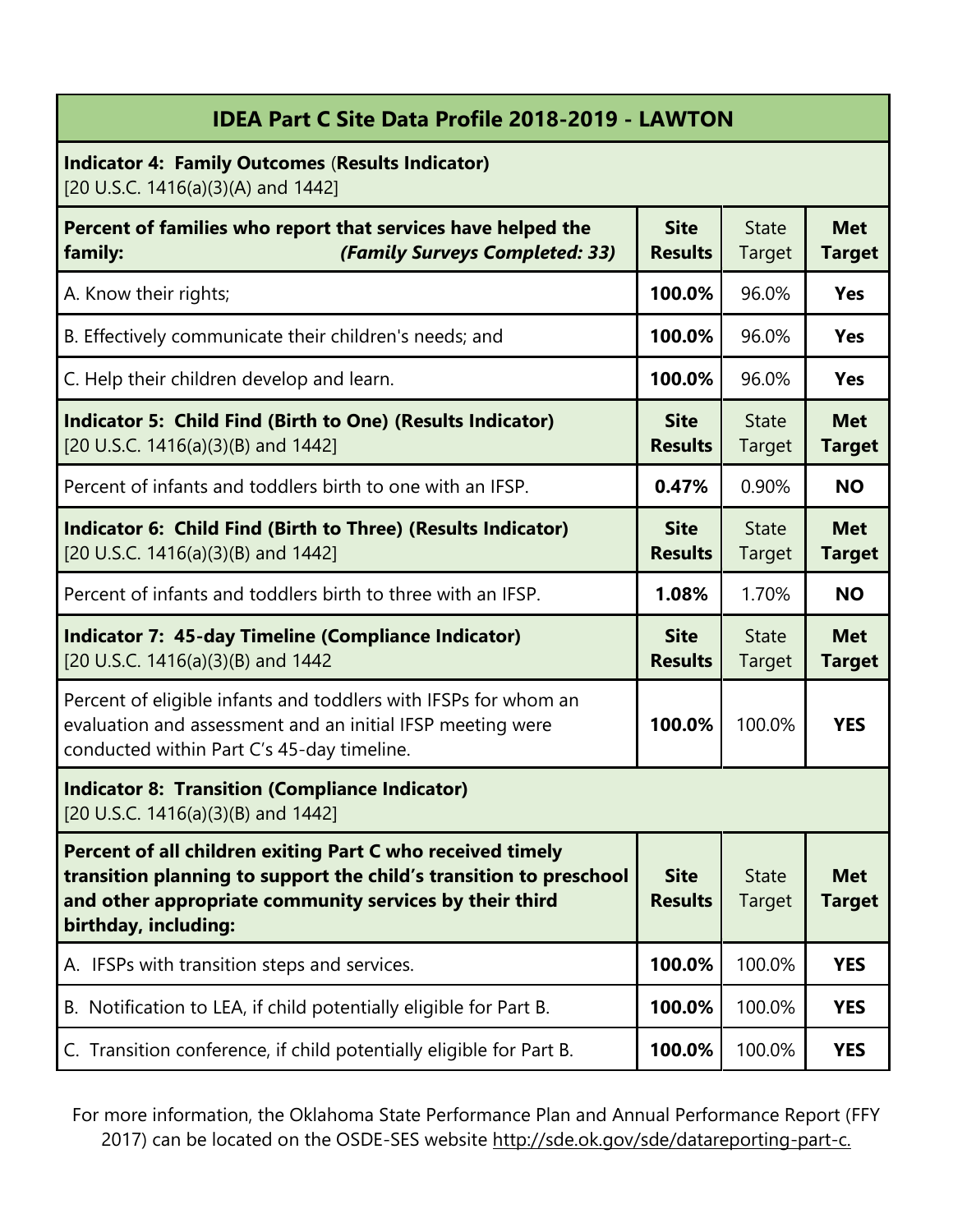

#### **SoonerStart Site: CHICKASHA (Grady, Stephens)**

December 2018 Child Count Birth to One: 7 December 2018 Child Count Birth to Three: 39

| <b>IDEA Part C Site Data Profile 2018-2019</b>                                                                                                                        |                               |                        |                             |  |  |
|-----------------------------------------------------------------------------------------------------------------------------------------------------------------------|-------------------------------|------------------------|-----------------------------|--|--|
| <b>Indicator 1: Timely Services (Compliance Indicator)</b><br>[20 U.S.C. 1416(a)(3)(A) and 1442]                                                                      | <b>Site</b><br><b>Results</b> | <b>State</b><br>Target | <b>Met</b><br><b>Target</b> |  |  |
| Percent of infants and toddlers with Individualized Family Service<br>Plans (IFSPs) who receive the early intervention services on their<br>IFSPs in a timely manner. | 100.0%                        | <b>YES</b>             |                             |  |  |
| <b>Indicator 2: Natural Environments (Results Indicator)</b><br>[20 U.S.C. 1416(a)(3)(A) and 1442]                                                                    | <b>Site</b><br><b>Results</b> | <b>State</b><br>Target | <b>Met</b><br><b>Target</b> |  |  |
| Percent of infants and toddlers with IFSPs who primarily receive early<br>intervention services in the home or programs for typically<br>developing children.         | $>90.0\%$                     | 96.0%                  | <b>NO</b>                   |  |  |
| Indicator 3: Early Childhood Outcomes, by the time they turned three years of age or exited<br>the program (Results Indicator)<br>[20 U.S.C. 1416(a)(3)(A) and 1442]  |                               |                        |                             |  |  |
| <b>Outcome A: Positive social-emotional skills (including social</b><br>relationships)                                                                                | <b>Site</b><br><b>Results</b> | <b>State</b><br>Target | <b>Met</b><br><b>Target</b> |  |  |
| Percent of children who increased rate of growth.                                                                                                                     | 83.3%                         | 79.0%                  | <b>YES</b>                  |  |  |
| Percent of children functioning within age expectations.                                                                                                              | 46.7%                         | 53.0%                  | <b>NO</b>                   |  |  |
| <b>Outcome B: Acquisition and use of knowledge and skills</b><br>(including early language & communication)                                                           | <b>Site</b><br><b>Results</b> | <b>State</b><br>Target | <b>Met</b><br><b>Target</b> |  |  |
| Percent of children who increased rate of growth.                                                                                                                     | 83.3%                         | 84.0%                  | <b>NO</b>                   |  |  |
| Percent of children functioning within age expectations.                                                                                                              | 26.7%                         | 47.0%                  | <b>NO</b>                   |  |  |
| <b>Outcome C: Use of appropriate behaviors to meet their needs</b>                                                                                                    | <b>Site</b><br><b>Results</b> | <b>State</b><br>Target | <b>Met</b><br><b>Target</b> |  |  |
| Percent of children who increased rate of growth.                                                                                                                     | 90%                           | 85.0%                  | <b>YES</b>                  |  |  |
| Percent of children functioning within age expectations.                                                                                                              | 43.0%                         | 48.0%                  | <b>NO</b>                   |  |  |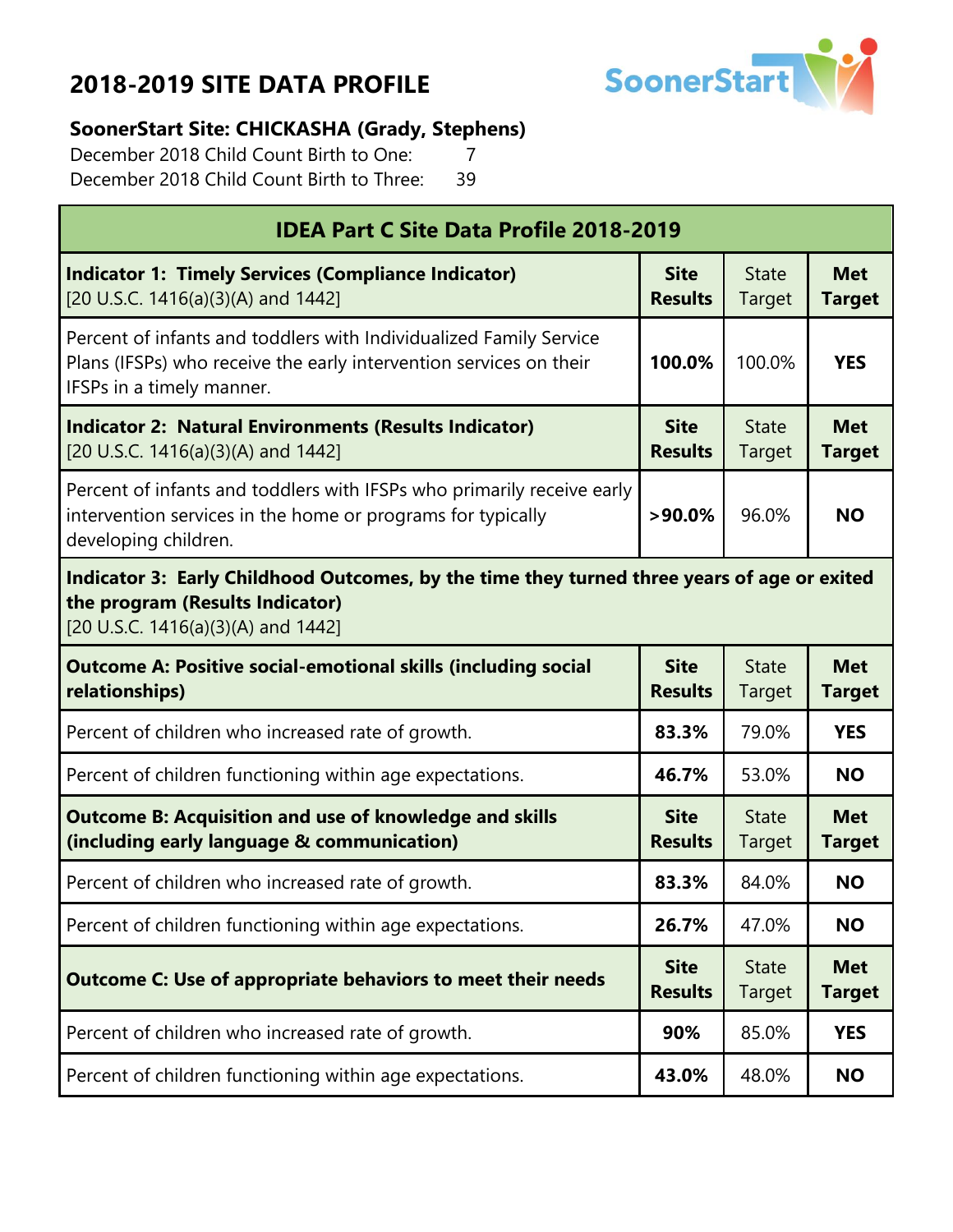| <b>IDEA Part C Site Data Profile 2018-2019 - CHICKASHA</b> |  |  |  |  |  |  |
|------------------------------------------------------------|--|--|--|--|--|--|
|------------------------------------------------------------|--|--|--|--|--|--|

**Indicator 4: Family Outcomes** (**Results Indicator)** [20 U.S.C. 1416(a)(3)(A) and 1442]

| Percent of families who report that services have helped the<br>(Family Surveys Completed: 3)<br>family:                                                                                                            | <b>Site</b><br><b>Results</b> | <b>State</b><br><b>Target</b> | <b>Met</b><br><b>Target</b> |
|---------------------------------------------------------------------------------------------------------------------------------------------------------------------------------------------------------------------|-------------------------------|-------------------------------|-----------------------------|
| A. Know their rights;                                                                                                                                                                                               | 100.0%                        | 96.0%                         | <b>Yes</b>                  |
| B. Effectively communicate their children's needs; and                                                                                                                                                              | 100.0%                        | 96.0%                         | <b>Yes</b>                  |
| C. Help their children develop and learn.                                                                                                                                                                           | 100.0%                        | 96.0%                         | <b>Yes</b>                  |
| <b>Indicator 5: Child Find (Birth to One) (Results Indicator)</b><br>[20 U.S.C. 1416(a)(3)(B) and 1442]                                                                                                             | <b>Site</b><br><b>Results</b> | <b>State</b><br><b>Target</b> | <b>Met</b><br><b>Target</b> |
| Percent of infants and toddlers birth to one with an IFSP.                                                                                                                                                          | 0.65%                         | 0.90%                         | <b>NO</b>                   |
| Indicator 6: Child Find (Birth to Three) (Results Indicator)<br>[20 U.S.C. 1416(a)(3)(B) and 1442]                                                                                                                  | <b>Site</b><br><b>Results</b> | <b>State</b><br><b>Target</b> | <b>Met</b><br><b>Target</b> |
| Percent of infants and toddlers birth to three with an IFSP.                                                                                                                                                        | 1.17%                         | 1.70%                         | <b>NO</b>                   |
| <b>Indicator 7: 45-day Timeline (Compliance Indicator)</b><br>[20 U.S.C. 1416(a)(3)(B) and 1442                                                                                                                     | <b>Site</b><br><b>Results</b> | <b>State</b><br>Target        | <b>Met</b><br><b>Target</b> |
| Percent of eligible infants and toddlers with IFSPs for whom an<br>evaluation and assessment and an initial IFSP meeting were<br>conducted within Part C's 45-day timeline.                                         | 93.8%                         | 100.0%                        | <b>NO</b>                   |
| <b>Indicator 8: Transition (Compliance Indicator)</b><br>[20 U.S.C. 1416(a)(3)(B) and 1442]                                                                                                                         |                               |                               |                             |
| Percent of all children exiting Part C who received timely<br>transition planning to support the child's transition to preschool<br>and other appropriate community services by their third<br>birthday, including: | <b>Site</b><br><b>Results</b> | <b>State</b><br>Target        | <b>Met</b><br>Target        |
| A. IFSPs with transition steps and services.                                                                                                                                                                        | 88.9%                         | 100.0%                        | <b>NO</b>                   |
| B. Notification to LEA, if child potentially eligible for Part B.                                                                                                                                                   | 88.9%                         | 100.0%                        | <b>NO</b>                   |
| C. Transition conference, if child potentially eligible for Part B.                                                                                                                                                 | 77.8%                         | 100.0%                        | <b>NO</b>                   |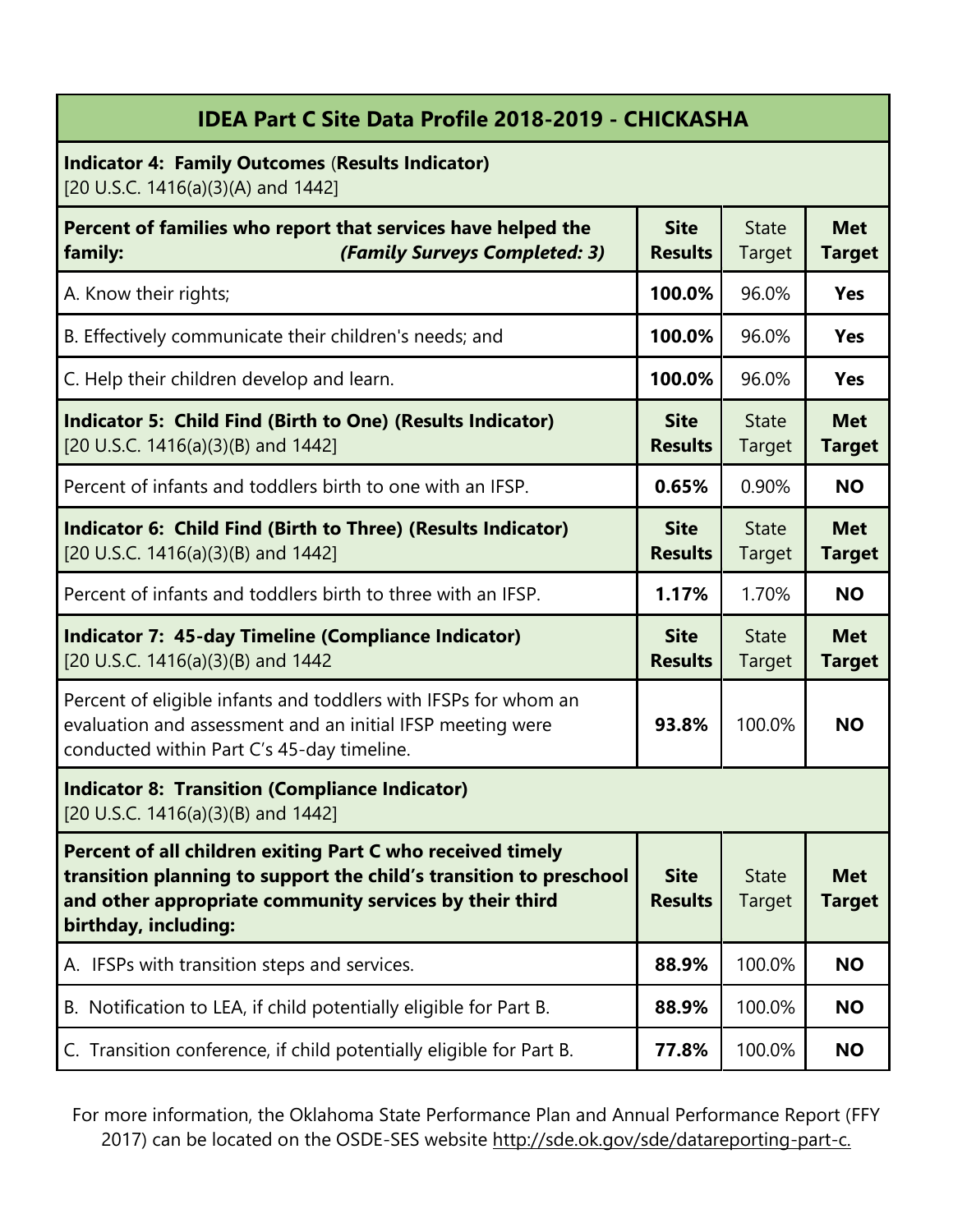

#### **SoonerStart Site: ARDMORE (Carter, Jefferson, Love, Johnston)**

December 2018 Child Count Birth to One: 10 December 2018 Child Count Birth to Three: 57

| <b>IDEA Part C Site Data Profile 2018-2019</b>                                                                                                                        |                               |                        |                             |  |
|-----------------------------------------------------------------------------------------------------------------------------------------------------------------------|-------------------------------|------------------------|-----------------------------|--|
| <b>Indicator 1: Timely Services (Compliance Indicator)</b><br>[20 U.S.C. 1416(a)(3)(A) and 1442]                                                                      | <b>Site</b><br><b>Results</b> | <b>State</b><br>Target | <b>Met</b><br><b>Target</b> |  |
| Percent of infants and toddlers with Individualized Family Service<br>Plans (IFSPs) who receive the early intervention services on their<br>IFSPs in a timely manner. | 100.0%                        | 100.0%                 | <b>YES</b>                  |  |
| <b>Indicator 2: Natural Environments (Results Indicator)</b><br>[20 U.S.C. 1416(a)(3)(A) and 1442]                                                                    | <b>Site</b><br><b>Results</b> | <b>State</b><br>Target | <b>Met</b><br><b>Target</b> |  |
| Percent of infants and toddlers with IFSPs who primarily receive early<br>intervention services in the home or programs for typically<br>developing children.         | 73.68%                        | 96.0%                  | <b>NO</b>                   |  |
| Indicator 3: Early Childhood Outcomes, by the time they turned three years of age or exited<br>the program (Results Indicator)<br>[20 U.S.C. 1416(a)(3)(A) and 1442]  |                               |                        |                             |  |
| <b>Outcome A: Positive social-emotional skills (including social</b><br>relationships)                                                                                | <b>Site</b><br><b>Results</b> | <b>State</b><br>Target | <b>Met</b><br><b>Target</b> |  |
| Percent of children who increased rate of growth.                                                                                                                     | $>90.0\%$                     | 79.0%                  | <b>YES</b>                  |  |
| Percent of children functioning within age expectations.                                                                                                              | 52.1%                         | 53.0%                  | <b>NO</b>                   |  |
| <b>Outcome B: Acquisition and use of knowledge and skills</b><br>(including early language & communication)                                                           | <b>Site</b><br><b>Results</b> | <b>State</b><br>Target | <b>Met</b><br><b>Target</b> |  |
| Percent of children who increased rate of growth.                                                                                                                     | $>90.0\%$                     | 84.0%                  | <b>YES</b>                  |  |
| Percent of children functioning within age expectations.                                                                                                              | 47.9%                         | 47.0%                  | <b>YES</b>                  |  |
| <b>Outcome C: Use of appropriate behaviors to meet their needs</b>                                                                                                    | <b>Site</b><br><b>Results</b> | <b>State</b><br>Target | <b>Met</b><br><b>Target</b> |  |
| Percent of children who increased rate of growth.                                                                                                                     | $>90.0\%$                     | 85.0%                  | <b>YES</b>                  |  |
| Percent of children functioning within age expectations.                                                                                                              | 50.0%                         | 48.0%                  | <b>YES</b>                  |  |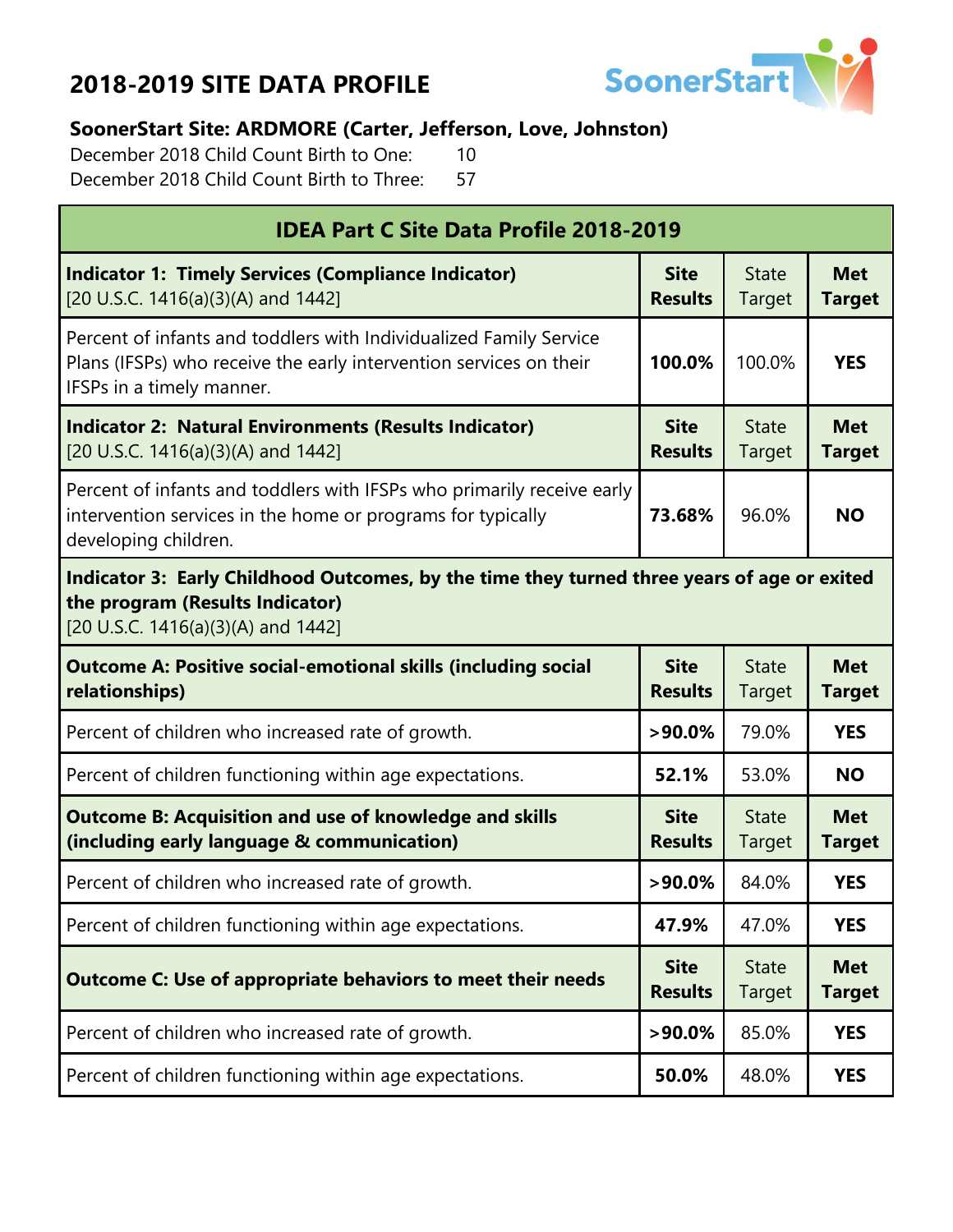| <b>IDEA Part C Site Data Profile 2018-2019 - ARDMORE</b>                                                                                                                                                            |                               |                               |                             |
|---------------------------------------------------------------------------------------------------------------------------------------------------------------------------------------------------------------------|-------------------------------|-------------------------------|-----------------------------|
| <b>Indicator 4: Family Outcomes (Results Indicator)</b><br>[20 U.S.C. 1416(a)(3)(A) and 1442]                                                                                                                       |                               |                               |                             |
| Percent of families who report that services have helped the<br>(Family Surveys Completed: 2)<br>family:                                                                                                            | <b>Site</b><br><b>Results</b> | <b>State</b><br>Target        | <b>Met</b><br><b>Target</b> |
| A. Know their rights;                                                                                                                                                                                               | 100.0%                        | 96.0%                         | <b>Yes</b>                  |
| B. Effectively communicate their children's needs; and                                                                                                                                                              | 100.0%                        | 96.0%                         | <b>Yes</b>                  |
| C. Help their children develop and learn.                                                                                                                                                                           | 100.0%                        | 96.0%                         | <b>Yes</b>                  |
| <b>Indicator 5: Child Find (Birth to One) (Results Indicator)</b><br>[20 U.S.C. 1416(a)(3)(B) and 1442]                                                                                                             | <b>Site</b><br><b>Results</b> | <b>State</b><br>Target        | <b>Met</b><br><b>Target</b> |
| Percent of infants and toddlers birth to one with an IFSP.                                                                                                                                                          | 1.05%                         | 0.90%                         | <b>YES</b>                  |
| Indicator 6: Child Find (Birth to Three) (Results Indicator)<br>[20 U.S.C. 1416(a)(3)(B) and 1442]                                                                                                                  | <b>Site</b><br><b>Results</b> | <b>State</b><br><b>Target</b> | <b>Met</b><br><b>Target</b> |
| Percent of infants and toddlers birth to three with an IFSP.                                                                                                                                                        | 1.96%                         | 1.70%                         | <b>YES</b>                  |
| <b>Indicator 7: 45-day Timeline (Compliance Indicator)</b><br>[20 U.S.C. 1416(a)(3)(B) and 1442                                                                                                                     | <b>Site</b><br><b>Results</b> | <b>State</b><br>Target        | <b>Met</b><br><b>Target</b> |
| Percent of eligible infants and toddlers with IFSPs for whom an<br>evaluation and assessment and an initial IFSP meeting were<br>conducted within Part C's 45-day timeline.                                         | 100.0%                        | 100.0%                        | <b>YES</b>                  |
| <b>Indicator 8: Transition (Compliance Indicator)</b><br>[20 U.S.C. 1416(a)(3)(B) and 1442]                                                                                                                         |                               |                               |                             |
| Percent of all children exiting Part C who received timely<br>transition planning to support the child's transition to preschool<br>and other appropriate community services by their third<br>birthday, including: | <b>Site</b><br><b>Results</b> | <b>State</b><br><b>Target</b> | <b>Met</b><br><b>Target</b> |
| IFSPs with transition steps and services.<br>А.                                                                                                                                                                     | 100.0%                        | 100.0%                        | <b>YES</b>                  |
| B. Notification to LEA, if child potentially eligible for Part B.                                                                                                                                                   | 100.0%                        | 100.0%                        | <b>YES</b>                  |
| C. Transition conference, if child potentially eligible for Part B.                                                                                                                                                 | 100.0%                        | 100.0%                        | <b>YES</b>                  |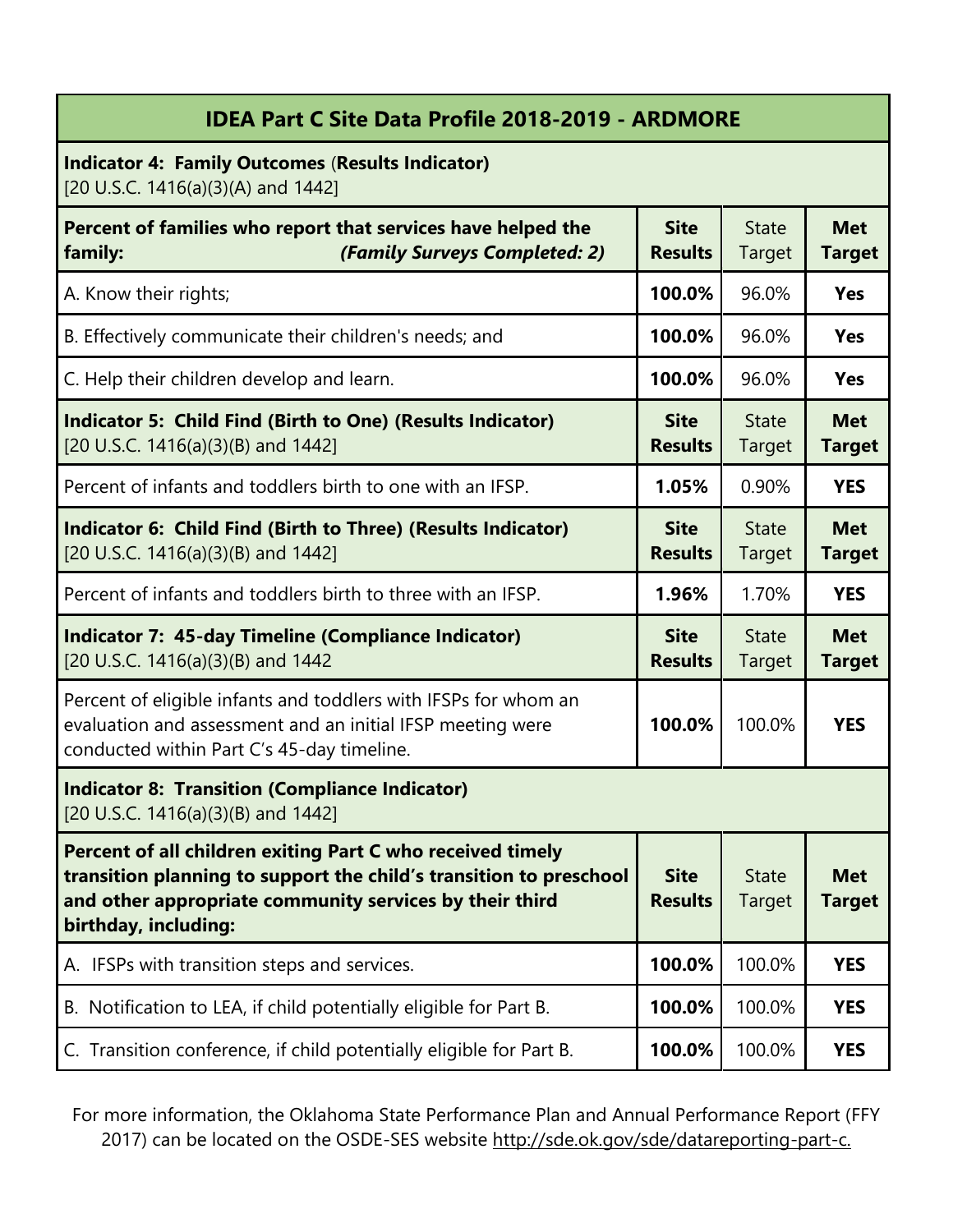

#### **SoonerStart Site: IDABEL (Choctaw, McCurtain, Pushmataha)**

December 2018 Child Count Birth to One: 9 December 2018 Child Count Birth to Three: 46

| <b>IDEA Part C Site Data Profile 2018-2019</b>                                                                                                                        |                               |                        |                             |  |
|-----------------------------------------------------------------------------------------------------------------------------------------------------------------------|-------------------------------|------------------------|-----------------------------|--|
| <b>Indicator 1: Timely Services (Compliance Indicator)</b><br>[20 U.S.C. 1416(a)(3)(A) and 1442]                                                                      | <b>Site</b><br><b>Results</b> | <b>State</b><br>Target | <b>Met</b><br><b>Target</b> |  |
| Percent of infants and toddlers with Individualized Family Service<br>Plans (IFSPs) who receive the early intervention services on their<br>IFSPs in a timely manner. | 100.0%                        | 100.0%                 | <b>YES</b>                  |  |
| <b>Indicator 2: Natural Environments (Results Indicator)</b><br>[20 U.S.C. 1416(a)(3)(A) and 1442]                                                                    | <b>Site</b><br><b>Results</b> | <b>State</b><br>Target | <b>Met</b><br><b>Target</b> |  |
| Percent of infants and toddlers with IFSPs who primarily receive early<br>intervention services in the home or programs for typically<br>developing children.         | 67.39%                        | 96.0%                  | <b>NO</b>                   |  |
| Indicator 3: Early Childhood Outcomes, by the time they turned three years of age or exited<br>the program (Results Indicator)<br>[20 U.S.C. 1416(a)(3)(A) and 1442]  |                               |                        |                             |  |
| <b>Outcome A: Positive social-emotional skills (including social</b><br>relationships)                                                                                | <b>Site</b><br><b>Results</b> | <b>State</b><br>Target | <b>Met</b><br><b>Target</b> |  |
| Percent of children who increased rate of growth.                                                                                                                     | $>90.0\%$                     | 79.0%                  | <b>YES</b>                  |  |
| Percent of children functioning within age expectations.                                                                                                              | 38.9%                         | 53.0%                  | <b>NO</b>                   |  |
| <b>Outcome B: Acquisition and use of knowledge and skills</b><br>(including early language & communication)                                                           | <b>Site</b><br><b>Results</b> | <b>State</b><br>Target | <b>Met</b><br><b>Target</b> |  |
| Percent of children who increased rate of growth.                                                                                                                     | $>90.0\%$                     | 84.0%                  | <b>YES</b>                  |  |
| Percent of children functioning within age expectations.                                                                                                              | 38.9%                         | 47.0%                  | <b>NO</b>                   |  |
| <b>Outcome C: Use of appropriate behaviors to meet their needs</b>                                                                                                    | <b>Site</b><br><b>Results</b> | <b>State</b><br>Target | <b>Met</b><br><b>Target</b> |  |
| Percent of children who increased rate of growth.                                                                                                                     | $>90.0\%$                     | 85.0%                  | <b>YES</b>                  |  |
| Percent of children functioning within age expectations.                                                                                                              | 36.1%                         | 48.0%                  | <b>NO</b>                   |  |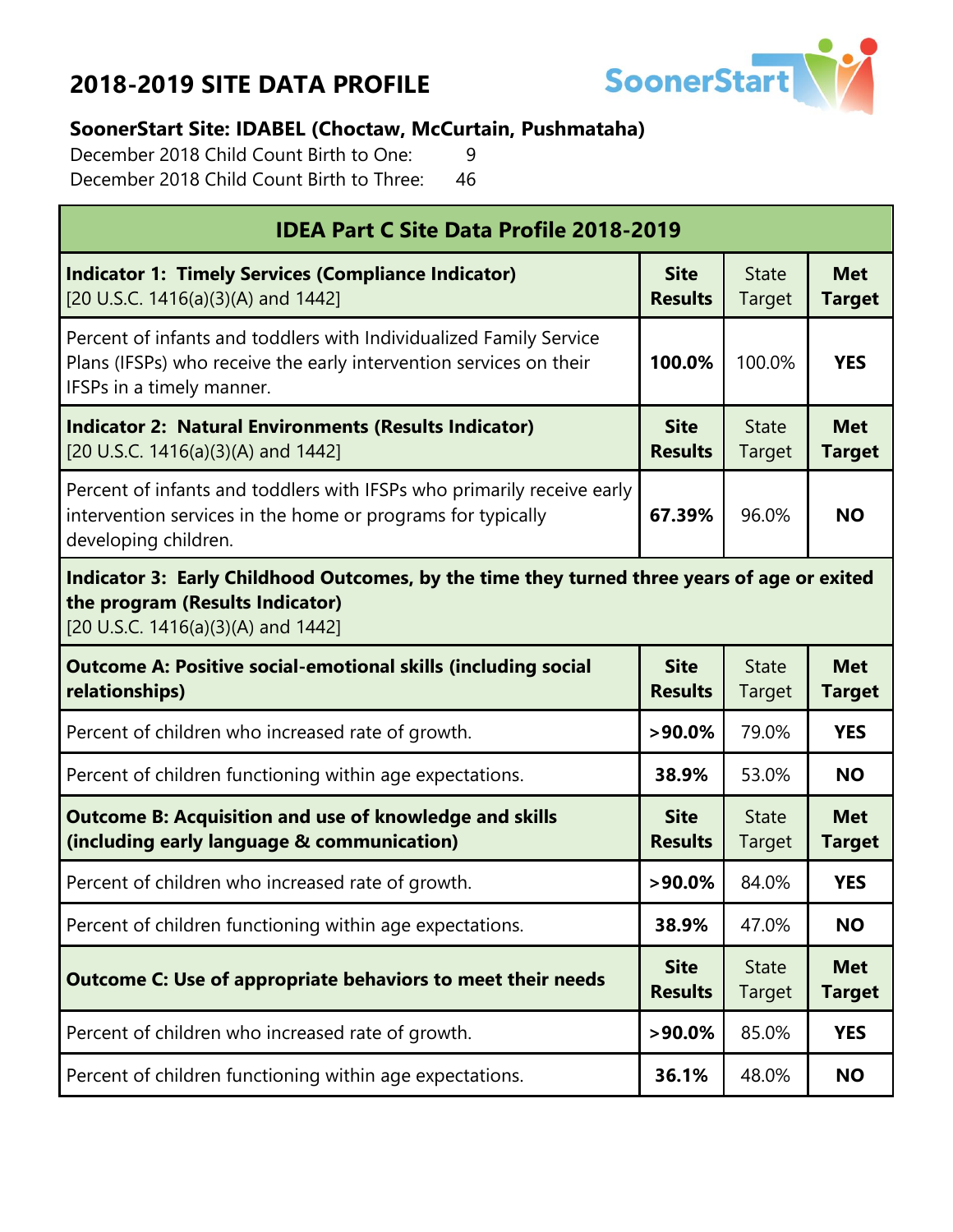| <b>IDEA Part C Site Data Profile 2018-2019 - IDABEL</b>                                                                                                                                                             |                               |                               |                             |
|---------------------------------------------------------------------------------------------------------------------------------------------------------------------------------------------------------------------|-------------------------------|-------------------------------|-----------------------------|
| <b>Indicator 4: Family Outcomes (Results Indicator)</b><br>[20 U.S.C. 1416(a)(3)(A) and 1442]                                                                                                                       |                               |                               |                             |
| Percent of families who report that services have helped the<br>(Family Surveys Completed: 2)<br>family:                                                                                                            | <b>Site</b><br><b>Results</b> | <b>State</b><br>Target        | <b>Met</b><br><b>Target</b> |
| A. Know their rights;                                                                                                                                                                                               | 100.0%                        | 96.0%                         | <b>Yes</b>                  |
| B. Effectively communicate their children's needs; and                                                                                                                                                              | 100.0%                        | 96.0%                         | <b>Yes</b>                  |
| C. Help their children develop and learn.                                                                                                                                                                           | 100.0%                        | 96.0%                         | <b>Yes</b>                  |
| <b>Indicator 5: Child Find (Birth to One) (Results Indicator)</b><br>[20 U.S.C. 1416(a)(3)(B) and 1442]                                                                                                             | <b>Site</b><br><b>Results</b> | <b>State</b><br><b>Target</b> | <b>Met</b><br><b>Target</b> |
| Percent of infants and toddlers birth to one with an IFSP.                                                                                                                                                          | 1.18%                         | 0.90%                         | <b>YES</b>                  |
| Indicator 6: Child Find (Birth to Three) (Results Indicator)<br>[20 U.S.C. 1416(a)(3)(B) and 1442]                                                                                                                  | <b>Site</b><br><b>Results</b> | <b>State</b><br><b>Target</b> | <b>Met</b><br><b>Target</b> |
| Percent of infants and toddlers birth to three with an IFSP.                                                                                                                                                        | 1.96%                         | 1.70%                         | <b>YES</b>                  |
| <b>Indicator 7: 45-day Timeline (Compliance Indicator)</b><br>[20 U.S.C. 1416(a)(3)(B) and 1442                                                                                                                     | <b>Site</b><br><b>Results</b> | <b>State</b><br>Target        | <b>Met</b><br><b>Target</b> |
| Percent of eligible infants and toddlers with IFSPs for whom an<br>evaluation and assessment and an initial IFSP meeting were<br>conducted within Part C's 45-day timeline.                                         | 50.0%                         | 100.0%                        | <b>NO</b>                   |
| <b>Indicator 8: Transition (Compliance Indicator)</b><br>[20 U.S.C. 1416(a)(3)(B) and 1442]                                                                                                                         |                               |                               |                             |
| Percent of all children exiting Part C who received timely<br>transition planning to support the child's transition to preschool<br>and other appropriate community services by their third<br>birthday, including: | <b>Site</b><br><b>Results</b> | <b>State</b><br><b>Target</b> | <b>Met</b><br><b>Target</b> |
| IFSPs with transition steps and services.<br>А.                                                                                                                                                                     | 90.0%                         | 100.0%                        | <b>NO</b>                   |
| B. Notification to LEA, if child potentially eligible for Part B.                                                                                                                                                   | 80.0%                         | 100.0%                        | <b>NO</b>                   |
| C. Transition conference, if child potentially eligible for Part B.                                                                                                                                                 | 80.0%                         | 100.0%                        | <b>NO</b>                   |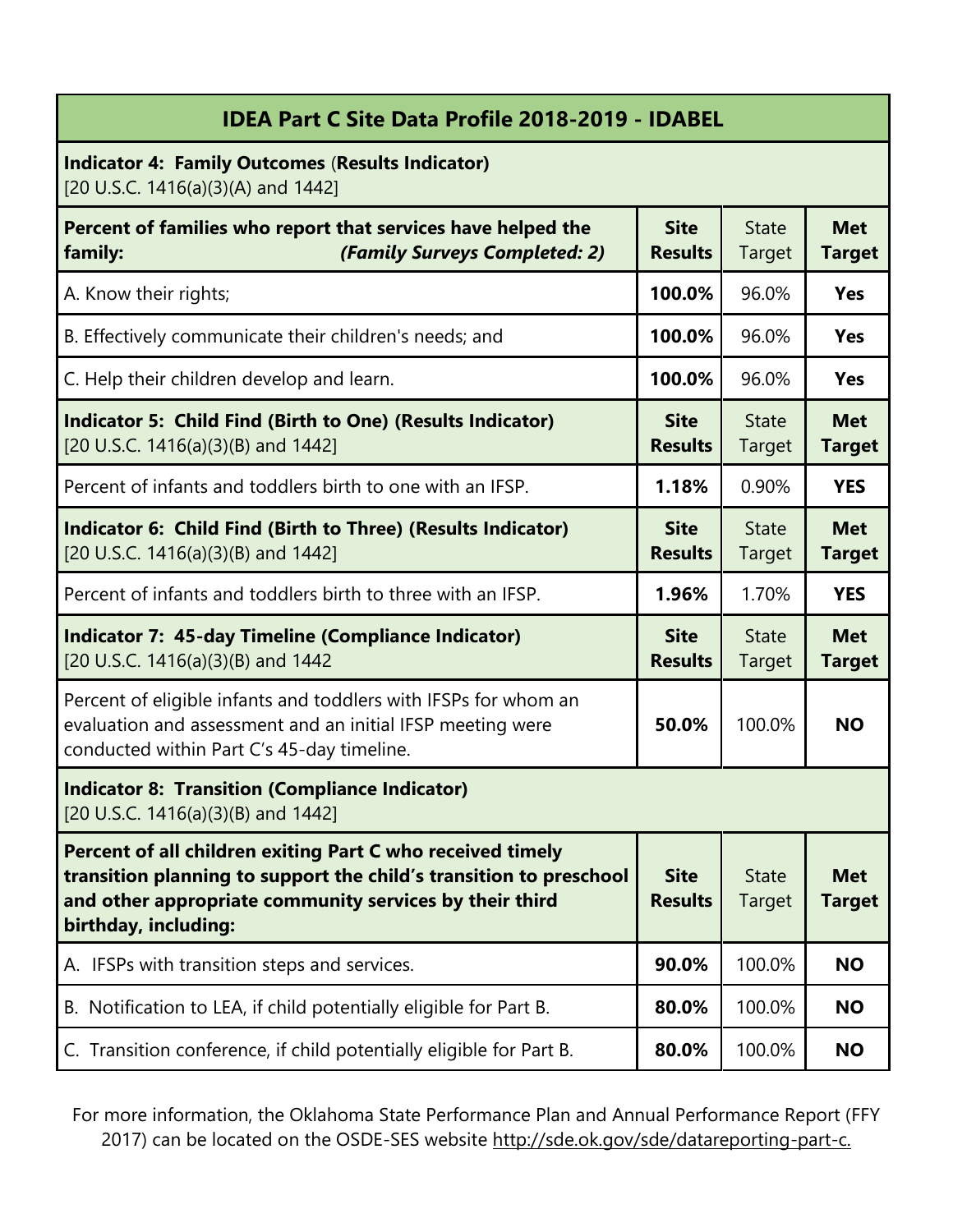

#### **SoonerStart Site: MCALESTER (Latimer, Pittburg)**

December 2018 Child Count Birth to One: 7 December 2018 Child Count Birth to Three: 14

| <b>IDEA Part C Site Data Profile 2018-2019</b>                                                                                                                        |                               |                        |                             |  |
|-----------------------------------------------------------------------------------------------------------------------------------------------------------------------|-------------------------------|------------------------|-----------------------------|--|
| <b>Indicator 1: Timely Services (Compliance Indicator)</b><br>[20 U.S.C. 1416(a)(3)(A) and 1442]                                                                      | <b>Site</b><br><b>Results</b> | <b>State</b><br>Target | <b>Met</b><br><b>Target</b> |  |
| Percent of infants and toddlers with Individualized Family Service<br>Plans (IFSPs) who receive the early intervention services on their<br>IFSPs in a timely manner. | 100.0%                        | 100.0%                 | <b>YES</b>                  |  |
| <b>Indicator 2: Natural Environments (Results Indicator)</b><br>[20 U.S.C. 1416(a)(3)(A) and 1442]                                                                    | <b>Site</b><br><b>Results</b> | <b>State</b><br>Target | <b>Met</b><br><b>Target</b> |  |
| Percent of infants and toddlers with IFSPs who primarily receive early<br>intervention services in the home or programs for typically<br>developing children.         | 78.57%                        | 96.0%                  | <b>NO</b>                   |  |
| Indicator 3: Early Childhood Outcomes, by the time they turned three years of age or exited<br>the program (Results Indicator)<br>[20 U.S.C. 1416(a)(3)(A) and 1442]  |                               |                        |                             |  |
| <b>Outcome A: Positive social-emotional skills (including social</b><br>relationships)                                                                                | <b>Site</b><br><b>Results</b> | <b>State</b><br>Target | <b>Met</b><br><b>Target</b> |  |
| Percent of children who increased rate of growth.                                                                                                                     | $>90.0\%$                     | 79.0%                  | <b>YES</b>                  |  |
| Percent of children functioning within age expectations.                                                                                                              | 46.2%                         | 53.0%                  | <b>NO</b>                   |  |
| <b>Outcome B: Acquisition and use of knowledge and skills</b><br>(including early language & communication)                                                           | <b>Site</b><br><b>Results</b> | <b>State</b><br>Target | <b>Met</b><br><b>Target</b> |  |
| Percent of children who increased rate of growth.                                                                                                                     | $>90.0\%$                     | 84.0%                  | <b>YES</b>                  |  |
| Percent of children functioning within age expectations.                                                                                                              | 46.2%                         | 47.0%                  | <b>NO</b>                   |  |
| <b>Outcome C: Use of appropriate behaviors to meet their needs</b>                                                                                                    | <b>Site</b><br><b>Results</b> | <b>State</b><br>Target | <b>Met</b><br><b>Target</b> |  |
| Percent of children who increased rate of growth.                                                                                                                     | $>90.0\%$                     | 85.0%                  | <b>YES</b>                  |  |
| Percent of children functioning within age expectations.                                                                                                              | 53.8%                         | 48.0%                  | <b>YES</b>                  |  |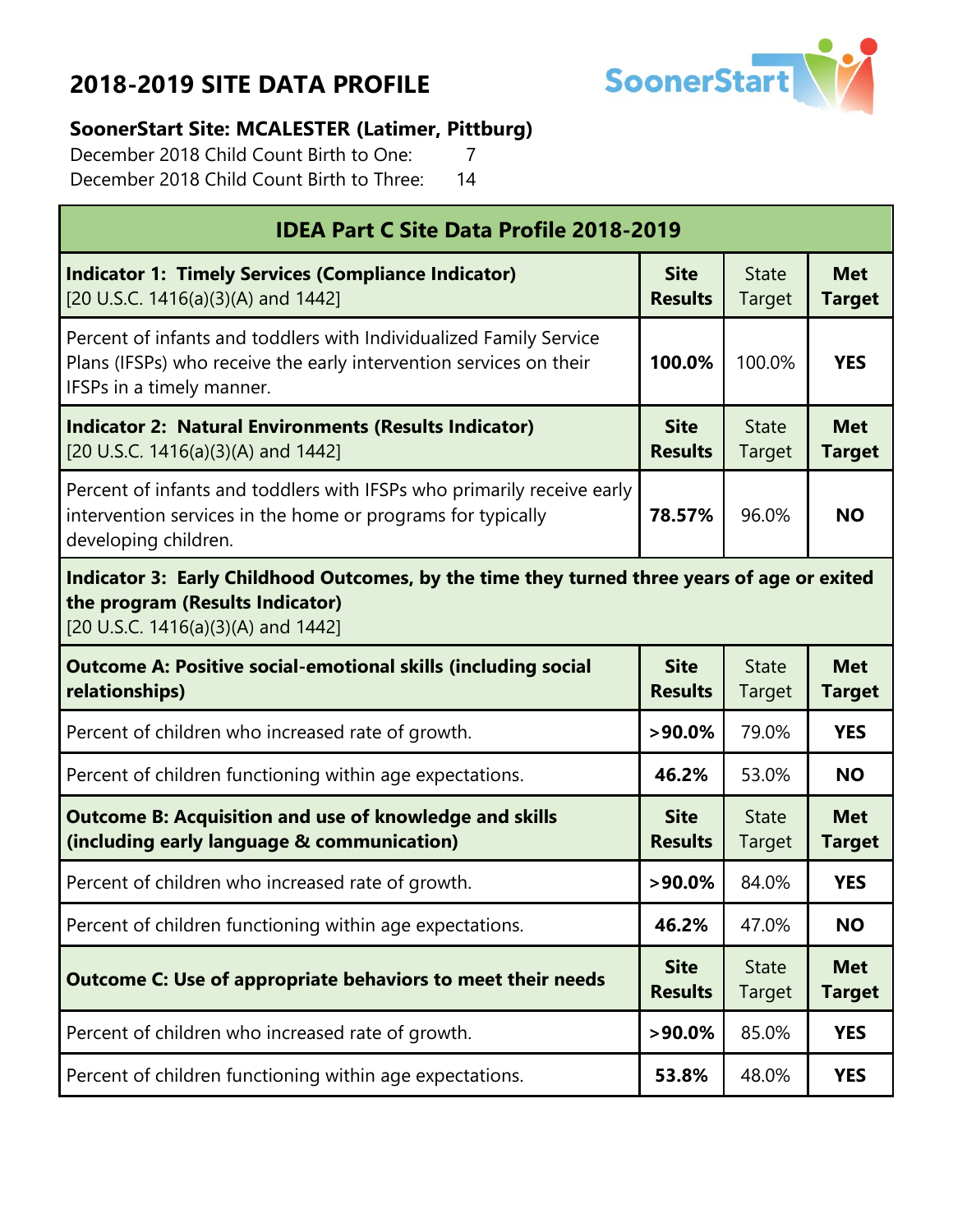| <b>IDEA Part C Site Data Profile 2018-2019 - MCALESTER</b>                                                                                                                                                          |                               |                        |                             |
|---------------------------------------------------------------------------------------------------------------------------------------------------------------------------------------------------------------------|-------------------------------|------------------------|-----------------------------|
| <b>Indicator 4: Family Outcomes (Results Indicator)</b><br>[20 U.S.C. 1416(a)(3)(A) and 1442]                                                                                                                       |                               |                        |                             |
| Percent of families who report that services have helped the<br>(Family Surveys Completed: 7)<br>family:                                                                                                            | <b>Site</b><br><b>Results</b> | <b>State</b><br>Target | <b>Met</b><br><b>Target</b> |
| A. Know their rights;                                                                                                                                                                                               | 100.0%                        | 96.0%                  | Yes                         |
| B. Effectively communicate their children's needs; and                                                                                                                                                              | 100.0%                        | 96.0%                  | <b>Yes</b>                  |
| C. Help their children develop and learn.                                                                                                                                                                           | 100.0%                        | 96.0%                  | <b>Yes</b>                  |
| Indicator 5: Child Find (Birth to One) (Results Indicator)<br>[20 U.S.C. 1416(a)(3)(B) and 1442]                                                                                                                    | <b>Site</b><br><b>Results</b> | <b>State</b><br>Target | <b>Met</b><br><b>Target</b> |
| Percent of infants and toddlers birth to one with an IFSP.                                                                                                                                                          | 1.15%                         | 0.90%                  | <b>YES</b>                  |
| Indicator 6: Child Find (Birth to Three) (Results Indicator)<br>[20 U.S.C. 1416(a)(3)(B) and 1442]                                                                                                                  | <b>Site</b><br><b>Results</b> | <b>State</b><br>Target | <b>Met</b><br><b>Target</b> |
| Percent of infants and toddlers birth to three with an IFSP.                                                                                                                                                        | 0.74%                         | 1.70%                  | <b>NO</b>                   |
| <b>Indicator 7: 45-day Timeline (Compliance Indicator)</b><br>[20 U.S.C. 1416(a)(3)(B) and 1442                                                                                                                     | <b>Site</b><br><b>Results</b> | <b>State</b><br>Target | <b>Met</b><br><b>Target</b> |
| Percent of eligible infants and toddlers with IFSPs for whom an<br>evaluation and assessment and an initial IFSP meeting were<br>conducted within Part C's 45-day timeline.                                         | 100.0%                        | 100.0%                 | <b>YES</b>                  |
| <b>Indicator 8: Transition (Compliance Indicator)</b><br>[20 U.S.C. 1416(a)(3)(B) and 1442]                                                                                                                         |                               |                        |                             |
| Percent of all children exiting Part C who received timely<br>transition planning to support the child's transition to preschool<br>and other appropriate community services by their third<br>birthday, including: | <b>Site</b><br><b>Results</b> | <b>State</b><br>Target | <b>Met</b><br><b>Target</b> |
| A. IFSPs with transition steps and services.                                                                                                                                                                        | 50.0%                         | 100.0%                 | <b>NO</b>                   |
| B. Notification to LEA, if child potentially eligible for Part B.                                                                                                                                                   | 100.0%                        | 100.0%                 | <b>YES</b>                  |
| C. Transition conference, if child potentially eligible for Part B.                                                                                                                                                 | 50.0%                         | 100.0%                 | <b>NO</b>                   |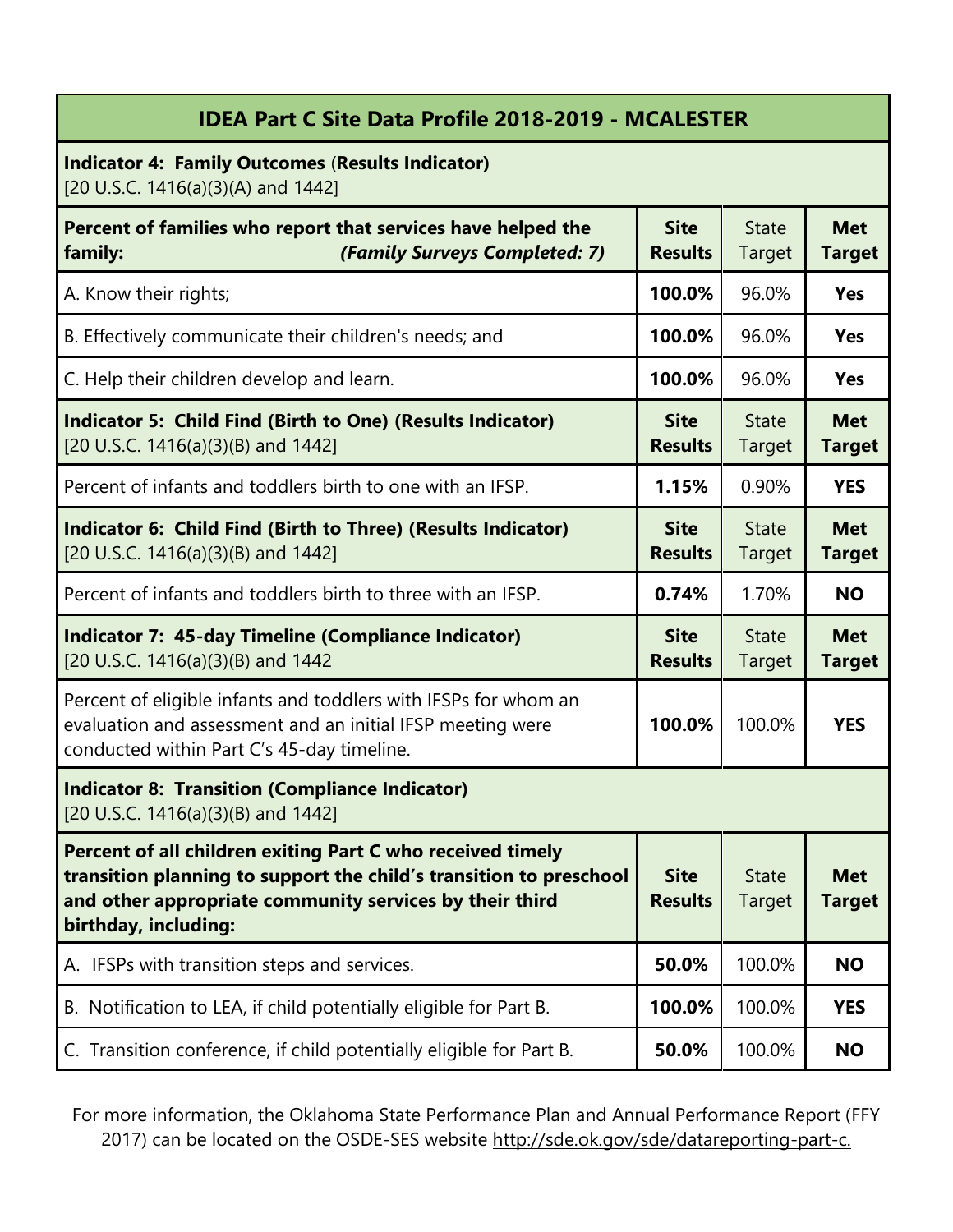

### **SoonerStart Site: POTEAU (Haskell, LeFlore, Sequoyah)**

December 2018 Child Count Birth to One: <5 December 2018 Child Count Birth to Three: 29

| <b>IDEA Part C Site Data Profile 2018-2019</b>                                                                                                                        |                               |                        |                             |  |
|-----------------------------------------------------------------------------------------------------------------------------------------------------------------------|-------------------------------|------------------------|-----------------------------|--|
| <b>Indicator 1: Timely Services (Compliance Indicator)</b><br>[20 U.S.C. 1416(a)(3)(A) and 1442]                                                                      | <b>Site</b><br><b>Results</b> | <b>State</b><br>Target | <b>Met</b><br><b>Target</b> |  |
| Percent of infants and toddlers with Individualized Family Service<br>Plans (IFSPs) who receive the early intervention services on their<br>IFSPs in a timely manner. | 100.0%                        | 100.0%                 | <b>YES</b>                  |  |
| <b>Indicator 2: Natural Environments (Results Indicator)</b><br>[20 U.S.C. 1416(a)(3)(A) and 1442]                                                                    | <b>Site</b><br><b>Results</b> | <b>State</b><br>Target | <b>Met</b><br><b>Target</b> |  |
| Percent of infants and toddlers with IFSPs who primarily receive early<br>intervention services in the home or programs for typically<br>developing children.         | 86.21%                        | 96.0%                  | <b>NO</b>                   |  |
| Indicator 3: Early Childhood Outcomes, by the time they turned three years of age or exited<br>the program (Results Indicator)<br>[20 U.S.C. 1416(a)(3)(A) and 1442]  |                               |                        |                             |  |
| <b>Outcome A: Positive social-emotional skills (including social</b><br>relationships)                                                                                | <b>Site</b><br><b>Results</b> | <b>State</b><br>Target | <b>Met</b><br><b>Target</b> |  |
| Percent of children who increased rate of growth.                                                                                                                     | 86.7%                         | 79.0%                  | <b>YES</b>                  |  |
| Percent of children functioning within age expectations.                                                                                                              | 38.7%                         | 53.0%                  | <b>NO</b>                   |  |
| <b>Outcome B: Acquisition and use of knowledge and skills</b><br>(including early language & communication)                                                           | <b>Site</b><br><b>Results</b> | <b>State</b><br>Target | <b>Met</b><br><b>Target</b> |  |
| Percent of children who increased rate of growth.                                                                                                                     | 83.9%                         | 84.0%                  | <b>NO</b>                   |  |
| Percent of children functioning within age expectations.                                                                                                              | 41.9%                         | 47.0%                  | <b>NO</b>                   |  |
| <b>Outcome C: Use of appropriate behaviors to meet their needs</b>                                                                                                    | <b>Site</b><br><b>Results</b> | <b>State</b><br>Target | <b>Met</b><br><b>Target</b> |  |
| Percent of children who increased rate of growth.                                                                                                                     | 80.6%                         | 85.0%                  | <b>NO</b>                   |  |
| Percent of children functioning within age expectations.                                                                                                              | 38.7%                         | 48.0%                  | <b>NO</b>                   |  |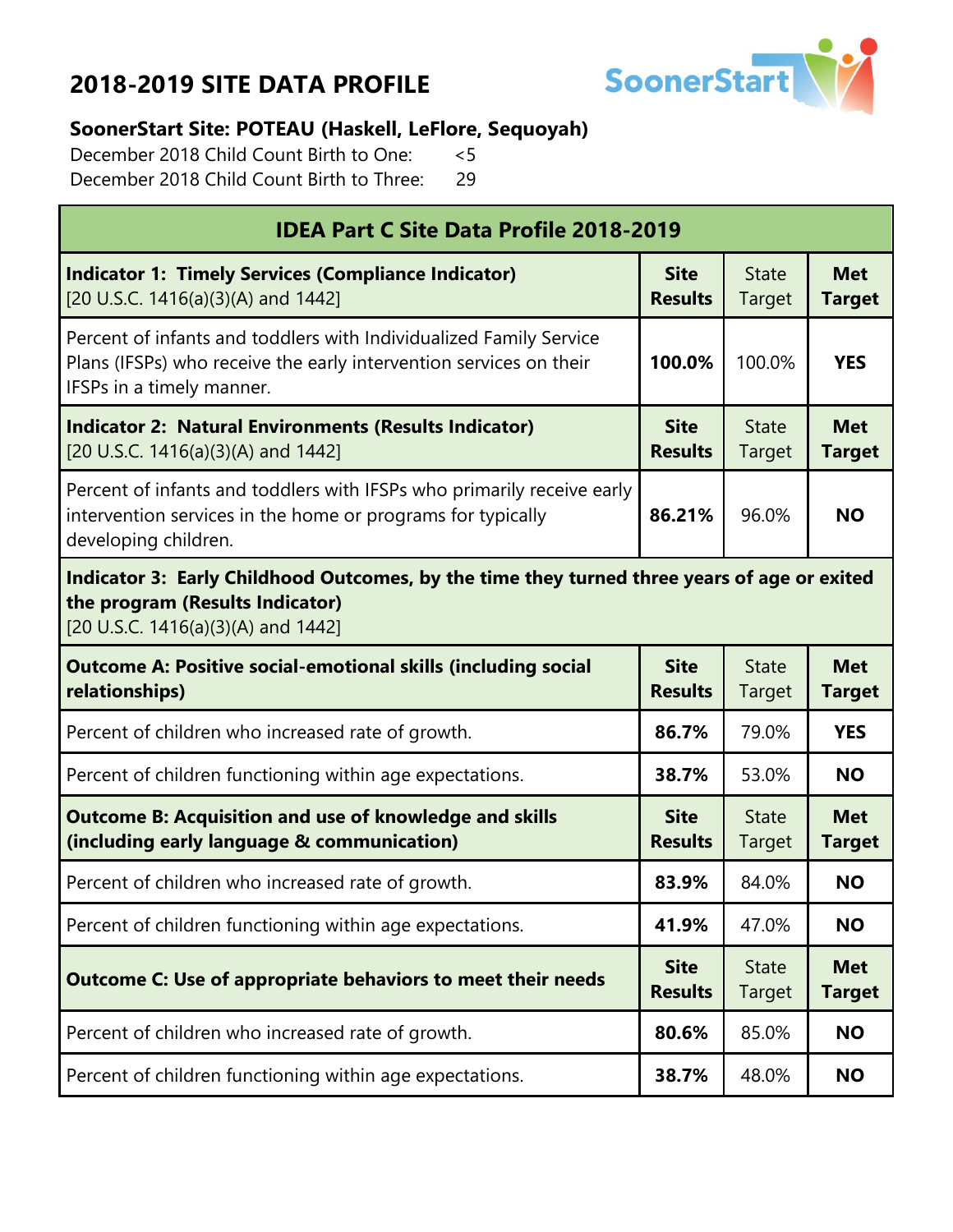| <b>IDEA Part C Site Data Profile 2018-2019 - POTEAU</b>                                                                                                                                                             |                               |                               |                             |
|---------------------------------------------------------------------------------------------------------------------------------------------------------------------------------------------------------------------|-------------------------------|-------------------------------|-----------------------------|
| <b>Indicator 4: Family Outcomes (Results Indicator)</b><br>[20 U.S.C. 1416(a)(3)(A) and 1442]                                                                                                                       |                               |                               |                             |
| Percent of families who report that services have helped the<br>(Family Surveys Completed: 4)<br>family:                                                                                                            | <b>Site</b><br><b>Results</b> | <b>State</b><br><b>Target</b> | <b>Met</b><br><b>Target</b> |
| A. Know their rights;                                                                                                                                                                                               | 100.0%                        | 96.0%                         | <b>Yes</b>                  |
| B. Effectively communicate their children's needs; and                                                                                                                                                              | 100.0%                        | 96.0%                         | <b>Yes</b>                  |
| C. Help their children develop and learn.                                                                                                                                                                           | 100.0%                        | 96.0%                         | <b>Yes</b>                  |
| <b>Indicator 5: Child Find (Birth to One) (Results Indicator)</b><br>[20 U.S.C. 1416(a)(3)(B) and 1442]                                                                                                             | <b>Site</b><br><b>Results</b> | <b>State</b><br><b>Target</b> | <b>Met</b><br><b>Target</b> |
| Percent of infants and toddlers birth to one with an IFSP.                                                                                                                                                          | 0.08%                         | 0.90%                         | <b>NO</b>                   |
| Indicator 6: Child Find (Birth to Three) (Results Indicator)<br>[20 U.S.C. 1416(a)(3)(B) and 1442]                                                                                                                  | <b>Site</b><br><b>Results</b> | <b>State</b><br>Target        | <b>Met</b><br><b>Target</b> |
| Percent of infants and toddlers birth to three with an IFSP.                                                                                                                                                        | 0.75%                         | 1.70%                         | <b>NO</b>                   |
| <b>Indicator 7: 45-day Timeline (Compliance Indicator)</b><br>[20 U.S.C. 1416(a)(3)(B) and 1442                                                                                                                     | <b>Site</b><br><b>Results</b> | <b>State</b><br>Target        | <b>Met</b><br><b>Target</b> |
| Percent of eligible infants and toddlers with IFSPs for whom an<br>evaluation and assessment and an initial IFSP meeting were<br>conducted within Part C's 45-day timeline.                                         | 100.0%                        | 100.0%                        | <b>YES</b>                  |
| <b>Indicator 8: Transition (Compliance Indicator)</b><br>[20 U.S.C. 1416(a)(3)(B) and 1442]                                                                                                                         |                               |                               |                             |
| Percent of all children exiting Part C who received timely<br>transition planning to support the child's transition to preschool<br>and other appropriate community services by their third<br>birthday, including: | <b>Site</b><br><b>Results</b> | <b>State</b><br><b>Target</b> | <b>Met</b><br><b>Target</b> |
| A. IFSPs with transition steps and services.                                                                                                                                                                        | 85.7%                         | 100.0%                        | <b>NO</b>                   |
| B. Notification to LEA, if child potentially eligible for Part B.                                                                                                                                                   | 85.7%                         | 100.0%                        | <b>NO</b>                   |
| C. Transition conference, if child potentially eligible for Part B.                                                                                                                                                 | 100.0%                        | 100.0%                        | <b>YES</b>                  |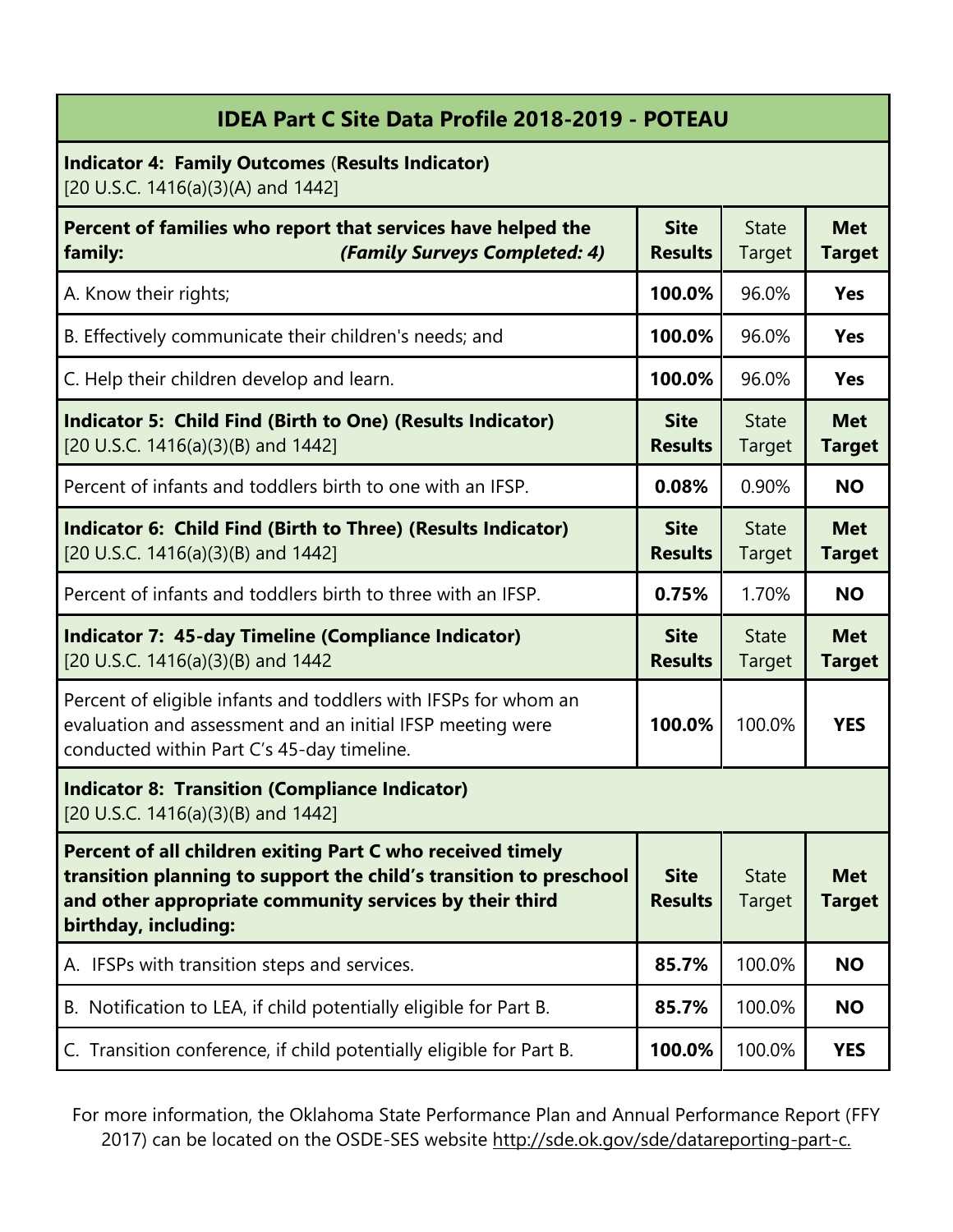

### **SoonerStart Site: DURANT (Atoka, Bryan, Marshall)**

December 2018 Child Count Birth to One: 6 December 2018 Child Count Birth to Three: 71

| <b>IDEA Part C Site Data Profile 2018-2019</b>                                                                                                                        |                               |                        |                             |  |
|-----------------------------------------------------------------------------------------------------------------------------------------------------------------------|-------------------------------|------------------------|-----------------------------|--|
| <b>Indicator 1: Timely Services (Compliance Indicator)</b><br>[20 U.S.C. 1416(a)(3)(A) and 1442]                                                                      | <b>Site</b><br><b>Results</b> | <b>State</b><br>Target | <b>Met</b><br><b>Target</b> |  |
| Percent of infants and toddlers with Individualized Family Service<br>Plans (IFSPs) who receive the early intervention services on their<br>IFSPs in a timely manner. | 95.5%                         | 100.0%                 | <b>NO</b>                   |  |
| <b>Indicator 2: Natural Environments (Results Indicator)</b><br>[20 U.S.C. 1416(a)(3)(A) and 1442]                                                                    | <b>Site</b><br><b>Results</b> | <b>State</b><br>Target | <b>Met</b><br><b>Target</b> |  |
| Percent of infants and toddlers with IFSPs who primarily receive early<br>intervention services in the home or programs for typically<br>developing children.         | 77.46%                        | 96.0%                  | <b>NO</b>                   |  |
| Indicator 3: Early Childhood Outcomes, by the time they turned three years of age or exited<br>the program (Results Indicator)<br>[20 U.S.C. 1416(a)(3)(A) and 1442]  |                               |                        |                             |  |
| <b>Outcome A: Positive social-emotional skills (including social</b><br>relationships)                                                                                | <b>Site</b><br><b>Results</b> | <b>State</b><br>Target | <b>Met</b><br><b>Target</b> |  |
| Percent of children who increased rate of growth.                                                                                                                     | $>90.0\%$                     | 79.0%                  | <b>YES</b>                  |  |
| Percent of children functioning within age expectations.                                                                                                              | 62.0%                         | 53.0%                  | <b>YES</b>                  |  |
| <b>Outcome B: Acquisition and use of knowledge and skills</b><br>(including early language & communication)                                                           | <b>Site</b><br><b>Results</b> | <b>State</b><br>Target | <b>Met</b><br><b>Target</b> |  |
| Percent of children who increased rate of growth.                                                                                                                     | $>90.0\%$                     | 84.0%                  | <b>YES</b>                  |  |
| Percent of children functioning within age expectations.                                                                                                              | 52.0%                         | 47.0%                  | <b>YES</b>                  |  |
| <b>Outcome C: Use of appropriate behaviors to meet their needs</b>                                                                                                    | <b>Site</b><br><b>Results</b> | <b>State</b><br>Target | <b>Met</b><br><b>Target</b> |  |
| Percent of children who increased rate of growth.                                                                                                                     | 90%                           | 85.0%                  | <b>YES</b>                  |  |
| Percent of children functioning within age expectations.                                                                                                              | 56.0%                         | 48.0%                  | <b>YES</b>                  |  |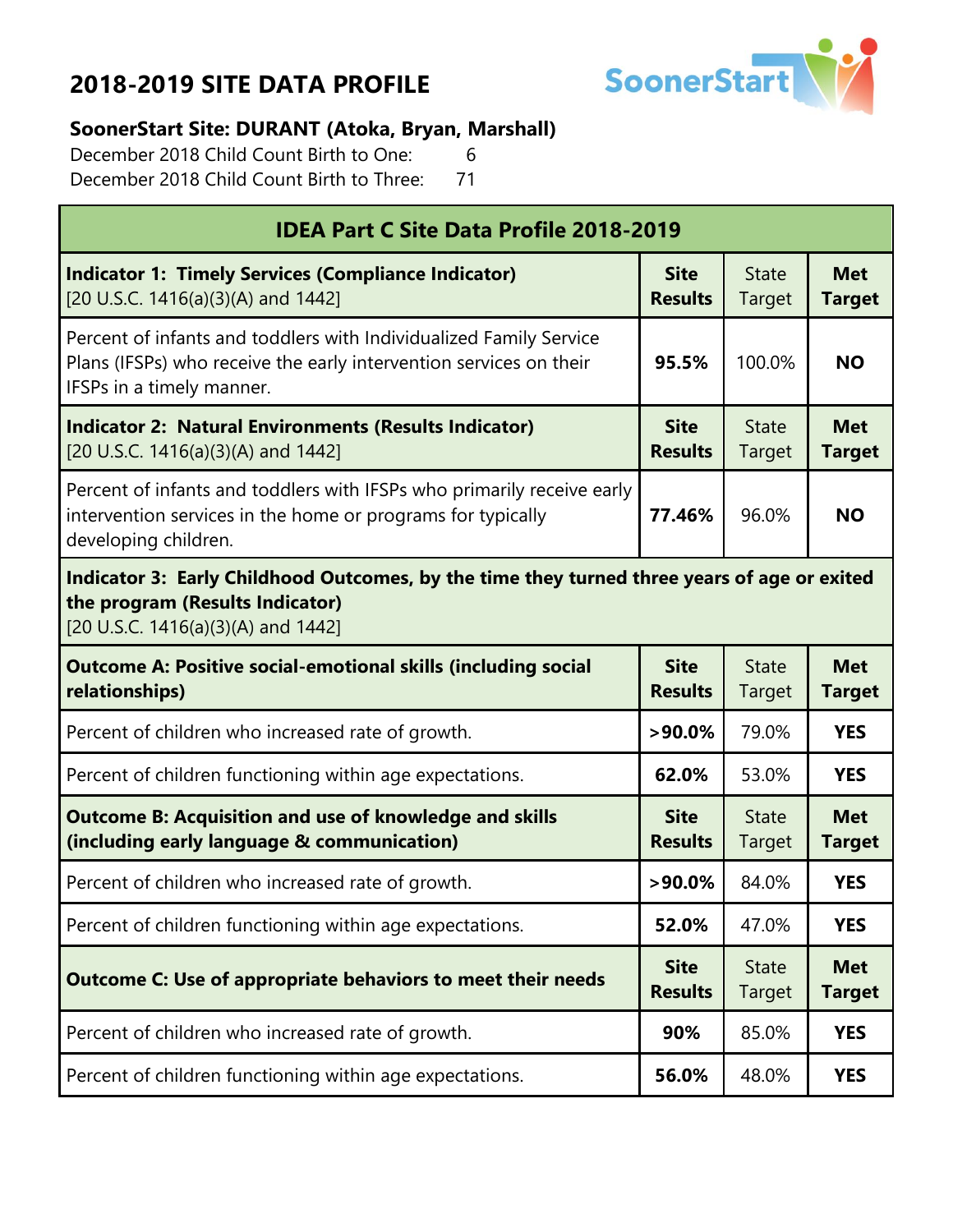| IDEA Part C Site Data Profile 2018-2019 - DURANT                                                                                                                                                                    |                               |                               |                             |
|---------------------------------------------------------------------------------------------------------------------------------------------------------------------------------------------------------------------|-------------------------------|-------------------------------|-----------------------------|
| <b>Indicator 4: Family Outcomes (Results Indicator)</b><br>[20 U.S.C. 1416(a)(3)(A) and 1442]                                                                                                                       |                               |                               |                             |
| Percent of families who report that services have helped the<br>(Family Surveys Completed: 6)<br>family:                                                                                                            | <b>Site</b><br><b>Results</b> | <b>State</b><br>Target        | <b>Met</b><br><b>Target</b> |
| A. Know their rights;                                                                                                                                                                                               | 100.0%                        | 96.0%                         | <b>Yes</b>                  |
| B. Effectively communicate their children's needs; and                                                                                                                                                              | 100.0%                        | 96.0%                         | <b>Yes</b>                  |
| C. Help their children develop and learn.                                                                                                                                                                           | 100.0%                        | 96.0%                         | <b>Yes</b>                  |
| <b>Indicator 5: Child Find (Birth to One) (Results Indicator)</b><br>[20 U.S.C. 1416(a)(3)(B) and 1442]                                                                                                             | <b>Site</b><br><b>Results</b> | <b>State</b><br>Target        | <b>Met</b><br><b>Target</b> |
| Percent of infants and toddlers birth to one with an IFSP.                                                                                                                                                          | 0.64%                         | 0.90%                         | <b>NO</b>                   |
| Indicator 6: Child Find (Birth to Three) (Results Indicator)<br>[20 U.S.C. 1416(a)(3)(B) and 1442]                                                                                                                  | <b>Site</b><br><b>Results</b> | <b>State</b><br>Target        | <b>Met</b><br><b>Target</b> |
| Percent of infants and toddlers birth to three with an IFSP.                                                                                                                                                        | 2.46%                         | 1.70%                         | <b>YES</b>                  |
| <b>Indicator 7: 45-day Timeline (Compliance Indicator)</b><br>[20 U.S.C. 1416(a)(3)(B) and 1442                                                                                                                     | <b>Site</b><br><b>Results</b> | <b>State</b><br>Target        | <b>Met</b><br><b>Target</b> |
| Percent of eligible infants and toddlers with IFSPs for whom an<br>evaluation and assessment and an initial IFSP meeting were<br>conducted within Part C's 45-day timeline.                                         | 100.0%                        | 100.0%                        | <b>YES</b>                  |
| <b>Indicator 8: Transition (Compliance Indicator)</b><br>[20 U.S.C. 1416(a)(3)(B) and 1442]                                                                                                                         |                               |                               |                             |
| Percent of all children exiting Part C who received timely<br>transition planning to support the child's transition to preschool<br>and other appropriate community services by their third<br>birthday, including: | <b>Site</b><br><b>Results</b> | <b>State</b><br><b>Target</b> | <b>Met</b><br><b>Target</b> |
| IFSPs with transition steps and services.<br>А.                                                                                                                                                                     | 85.7%                         | 100.0%                        | <b>NO</b>                   |
| B. Notification to LEA, if child potentially eligible for Part B.                                                                                                                                                   | 85.7%                         | 100.0%                        | <b>NO</b>                   |
| C. Transition conference, if child potentially eligible for Part B.                                                                                                                                                 | 100.0%                        | 100.0%                        | <b>YES</b>                  |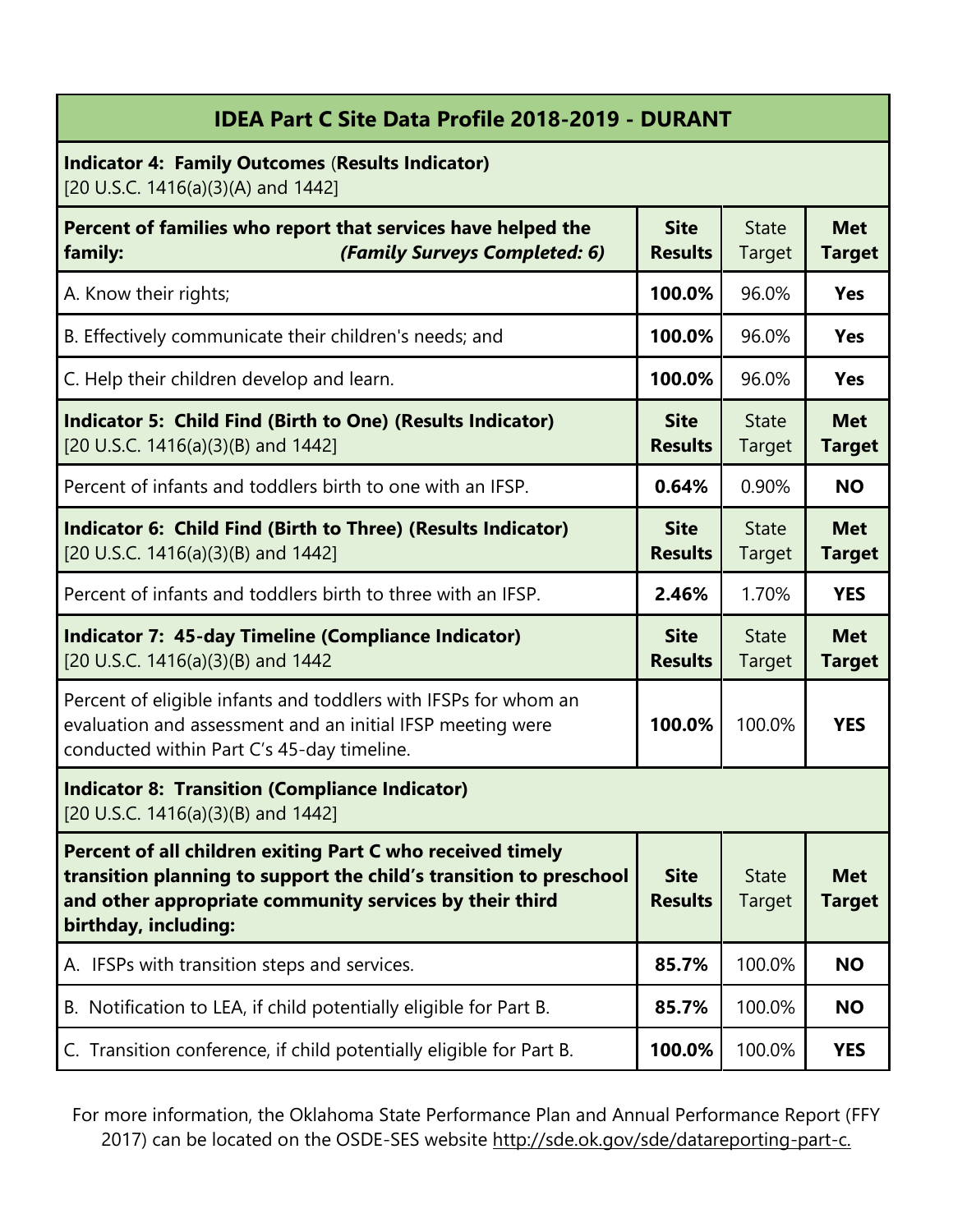

#### **SoonerStart Site: NORMAN (Cleveland, Garvin, McClain)**

December 2018 Child Count Birth to One: 17 December 2018 Child Count Birth to Three: 200

| <b>IDEA Part C Site Data Profile 2018-2019</b>                                                                                                                        |                               |                        |                             |  |
|-----------------------------------------------------------------------------------------------------------------------------------------------------------------------|-------------------------------|------------------------|-----------------------------|--|
| <b>Indicator 1: Timely Services (Compliance Indicator)</b><br>[20 U.S.C. 1416(a)(3)(A) and 1442]                                                                      | <b>Site</b><br><b>Results</b> | <b>State</b><br>Target | <b>Met</b><br><b>Target</b> |  |
| Percent of infants and toddlers with Individualized Family Service<br>Plans (IFSPs) who receive the early intervention services on their<br>IFSPs in a timely manner. | 100.0%                        | 100.0%                 | <b>YES</b>                  |  |
| <b>Indicator 2: Natural Environments (Results Indicator)</b><br>[20 U.S.C. 1416(a)(3)(A) and 1442]                                                                    | <b>Site</b><br><b>Results</b> | <b>State</b><br>Target | <b>Met</b><br><b>Target</b> |  |
| Percent of infants and toddlers with IFSPs who primarily receive early<br>intervention services in the home or programs for typically<br>developing children.         | $>90.0\%$                     | 96.0%                  | <b>YES</b>                  |  |
| Indicator 3: Early Childhood Outcomes, by the time they turned three years of age or exited<br>the program (Results Indicator)<br>[20 U.S.C. 1416(a)(3)(A) and 1442]  |                               |                        |                             |  |
| <b>Outcome A: Positive social-emotional skills (including social</b><br>relationships)                                                                                | <b>Site</b><br><b>Results</b> | <b>State</b><br>Target | <b>Met</b><br><b>Target</b> |  |
| Percent of children who increased rate of growth.                                                                                                                     | 81.9%                         | 79.0%                  | <b>YES</b>                  |  |
| Percent of children functioning within age expectations.                                                                                                              | 47.3%                         | 53.0%                  | <b>NO</b>                   |  |
| <b>Outcome B: Acquisition and use of knowledge and skills</b><br>(including early language & communication)                                                           | <b>Site</b><br><b>Results</b> | <b>State</b><br>Target | <b>Met</b><br><b>Target</b> |  |
| Percent of children who increased rate of growth.                                                                                                                     | 86.7%                         | 84.0%                  | <b>YES</b>                  |  |
| Percent of children functioning within age expectations.                                                                                                              | 32.4%                         | 47.0%                  | <b>NO</b>                   |  |
| <b>Outcome C: Use of appropriate behaviors to meet their needs</b>                                                                                                    | <b>Site</b><br><b>Results</b> | <b>State</b><br>Target | <b>Met</b><br><b>Target</b> |  |
| Percent of children who increased rate of growth.                                                                                                                     | 89.2%                         | 85.0%                  | <b>YES</b>                  |  |
| Percent of children functioning within age expectations.                                                                                                              | 48.6%                         | 48.0%                  | <b>YES</b>                  |  |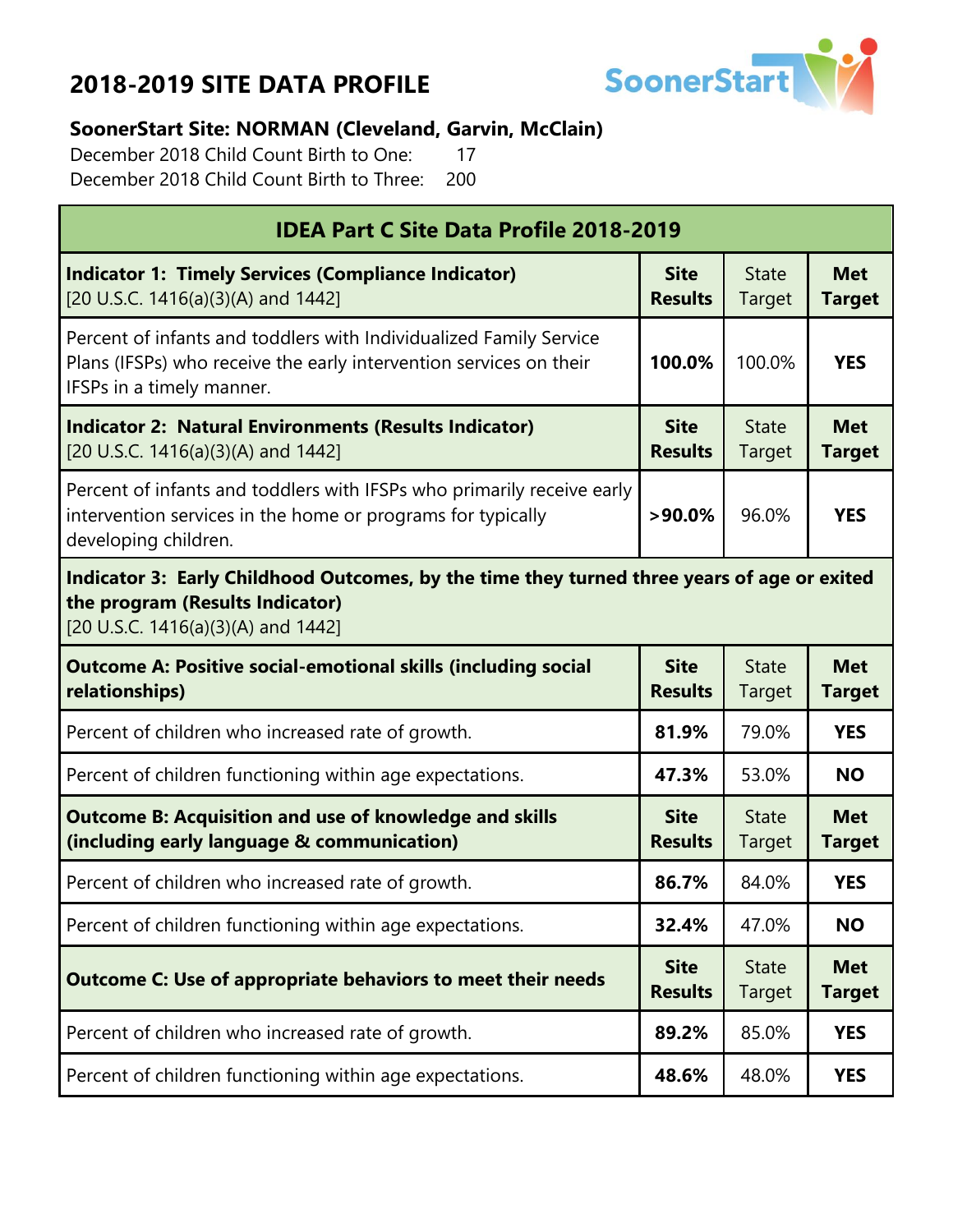|                                                                                                                                                                                                                     | <b>IDEA Part C Site Data Profile 2018-2019 - NORMAN</b> |                               |                             |
|---------------------------------------------------------------------------------------------------------------------------------------------------------------------------------------------------------------------|---------------------------------------------------------|-------------------------------|-----------------------------|
| <b>Indicator 4: Family Outcomes (Results Indicator)</b><br>[20 U.S.C. 1416(a)(3)(A) and 1442]                                                                                                                       |                                                         |                               |                             |
| Percent of families who report that services have helped the<br>(Family Surveys Completed: 87)<br>family:                                                                                                           | <b>Site</b><br><b>Results</b>                           | <b>State</b><br>Target        | <b>Met</b><br><b>Target</b> |
| A. Know their rights;                                                                                                                                                                                               | 97.7%                                                   | 96.0%                         | <b>Yes</b>                  |
| B. Effectively communicate their children's needs; and                                                                                                                                                              | 100.0%                                                  | 96.0%                         | <b>Yes</b>                  |
| C. Help their children develop and learn.                                                                                                                                                                           | 100.0%                                                  | 96.0%                         | <b>Yes</b>                  |
| <b>Indicator 5: Child Find (Birth to One) (Results Indicator)</b><br>[20 U.S.C. 1416(a)(3)(B) and 1442]                                                                                                             | <b>Site</b><br><b>Results</b>                           | <b>State</b><br><b>Target</b> | <b>Met</b><br><b>Target</b> |
| Percent of infants and toddlers birth to one with an IFSP.                                                                                                                                                          | 0.46%                                                   | 0.90%                         | <b>NO</b>                   |
| Indicator 6: Child Find (Birth to Three) (Results Indicator)<br>[20 U.S.C. 1416(a)(3)(B) and 1442]                                                                                                                  | <b>Site</b><br><b>Results</b>                           | <b>State</b><br>Target        | <b>Met</b><br><b>Target</b> |
| Percent of infants and toddlers birth to three with an IFSP.                                                                                                                                                        | 1.77%                                                   | 1.70%                         | <b>YES</b>                  |
| <b>Indicator 7: 45-day Timeline (Compliance Indicator)</b><br>[20 U.S.C. 1416(a)(3)(B) and 1442                                                                                                                     | <b>Site</b><br><b>Results</b>                           | <b>State</b><br>Target        | <b>Met</b><br><b>Target</b> |
| Percent of eligible infants and toddlers with IFSPs for whom an<br>evaluation and assessment and an initial IFSP meeting were<br>conducted within Part C's 45-day timeline.                                         | 82.8%                                                   | 100.0%                        | <b>NO</b>                   |
| <b>Indicator 8: Transition (Compliance Indicator)</b><br>[20 U.S.C. 1416(a)(3)(B) and 1442]                                                                                                                         |                                                         |                               |                             |
| Percent of all children exiting Part C who received timely<br>transition planning to support the child's transition to preschool<br>and other appropriate community services by their third<br>birthday, including: | <b>Site</b><br><b>Results</b>                           | <b>State</b><br><b>Target</b> | <b>Met</b><br><b>Target</b> |
| IFSPs with transition steps and services.<br>А.                                                                                                                                                                     | 100.0%                                                  | 100.0%                        | <b>YES</b>                  |
| B. Notification to LEA, if child potentially eligible for Part B.                                                                                                                                                   | 100.0%                                                  | 100.0%                        | <b>YES</b>                  |
| C. Transition conference, if child potentially eligible for Part B.                                                                                                                                                 | 93.8%                                                   | 100.0%                        | <b>NO</b>                   |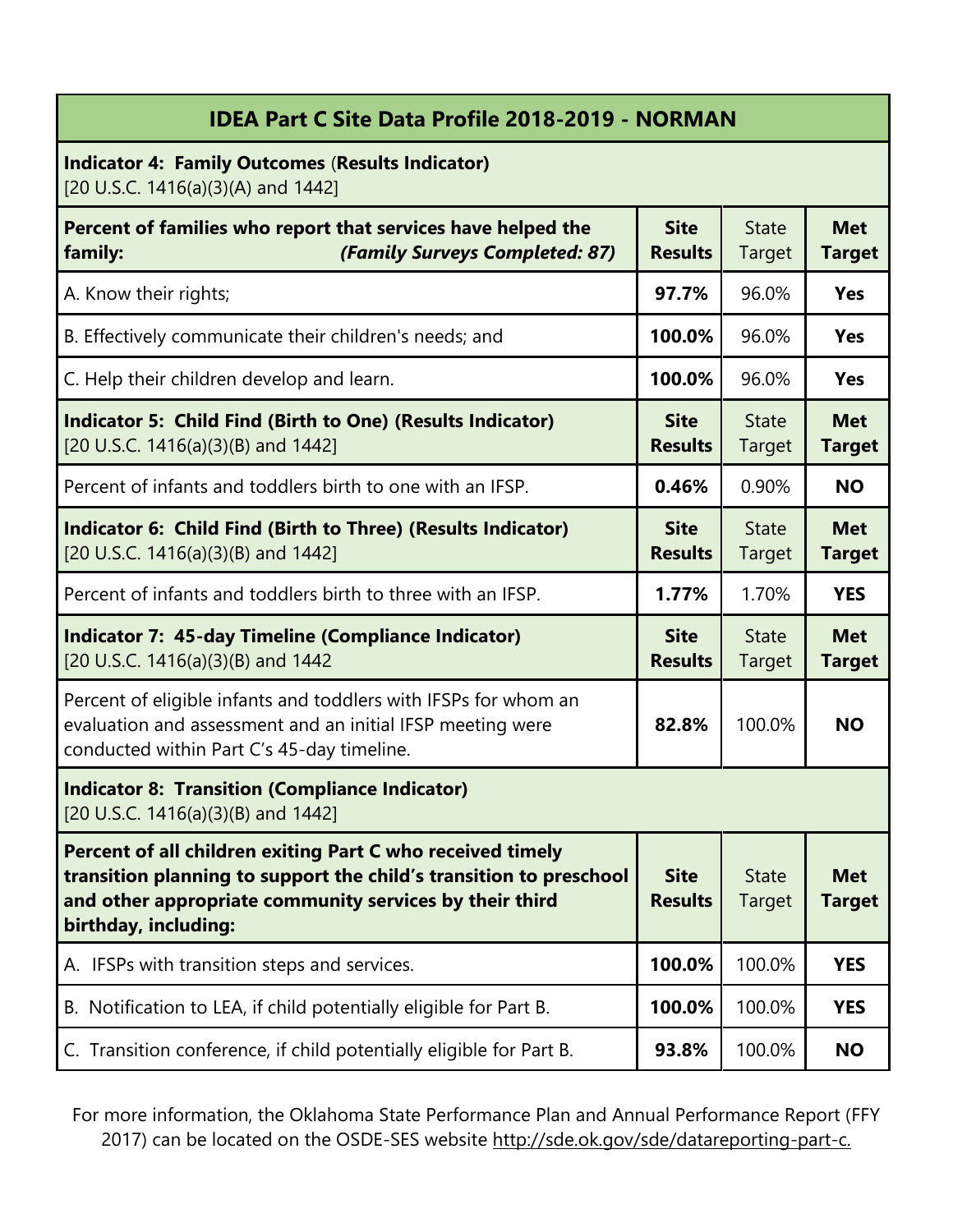

#### **SoonerStart Site: SHAWNEE (Hughes, Pottawatomie and Seminole)**

December 2018 Child Count Birth to One: 7 December 2018 Child Count Birth to Three: 59

| <b>IDEA Part C Site Data Profile 2018-2019</b>                                                                                                                        |                               |                        |                             |  |
|-----------------------------------------------------------------------------------------------------------------------------------------------------------------------|-------------------------------|------------------------|-----------------------------|--|
| <b>Indicator 1: Timely Services (Compliance Indicator)</b><br>[20 U.S.C. 1416(a)(3)(A) and 1442]                                                                      | <b>Site</b><br><b>Results</b> | <b>State</b><br>Target | <b>Met</b><br><b>Target</b> |  |
| Percent of infants and toddlers with Individualized Family Service<br>Plans (IFSPs) who receive the early intervention services on their<br>IFSPs in a timely manner. | 100.0%                        | 100.0%                 | <b>YES</b>                  |  |
| <b>Indicator 2: Natural Environments (Results Indicator)</b><br>[20 U.S.C. 1416(a)(3)(A) and 1442]                                                                    | <b>Site</b><br><b>Results</b> | <b>State</b><br>Target | <b>Met</b><br><b>Target</b> |  |
| Percent of infants and toddlers with IFSPs who primarily receive early<br>intervention services in the home or programs for typically<br>developing children.         | $>90.0\%$                     | 96.0%                  | <b>YES</b>                  |  |
| Indicator 3: Early Childhood Outcomes, by the time they turned three years of age or exited<br>the program (Results Indicator)<br>[20 U.S.C. 1416(a)(3)(A) and 1442]  |                               |                        |                             |  |
| <b>Outcome A: Positive social-emotional skills (including social</b><br>relationships)                                                                                | <b>Site</b><br><b>Results</b> | <b>State</b><br>Target | <b>Met</b><br><b>Target</b> |  |
| Percent of children who increased rate of growth.                                                                                                                     | 78.1%                         | 79.0%                  | <b>NO</b>                   |  |
| Percent of children functioning within age expectations.                                                                                                              | 46.9%                         | 53.0%                  | <b>NO</b>                   |  |
| <b>Outcome B: Acquisition and use of knowledge and skills</b><br>(including early language & communication)                                                           | <b>Site</b><br><b>Results</b> | <b>State</b><br>Target | <b>Met</b><br><b>Target</b> |  |
| Percent of children who increased rate of growth.                                                                                                                     | 87.1%                         | 84.0%                  | <b>YES</b>                  |  |
| Percent of children functioning within age expectations.                                                                                                              | 50.0%                         | 47.0%                  | <b>YES</b>                  |  |
| <b>Outcome C: Use of appropriate behaviors to meet their needs</b><br><b>Results</b>                                                                                  |                               | <b>State</b><br>Target | <b>Met</b><br><b>Target</b> |  |
| Percent of children who increased rate of growth.                                                                                                                     | 75%                           | 85.0%                  | <b>NO</b>                   |  |
| Percent of children functioning within age expectations.                                                                                                              | 50.0%                         | 48.0%                  | <b>YES</b>                  |  |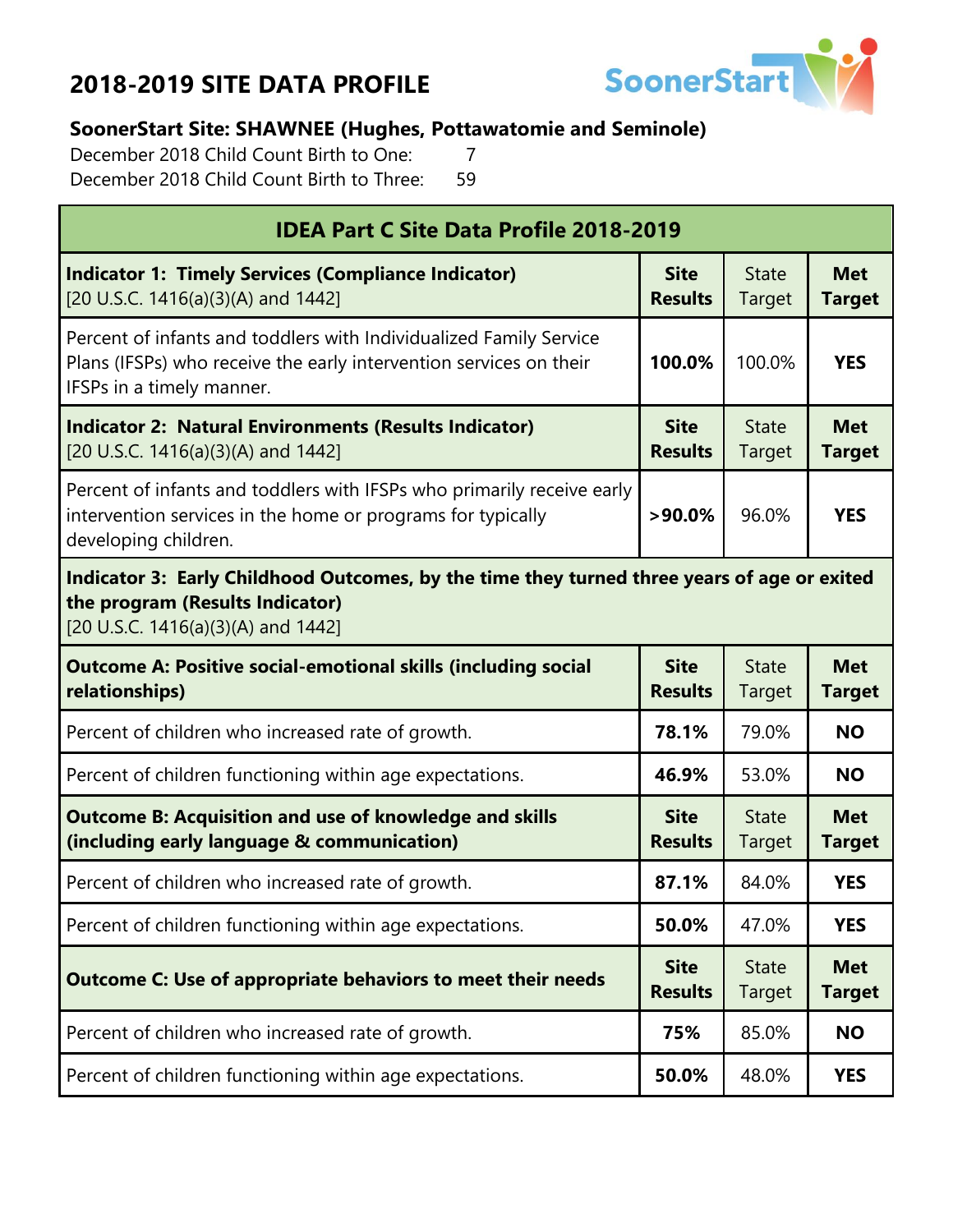| <b>IDEA Part C Site Data Profile 2018-2019 - SHAWNEE</b>                                                                                                                                                            |                               |                        |                             |
|---------------------------------------------------------------------------------------------------------------------------------------------------------------------------------------------------------------------|-------------------------------|------------------------|-----------------------------|
| <b>Indicator 4: Family Outcomes (Results Indicator)</b><br>[20 U.S.C. 1416(a)(3)(A) and 1442]                                                                                                                       |                               |                        |                             |
| Percent of families who report that services have helped the<br>(Family Surveys Completed: 29)<br>family:                                                                                                           | <b>Site</b><br><b>Results</b> | <b>State</b><br>Target | <b>Met</b><br><b>Target</b> |
| A. Know their rights;                                                                                                                                                                                               | 100.0%                        | 96.0%                  | <b>Yes</b>                  |
| B. Effectively communicate their children's needs; and                                                                                                                                                              | 100.0%                        | 96.0%                  | <b>Yes</b>                  |
| C. Help their children develop and learn.                                                                                                                                                                           | 100.0%                        | 96.0%                  | <b>Yes</b>                  |
| <b>Indicator 5: Child Find (Birth to One) (Results Indicator)</b><br>[20 U.S.C. 1416(a)(3)(B) and 1442]                                                                                                             | <b>Site</b><br><b>Results</b> | <b>State</b><br>Target | <b>Met</b><br><b>Target</b> |
| Percent of infants and toddlers birth to one with an IFSP.                                                                                                                                                          | 0.53%                         | 0.90%                  | <b>NO</b>                   |
| Indicator 6: Child Find (Birth to Three) (Results Indicator)<br>[20 U.S.C. 1416(a)(3)(B) and 1442]                                                                                                                  | <b>Site</b><br><b>Results</b> | <b>State</b><br>Target | <b>Met</b><br><b>Target</b> |
| Percent of infants and toddlers birth to three with an IFSP.                                                                                                                                                        | 1.45%                         | 1.70%                  | <b>NO</b>                   |
| <b>Indicator 7: 45-day Timeline (Compliance Indicator)</b><br>[20 U.S.C. 1416(a)(3)(B) and 1442                                                                                                                     | <b>Site</b><br><b>Results</b> | <b>State</b><br>Target | <b>Met</b><br><b>Target</b> |
| Percent of eligible infants and toddlers with IFSPs for whom an<br>evaluation and assessment and an initial IFSP meeting were<br>conducted within Part C's 45-day timeline.                                         | 100.0%                        | 100.0%                 | <b>YES</b>                  |
| <b>Indicator 8: Transition (Compliance Indicator)</b><br>[20 U.S.C. 1416(a)(3)(B) and 1442]                                                                                                                         |                               |                        |                             |
| Percent of all children exiting Part C who received timely<br>transition planning to support the child's transition to preschool<br>and other appropriate community services by their third<br>birthday, including: | <b>Site</b><br><b>Results</b> | <b>State</b><br>Target | <b>Met</b><br><b>Target</b> |
| A. IFSPs with transition steps and services.                                                                                                                                                                        | 100.0%                        | 100.0%                 | <b>YES</b>                  |
| B. Notification to LEA, if child potentially eligible for Part B.                                                                                                                                                   | 100.0%                        | 100.0%                 | <b>YES</b>                  |
| C. Transition conference, if child potentially eligible for Part B.                                                                                                                                                 | 80.0%                         | 100.0%                 | <b>NO</b>                   |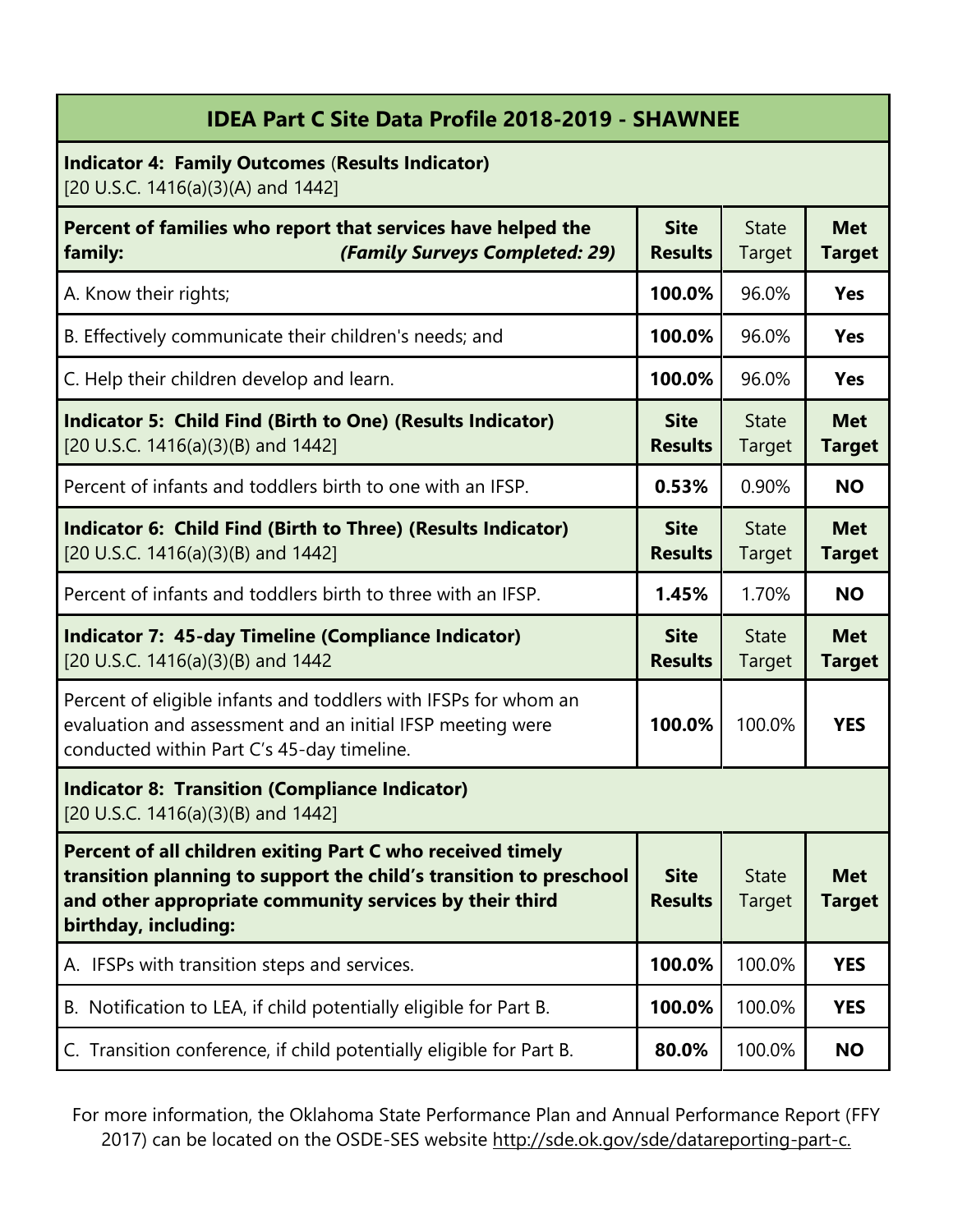

#### **SoonerStart Site: ADA (Coal, Murray, Pontotoc)**

December 2018 Child Count Birth to One: <5 December 2018 Child Count Birth to Three: 43

| <b>IDEA Part C Site Data Profile 2018-2019</b>                                                                                                                        |                               |                               |                             |  |
|-----------------------------------------------------------------------------------------------------------------------------------------------------------------------|-------------------------------|-------------------------------|-----------------------------|--|
| <b>Indicator 1: Timely Services (Compliance Indicator)</b><br>[20 U.S.C. 1416(a)(3)(A) and 1442]                                                                      | <b>Site</b><br><b>Results</b> | <b>State</b><br>Target        | <b>Met</b><br><b>Target</b> |  |
| Percent of infants and toddlers with Individualized Family Service<br>Plans (IFSPs) who receive the early intervention services on their<br>IFSPs in a timely manner. | 100.0%                        | 100.0%                        | <b>YES</b>                  |  |
| <b>Site</b><br><b>Indicator 2: Natural Environments (Results Indicator)</b><br>[20 U.S.C. 1416(a)(3)(A) and 1442]<br><b>Results</b>                                   |                               | <b>State</b><br>Target        | <b>Met</b><br><b>Target</b> |  |
| Percent of infants and toddlers with IFSPs who primarily receive early<br>intervention services in the home or programs for typically<br>developing children.         | 81.39%                        | 96.0%                         | <b>NO</b>                   |  |
| Indicator 3: Early Childhood Outcomes, by the time they turned three years of age or exited<br>the program (Results Indicator)<br>[20 U.S.C. 1416(a)(3)(A) and 1442]  |                               |                               |                             |  |
| <b>Outcome A: Positive social-emotional skills (including social</b><br>relationships)                                                                                | <b>Site</b><br><b>Results</b> | <b>State</b><br>Target        | <b>Met</b><br><b>Target</b> |  |
| Percent of children who increased rate of growth.                                                                                                                     | 89.7%                         | 79.0%                         | <b>YES</b>                  |  |
| Percent of children functioning within age expectations.                                                                                                              | 40.0%                         | 53.0%                         | <b>NO</b>                   |  |
| <b>Outcome B: Acquisition and use of knowledge and skills</b><br>(including early language & communication)                                                           | <b>Site</b><br><b>Results</b> | <b>State</b><br>Target        | <b>Met</b><br><b>Target</b> |  |
| Percent of children who increased rate of growth.                                                                                                                     | 86.2%                         | 84.0%                         | <b>YES</b>                  |  |
| Percent of children functioning within age expectations.                                                                                                              | 43.3%                         | 47.0%                         | <b>NO</b>                   |  |
| <b>Outcome C: Use of appropriate behaviors to meet their needs</b>                                                                                                    |                               | <b>State</b><br><b>Target</b> | <b>Met</b><br><b>Target</b> |  |
| Percent of children who increased rate of growth.                                                                                                                     | 90%                           | 85.0%                         | <b>YES</b>                  |  |
| Percent of children functioning within age expectations.                                                                                                              | 40.0%                         | 48.0%                         | <b>NO</b>                   |  |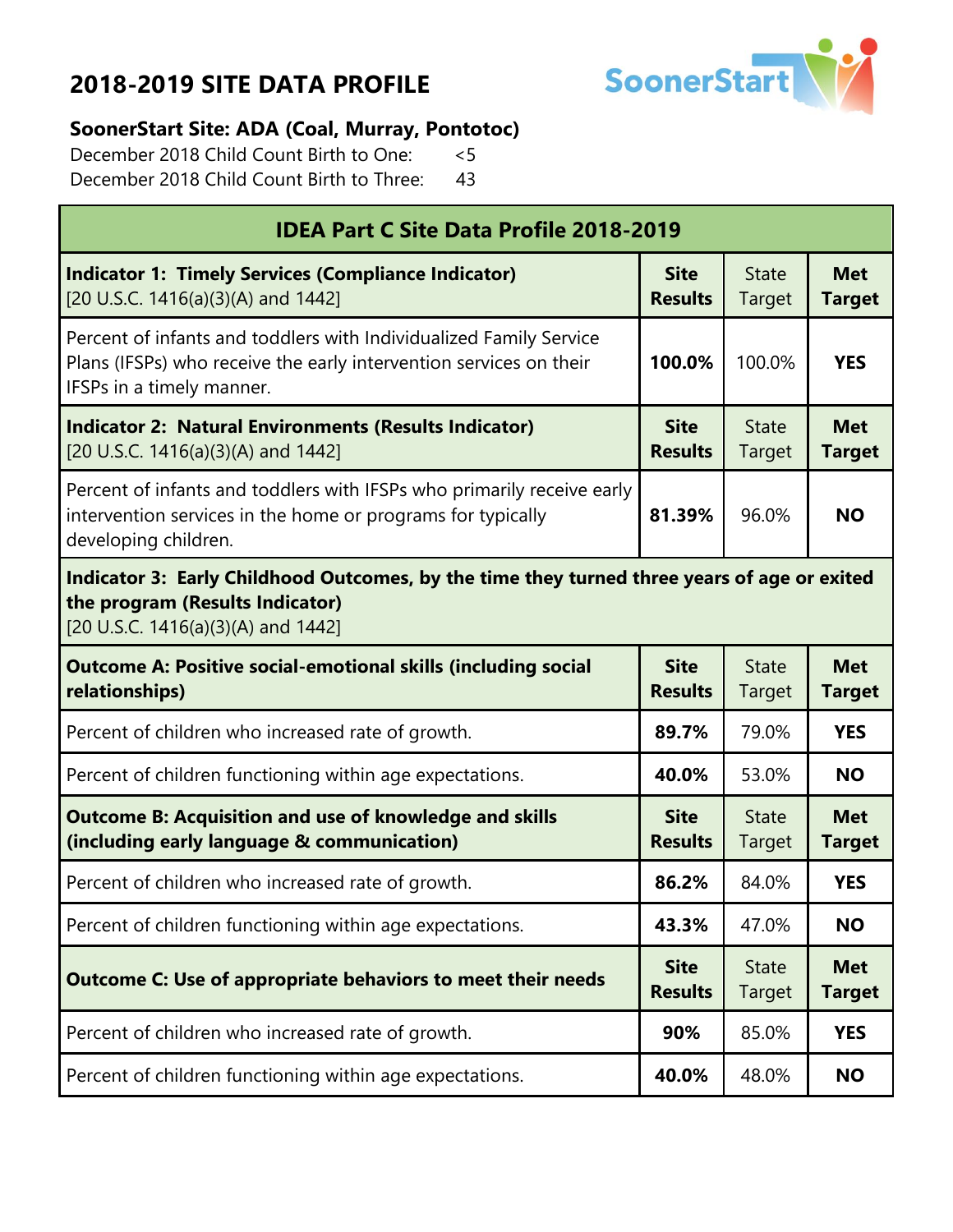| <b>IDEA Part C Site Data Profile 2018-2019 - ADA</b>                                                                                                                                                                |                               |                               |                             |
|---------------------------------------------------------------------------------------------------------------------------------------------------------------------------------------------------------------------|-------------------------------|-------------------------------|-----------------------------|
| <b>Indicator 4: Family Outcomes (Results Indicator)</b><br>[20 U.S.C. 1416(a)(3)(A) and 1442]                                                                                                                       |                               |                               |                             |
| Percent of families who report that services have helped the<br>(Family Surveys Completed: 31)<br>family:                                                                                                           | <b>Site</b><br><b>Results</b> | <b>State</b><br>Target        | <b>Met</b><br><b>Target</b> |
| A. Know their rights;                                                                                                                                                                                               | 100.0%                        | 96.0%                         | <b>Yes</b>                  |
| B. Effectively communicate their children's needs; and                                                                                                                                                              | 96.8%                         | 96.0%                         | <b>Yes</b>                  |
| C. Help their children develop and learn.                                                                                                                                                                           | 100.0%                        | 96.0%                         | <b>Yes</b>                  |
| Indicator 5: Child Find (Birth to One) (Results Indicator)<br>[20 U.S.C. 1416(a)(3)(B) and 1442]                                                                                                                    | <b>Site</b><br><b>Results</b> | <b>State</b><br><b>Target</b> | <b>Met</b><br><b>Target</b> |
| Percent of infants and toddlers birth to one with an IFSP.                                                                                                                                                          | 0.53%                         | 0.90%                         | <b>NO</b>                   |
| Indicator 6: Child Find (Birth to Three) (Results Indicator)<br>[20 U.S.C. 1416(a)(3)(B) and 1442]                                                                                                                  | <b>Site</b><br><b>Results</b> | <b>State</b><br>Target        | <b>Met</b><br><b>Target</b> |
| Percent of infants and toddlers birth to three with an IFSP.                                                                                                                                                        | 1.89%                         | 1.70%                         | <b>YES</b>                  |
| <b>Indicator 7: 45-day Timeline (Compliance Indicator)</b><br>[20 U.S.C. 1416(a)(3)(B) and 1442                                                                                                                     | <b>Site</b><br><b>Results</b> | <b>State</b><br>Target        | <b>Met</b><br><b>Target</b> |
| Percent of eligible infants and toddlers with IFSPs for whom an<br>evaluation and assessment and an initial IFSP meeting were<br>conducted within Part C's 45-day timeline.                                         | 90.9%                         | 100.0%                        | <b>NO</b>                   |
| <b>Indicator 8: Transition (Compliance Indicator)</b><br>[20 U.S.C. 1416(a)(3)(B) and 1442]                                                                                                                         |                               |                               |                             |
| Percent of all children exiting Part C who received timely<br>transition planning to support the child's transition to preschool<br>and other appropriate community services by their third<br>birthday, including: | <b>Site</b><br><b>Results</b> | <b>State</b><br>Target        | <b>Met</b><br><b>Target</b> |
| A. IFSPs with transition steps and services.                                                                                                                                                                        | 100.0%                        | 100.0%                        | <b>YES</b>                  |
| B. Notification to LEA, if child potentially eligible for Part B.                                                                                                                                                   | 100.0%                        | 100.0%                        | <b>YES</b>                  |
| C. Transition conference, if child potentially eligible for Part B.                                                                                                                                                 | 100.0%                        | 100.0%                        | <b>YES</b>                  |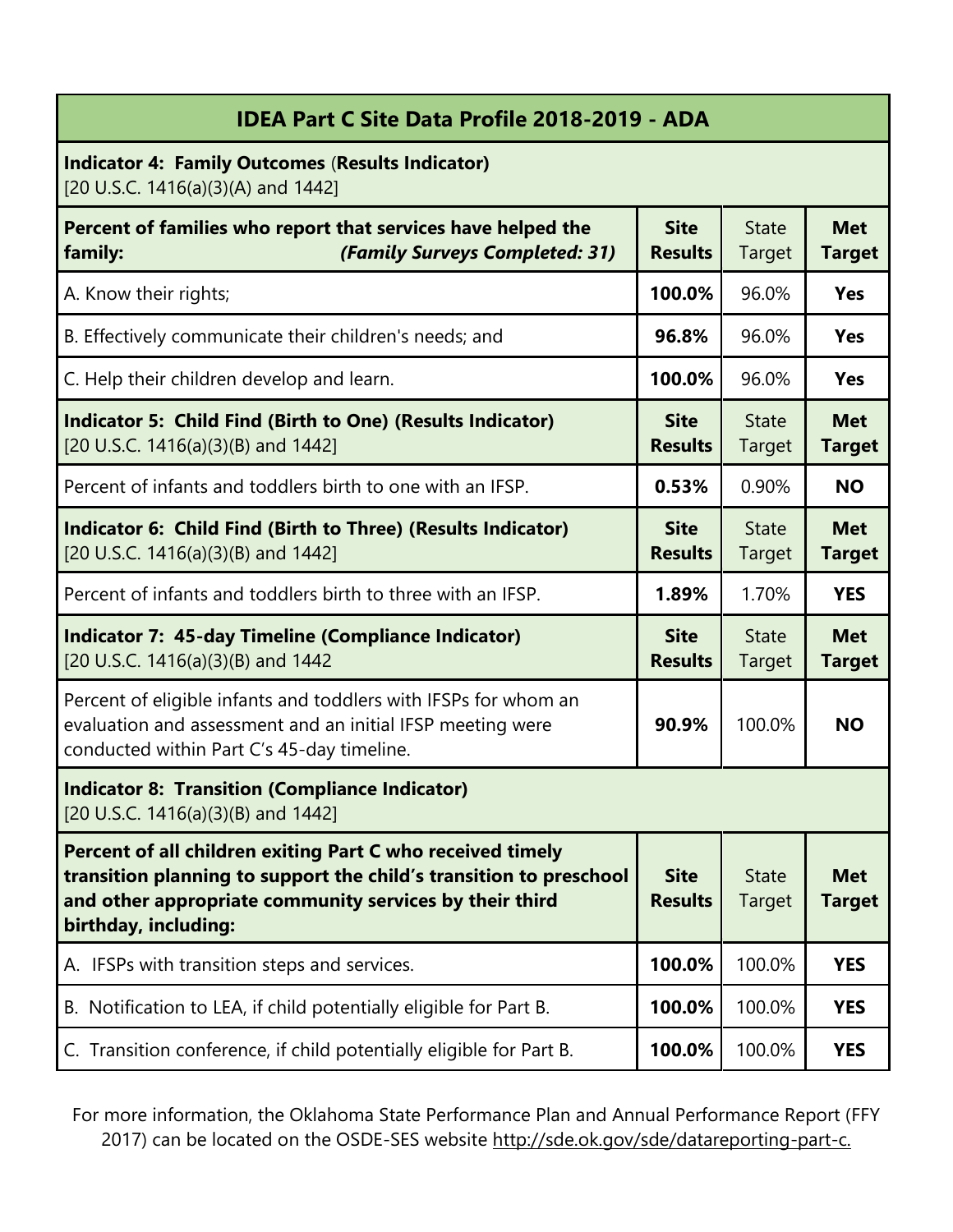г



#### **SoonerStart Site: OK COUNTY (Oklahoma)**

December 2018 Child Count Birth to One: 85 December 2018 Child Count Birth to Three: 652

| <b>IDEA Part C Site Data Profile 2018-2019</b>                                                                                                                        |                               |                        |                             |  |
|-----------------------------------------------------------------------------------------------------------------------------------------------------------------------|-------------------------------|------------------------|-----------------------------|--|
| <b>Indicator 1: Timely Services (Compliance Indicator)</b><br>[20 U.S.C. 1416(a)(3)(A) and 1442]                                                                      | <b>Site</b><br><b>Results</b> | <b>State</b><br>Target | <b>Met</b><br><b>Target</b> |  |
| Percent of infants and toddlers with Individualized Family Service<br>Plans (IFSPs) who receive the early intervention services on their<br>IFSPs in a timely manner. | 96.9%                         | 100.0%                 | <b>NO</b>                   |  |
| <b>Indicator 2: Natural Environments (Results Indicator)</b><br>[20 U.S.C. 1416(a)(3)(A) and 1442]                                                                    | <b>Site</b><br><b>Results</b> | <b>State</b><br>Target | <b>Met</b><br><b>Target</b> |  |
| Percent of infants and toddlers with IFSPs who primarily receive early<br>intervention services in the home or programs for typically<br>developing children.         | $>90.0\%$                     | 96.0%                  | <b>YES</b>                  |  |
| Indicator 3: Early Childhood Outcomes, by the time they turned three years of age or exited<br>the program (Results Indicator)<br>[20 U.S.C. 1416(a)(3)(A) and 1442]  |                               |                        |                             |  |
| <b>Outcome A: Positive social-emotional skills (including social</b><br>relationships)                                                                                | <b>Site</b><br><b>Results</b> | <b>State</b><br>Target | <b>Met</b><br><b>Target</b> |  |
| Percent of children who increased rate of growth.                                                                                                                     | 87.1%                         | 79.0%                  | <b>YES</b>                  |  |
| Percent of children functioning within age expectations.                                                                                                              | 52.2%                         | 53.0%                  | <b>NO</b>                   |  |
| <b>Outcome B: Acquisition and use of knowledge and skills</b><br>(including early language & communication)                                                           | <b>Site</b><br><b>Results</b> | <b>State</b><br>Target | <b>Met</b><br><b>Target</b> |  |
| Percent of children who increased rate of growth.                                                                                                                     | $>90.0\%$                     | 84.0%                  | <b>YES</b>                  |  |
| Percent of children functioning within age expectations.                                                                                                              | 49.1%                         | 47.0%                  | <b>YES</b>                  |  |
| <b>Outcome C: Use of appropriate behaviors to meet their needs</b>                                                                                                    | <b>Site</b><br><b>Results</b> | <b>State</b><br>Target | <b>Met</b><br><b>Target</b> |  |
| Percent of children who increased rate of growth.                                                                                                                     | 88.6%                         | 85.0%                  | <b>YES</b>                  |  |
| Percent of children functioning within age expectations.                                                                                                              | 45.1%                         | 48.0%                  | <b>NO</b>                   |  |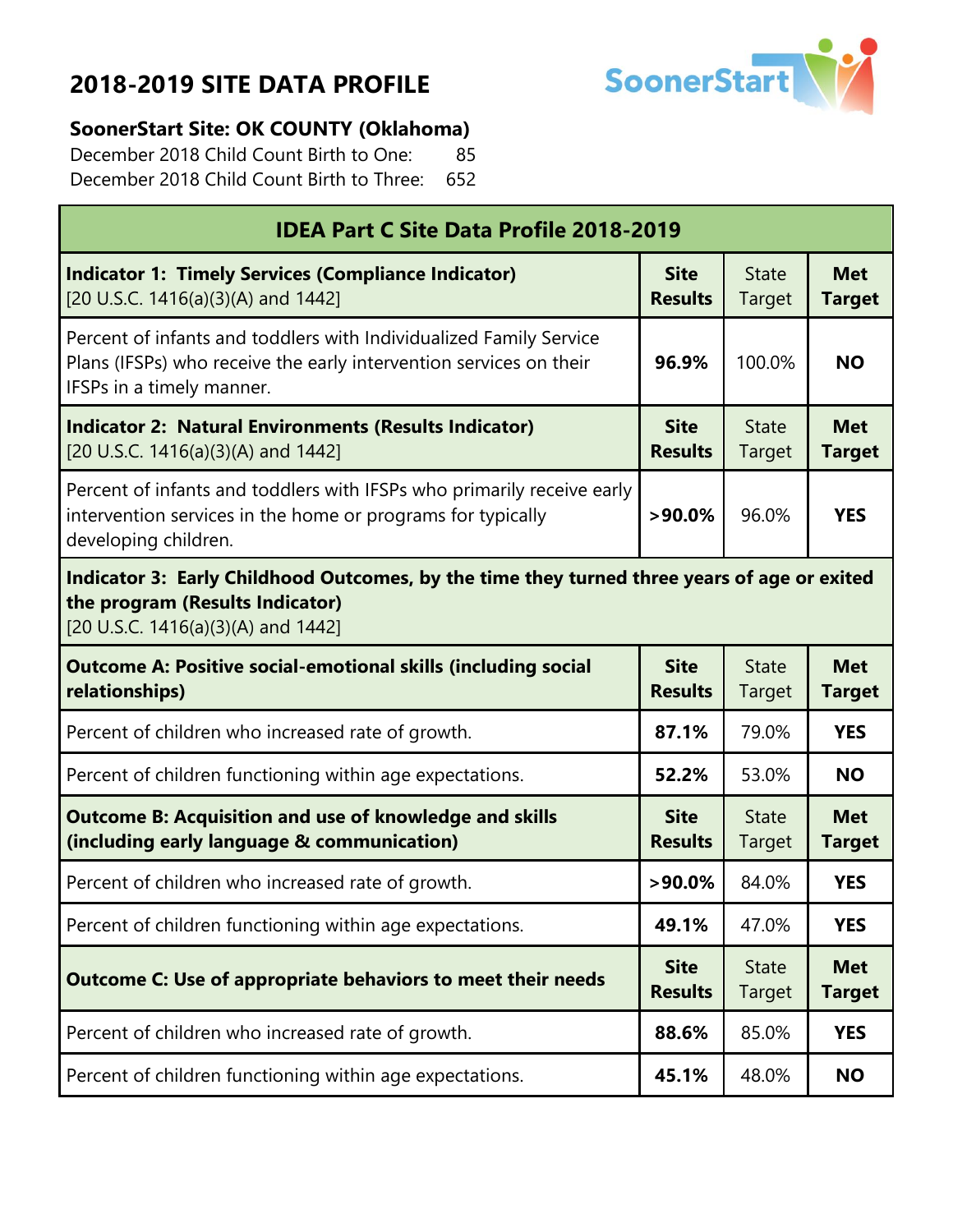#### **IDEA Part C Site Data Profile 2018-2019 - OK COUNTY**

**Indicator 4: Family Outcomes** (**Results Indicator)** [20 U.S.C. 1416(a)(3)(A) and 1442]

| Percent of families who report that services have helped the<br>(Family Surveys Completed: 85)<br>family:                                                                                                           | <b>Site</b><br><b>Results</b> | <b>State</b><br><b>Target</b> | <b>Met</b><br><b>Target</b> |
|---------------------------------------------------------------------------------------------------------------------------------------------------------------------------------------------------------------------|-------------------------------|-------------------------------|-----------------------------|
| A. Know their rights;                                                                                                                                                                                               | 97.6%                         | 96.0%                         | <b>Yes</b>                  |
| B. Effectively communicate their children's needs; and                                                                                                                                                              | 98.8%                         | 96.0%                         | <b>Yes</b>                  |
| C. Help their children develop and learn.                                                                                                                                                                           | 97.6%                         | 96.0%                         | <b>Yes</b>                  |
| <b>Indicator 5: Child Find (Birth to One) (Results Indicator)</b><br>[20 U.S.C. 1416(a)(3)(B) and 1442]                                                                                                             | <b>Site</b><br><b>Results</b> | <b>State</b><br>Target        | <b>Met</b><br><b>Target</b> |
| Percent of infants and toddlers birth to one with an IFSP.                                                                                                                                                          | 0.73%                         | 0.90%                         | <b>NO</b>                   |
| Indicator 6: Child Find (Birth to Three) (Results Indicator)<br>[20 U.S.C. 1416(a)(3)(B) and 1442]                                                                                                                  | <b>Site</b><br><b>Results</b> | <b>State</b><br>Target        | <b>Met</b><br><b>Target</b> |
| Percent of infants and toddlers birth to three with an IFSP.                                                                                                                                                        | 1.84%                         | 1.70%                         | <b>YES</b>                  |
| <b>Indicator 7: 45-day Timeline (Compliance Indicator)</b><br>[20 U.S.C. 1416(a)(3)(B) and 1442                                                                                                                     | <b>Site</b><br><b>Results</b> | <b>State</b><br><b>Target</b> | <b>Met</b><br><b>Target</b> |
| Percent of eligible infants and toddlers with IFSPs for whom an<br>evaluation and assessment and an initial IFSP meeting were<br>conducted within Part C's 45-day timeline.                                         | 99.5%                         | 100.0%                        | <b>NO</b>                   |
| <b>Indicator 8: Transition (Compliance Indicator)</b><br>[20 U.S.C. 1416(a)(3)(B) and 1442]                                                                                                                         |                               |                               |                             |
| Percent of all children exiting Part C who received timely<br>transition planning to support the child's transition to preschool<br>and other appropriate community services by their third<br>birthday, including: | <b>Site</b><br><b>Results</b> | <b>State</b><br>Target        | <b>Met</b><br><b>Target</b> |
| A. IFSPs with transition steps and services.                                                                                                                                                                        | 98.2%                         | 100.0%                        | <b>NO</b>                   |
| B. Notification to LEA, if child potentially eligible for Part B.                                                                                                                                                   | 95.5%                         | 100.0%                        | <b>NO</b>                   |
| C. Transition conference, if child potentially eligible for Part B.                                                                                                                                                 | 96.4%                         | 100.0%                        | <b>NO</b>                   |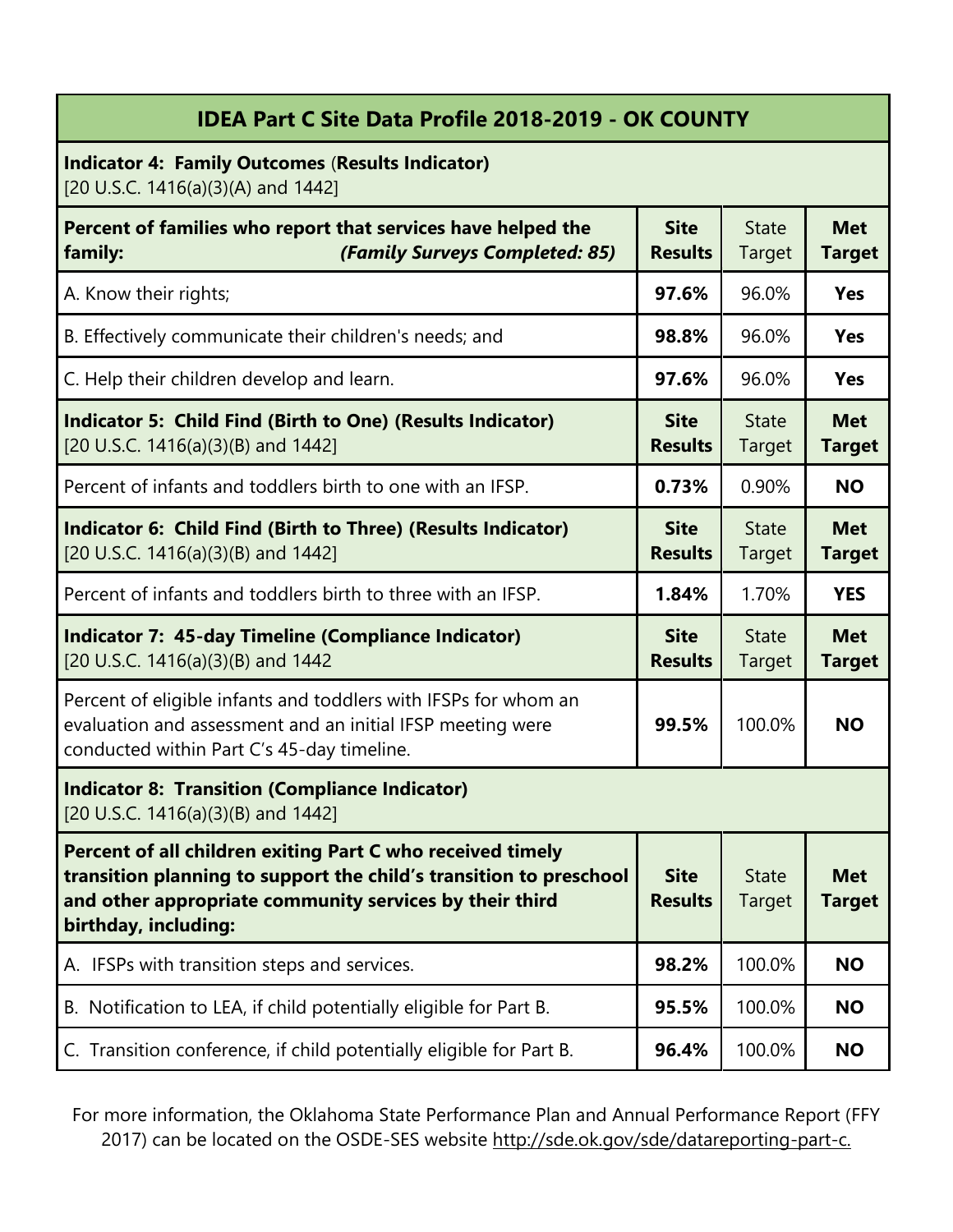

#### **SoonerStart Site: CLAREMORE (Rogers)**

Г

December 2018 Child Count Birth to One: 7 December 2018 Child Count Birth to Three: 41

| <b>IDEA Part C Site Data Profile 2018-2019</b>                                                                                                                        |                               |                        |                             |  |
|-----------------------------------------------------------------------------------------------------------------------------------------------------------------------|-------------------------------|------------------------|-----------------------------|--|
| <b>Indicator 1: Timely Services (Compliance Indicator)</b><br>[20 U.S.C. 1416(a)(3)(A) and 1442]                                                                      | <b>Site</b><br><b>Results</b> | <b>State</b><br>Target | <b>Met</b><br><b>Target</b> |  |
| Percent of infants and toddlers with Individualized Family Service<br>Plans (IFSPs) who receive the early intervention services on their<br>IFSPs in a timely manner. | 90.9%                         | 100.0%                 | <b>NO</b>                   |  |
| <b>Indicator 2: Natural Environments (Results Indicator)</b><br>[20 U.S.C. 1416(a)(3)(A) and 1442]                                                                    | <b>Site</b><br><b>Results</b> | <b>State</b><br>Target | <b>Met</b><br><b>Target</b> |  |
| Percent of infants and toddlers with IFSPs who primarily receive early<br>intervention services in the home or programs for typically<br>developing children.         | 82.93%                        | 96.0%                  | <b>NO</b>                   |  |
| Indicator 3: Early Childhood Outcomes, by the time they turned three years of age or exited<br>the program (Results Indicator)<br>[20 U.S.C. 1416(a)(3)(A) and 1442]  |                               |                        |                             |  |
| <b>Outcome A: Positive social-emotional skills (including social</b><br>relationships)                                                                                | <b>Site</b><br><b>Results</b> | <b>State</b><br>Target | <b>Met</b><br><b>Target</b> |  |
| Percent of children who increased rate of growth.                                                                                                                     | 72.7%                         | 79.0%                  | <b>NO</b>                   |  |
| Percent of children functioning within age expectations.                                                                                                              | 26.1%                         | 53.0%                  | <b>NO</b>                   |  |
| <b>Outcome B: Acquisition and use of knowledge and skills</b><br>(including early language & communication)                                                           | <b>Site</b><br><b>Results</b> | <b>State</b><br>Target | <b>Met</b><br><b>Target</b> |  |
| Percent of children who increased rate of growth.                                                                                                                     | 87%                           | 84.0%                  | <b>YES</b>                  |  |
| Percent of children functioning within age expectations.                                                                                                              | 30.4%                         | 47.0%                  | <b>NO</b>                   |  |
| <b>Outcome C: Use of appropriate behaviors to meet their needs</b>                                                                                                    | <b>Site</b><br><b>Results</b> | <b>State</b><br>Target | <b>Met</b><br><b>Target</b> |  |
| Percent of children who increased rate of growth.                                                                                                                     | $>90.0\%$                     | 85.0%                  | <b>YES</b>                  |  |
| Percent of children functioning within age expectations.                                                                                                              | 30.4%                         | 48.0%                  | <b>NO</b>                   |  |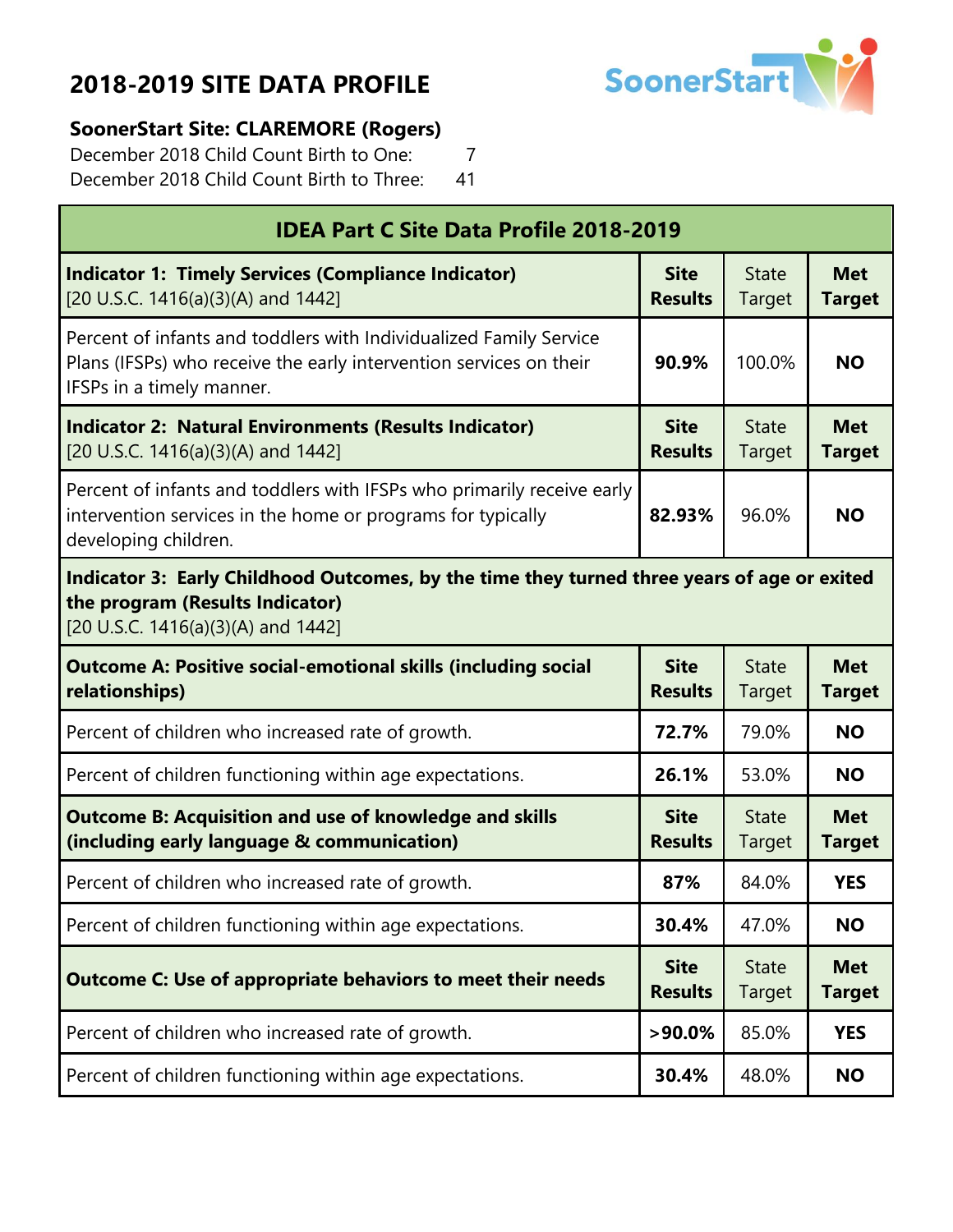| <b>IDEA Part C Site Data Profile 2018-2019 - CLAREMORE</b>                                                                                                                                                          |                               |                        |                             |
|---------------------------------------------------------------------------------------------------------------------------------------------------------------------------------------------------------------------|-------------------------------|------------------------|-----------------------------|
| <b>Indicator 4: Family Outcomes (Results Indicator)</b><br>[20 U.S.C. 1416(a)(3)(A) and 1442]                                                                                                                       |                               |                        |                             |
| Percent of families who report that services have helped the<br>(Family Surveys Completed: 6)<br>family:                                                                                                            | <b>Site</b><br><b>Results</b> | <b>State</b><br>Target | <b>Met</b><br><b>Target</b> |
| A. Know their rights;                                                                                                                                                                                               | 100.0%                        | 96.0%                  | Yes                         |
| B. Effectively communicate their children's needs; and                                                                                                                                                              | 100.0%                        | 96.0%                  | <b>Yes</b>                  |
| C. Help their children develop and learn.                                                                                                                                                                           | 100.0%                        | 96.0%                  | <b>Yes</b>                  |
| Indicator 5: Child Find (Birth to One) (Results Indicator)<br>[20 U.S.C. 1416(a)(3)(B) and 1442]                                                                                                                    | <b>Site</b><br><b>Results</b> | <b>State</b><br>Target | <b>Met</b><br><b>Target</b> |
| Percent of infants and toddlers birth to one with an IFSP.                                                                                                                                                          | 0.74%                         | 0.90%                  | <b>NO</b>                   |
| Indicator 6: Child Find (Birth to Three) (Results Indicator)<br>[20 U.S.C. 1416(a)(3)(B) and 1442]                                                                                                                  | <b>Site</b><br><b>Results</b> | <b>State</b><br>Target | <b>Met</b><br><b>Target</b> |
| Percent of infants and toddlers birth to three with an IFSP.                                                                                                                                                        | 1.34%                         | 1.70%                  | <b>NO</b>                   |
| <b>Indicator 7: 45-day Timeline (Compliance Indicator)</b><br>[20 U.S.C. 1416(a)(3)(B) and 1442                                                                                                                     | <b>Site</b><br><b>Results</b> | <b>State</b><br>Target | <b>Met</b><br><b>Target</b> |
| Percent of eligible infants and toddlers with IFSPs for whom an<br>evaluation and assessment and an initial IFSP meeting were<br>conducted within Part C's 45-day timeline.                                         | 88.9%                         | 100.0%                 | <b>NO</b>                   |
| <b>Indicator 8: Transition (Compliance Indicator)</b><br>[20 U.S.C. 1416(a)(3)(B) and 1442]                                                                                                                         |                               |                        |                             |
| Percent of all children exiting Part C who received timely<br>transition planning to support the child's transition to preschool<br>and other appropriate community services by their third<br>birthday, including: | <b>Site</b><br><b>Results</b> | <b>State</b><br>Target | <b>Met</b><br><b>Target</b> |
| A. IFSPs with transition steps and services.                                                                                                                                                                        | 100.0%                        | 100.0%                 | <b>YES</b>                  |
| B. Notification to LEA, if child potentially eligible for Part B.                                                                                                                                                   | 100.0%                        | 100.0%                 | <b>YES</b>                  |
| C. Transition conference, if child potentially eligible for Part B.                                                                                                                                                 | 100.0%                        | 100.0%                 | <b>YES</b>                  |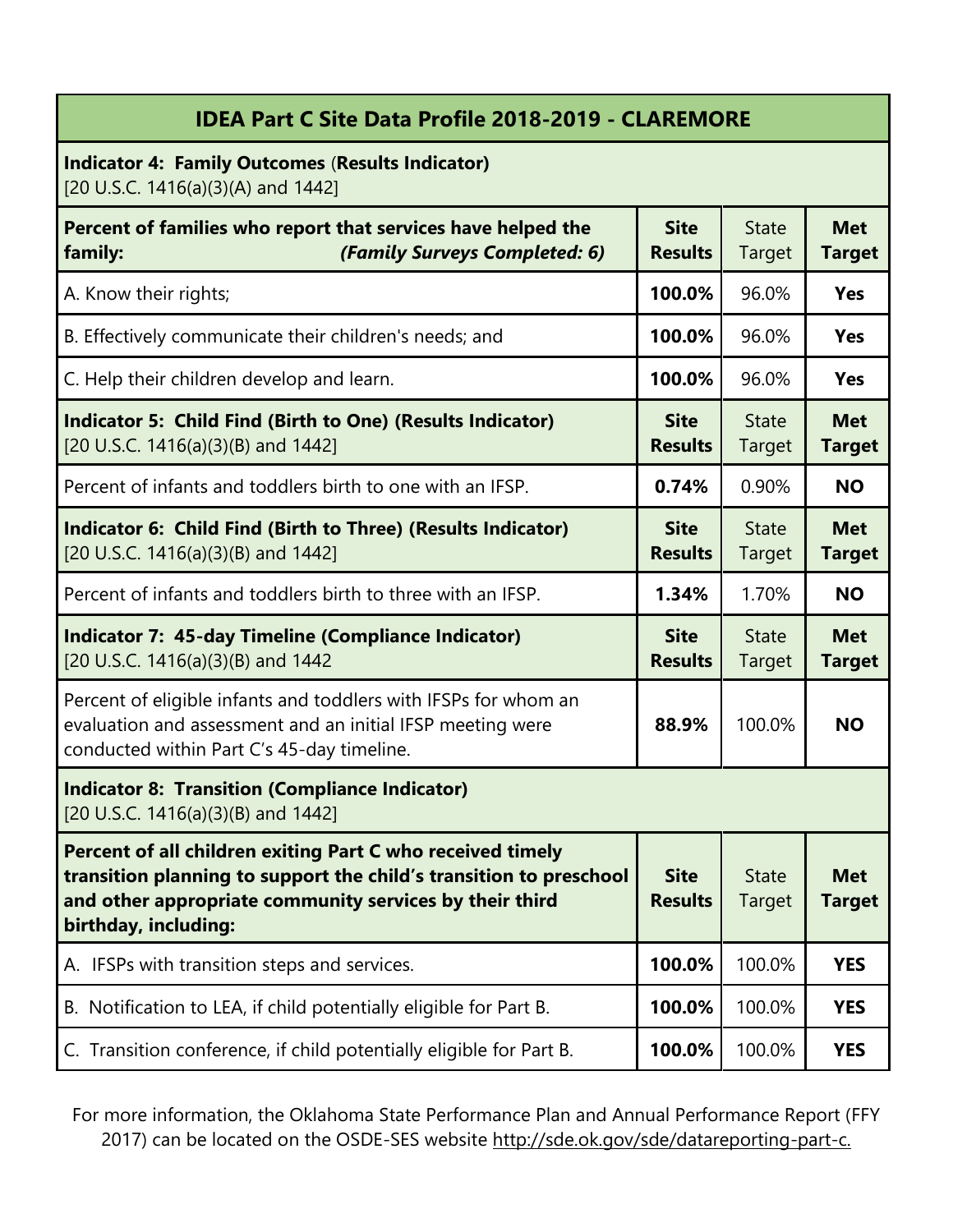

#### **SoonerStart Site: TAHLEQUAH (Adair, Cherokee, Mayes,)**

December 2018 Child Count Birth to One: 17 December 2018 Child Count Birth to Three: 54

| <b>IDEA Part C Site Data Profile 2018-2019</b>                                                                                                                        |                               |                        |                             |  |
|-----------------------------------------------------------------------------------------------------------------------------------------------------------------------|-------------------------------|------------------------|-----------------------------|--|
| <b>Indicator 1: Timely Services (Compliance Indicator)</b><br>[20 U.S.C. 1416(a)(3)(A) and 1442]                                                                      | <b>Site</b><br><b>Results</b> | <b>State</b><br>Target | <b>Met</b><br><b>Target</b> |  |
| Percent of infants and toddlers with Individualized Family Service<br>Plans (IFSPs) who receive the early intervention services on their<br>IFSPs in a timely manner. | 100.0%                        | 100.0%                 | <b>YES</b>                  |  |
| <b>Indicator 2: Natural Environments (Results Indicator)</b><br>[20 U.S.C. 1416(a)(3)(A) and 1442]                                                                    | <b>Site</b><br><b>Results</b> | <b>State</b><br>Target | <b>Met</b><br><b>Target</b> |  |
| Percent of infants and toddlers with IFSPs who primarily receive early<br>intervention services in the home or programs for typically<br>developing children.         | $>90.0\%$                     | 96.0%                  | <b>YES</b>                  |  |
| Indicator 3: Early Childhood Outcomes, by the time they turned three years of age or exited<br>the program (Results Indicator)<br>[20 U.S.C. 1416(a)(3)(A) and 1442]  |                               |                        |                             |  |
| <b>Outcome A: Positive social-emotional skills (including social</b><br>relationships)                                                                                | <b>Site</b><br><b>Results</b> | <b>State</b><br>Target | <b>Met</b><br><b>Target</b> |  |
| Percent of children who increased rate of growth.                                                                                                                     | $>90.0\%$                     | 79.0%                  | <b>YES</b>                  |  |
| Percent of children functioning within age expectations.                                                                                                              | 31.6%                         | 53.0%                  | <b>NO</b>                   |  |
| <b>Outcome B: Acquisition and use of knowledge and skills</b><br>(including early language & communication)                                                           | <b>Site</b><br><b>Results</b> | <b>State</b><br>Target | <b>Met</b><br><b>Target</b> |  |
| Percent of children who increased rate of growth.                                                                                                                     | $>90.0\%$                     | 84.0%                  | <b>YES</b>                  |  |
| Percent of children functioning within age expectations.                                                                                                              | 21.1%                         | 47.0%                  | <b>NO</b>                   |  |
| <b>Outcome C: Use of appropriate behaviors to meet their needs</b>                                                                                                    |                               | <b>State</b><br>Target | <b>Met</b><br><b>Target</b> |  |
| Percent of children who increased rate of growth.                                                                                                                     | $>90.0\%$                     | 85.0%                  | <b>YES</b>                  |  |
| Percent of children functioning within age expectations.                                                                                                              | 52.6%                         | 48.0%                  | <b>YES</b>                  |  |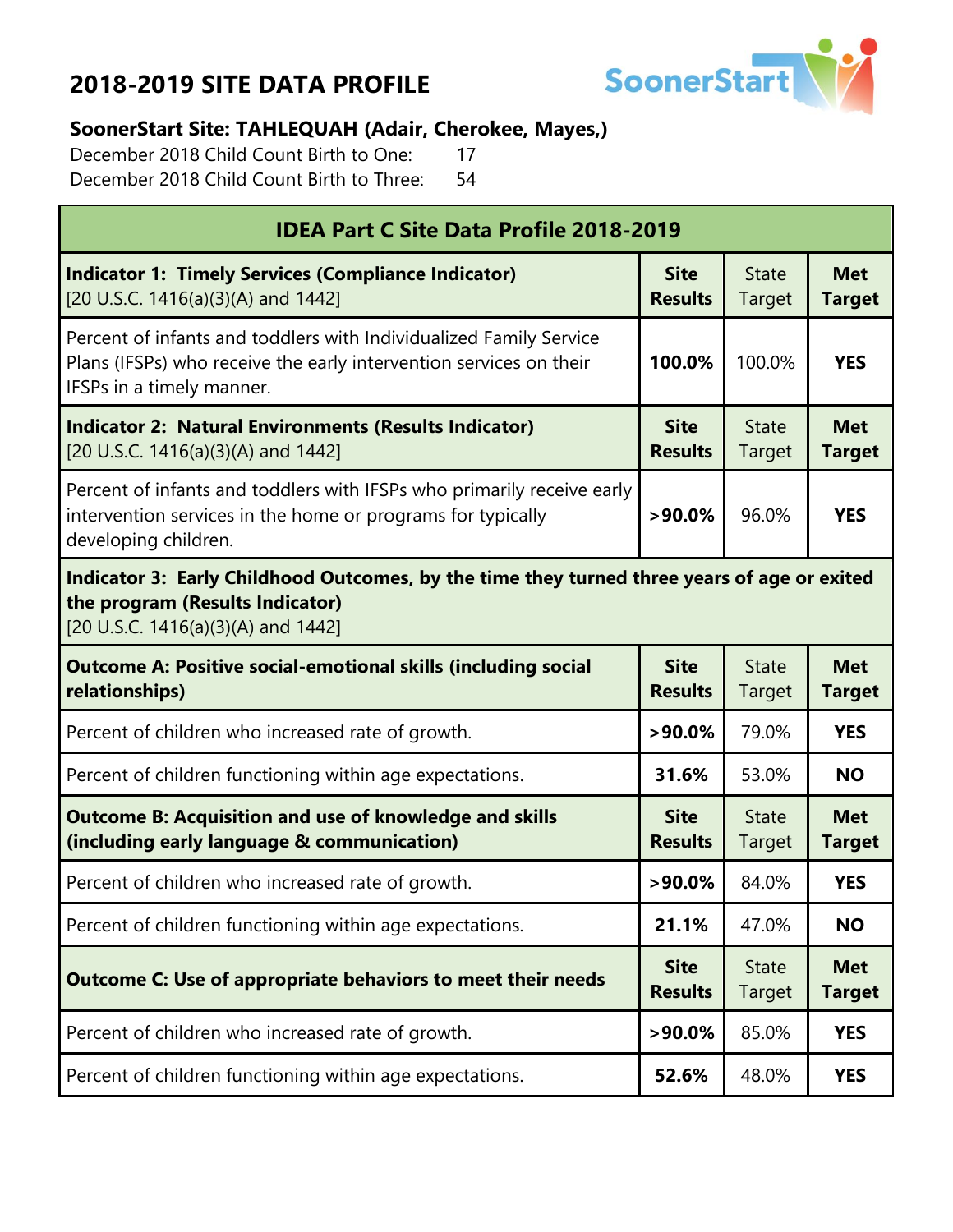| <b>IDEA Part C Site Data Profile 2018-2019 - TAHLEQUAH</b> |
|------------------------------------------------------------|
|                                                            |

**Indicator 4: Family Outcomes** (**Results Indicator)** [20 U.S.C. 1416(a)(3)(A) and 1442]

| Percent of families who report that services have helped the<br>(Family Surveys Completed: 9)<br>family:                                                                                                            | <b>Site</b><br><b>Results</b> | <b>State</b><br>Target        | <b>Met</b><br><b>Target</b> |
|---------------------------------------------------------------------------------------------------------------------------------------------------------------------------------------------------------------------|-------------------------------|-------------------------------|-----------------------------|
| A. Know their rights;                                                                                                                                                                                               | 88.9%                         | 96.0%                         | <b>No</b>                   |
| B. Effectively communicate their children's needs; and                                                                                                                                                              | 100.0%                        | 96.0%                         | <b>Yes</b>                  |
| C. Help their children develop and learn.                                                                                                                                                                           | 100.0%                        | 96.0%                         | <b>Yes</b>                  |
| Indicator 5: Child Find (Birth to One) (Results Indicator)<br>[20 U.S.C. 1416(a)(3)(B) and 1442]                                                                                                                    | <b>Site</b><br><b>Results</b> | <b>State</b><br><b>Target</b> | <b>Met</b><br><b>Target</b> |
| Percent of infants and toddlers birth to one with an IFSP.                                                                                                                                                          | 1.29%                         | 0.90%                         | <b>YES</b>                  |
| Indicator 6: Child Find (Birth to Three) (Results Indicator)<br>[20 U.S.C. 1416(a)(3)(B) and 1442]                                                                                                                  | <b>Site</b><br><b>Results</b> | <b>State</b><br><b>Target</b> | <b>Met</b><br><b>Target</b> |
| Percent of infants and toddlers birth to three with an IFSP.                                                                                                                                                        | 1.31%                         | 1.70%                         | <b>NO</b>                   |
| <b>Indicator 7: 45-day Timeline (Compliance Indicator)</b><br>[20 U.S.C. 1416(a)(3)(B) and 1442                                                                                                                     | <b>Site</b><br><b>Results</b> | <b>State</b><br><b>Target</b> | <b>Met</b><br><b>Target</b> |
| Percent of eligible infants and toddlers with IFSPs for whom an<br>evaluation and assessment and an initial IFSP meeting were<br>conducted within Part C's 45-day timeline.                                         | 100.0%                        | 100.0%                        | <b>YES</b>                  |
| <b>Indicator 8: Transition (Compliance Indicator)</b><br>[20 U.S.C. 1416(a)(3)(B) and 1442]                                                                                                                         |                               |                               |                             |
| Percent of all children exiting Part C who received timely<br>transition planning to support the child's transition to preschool<br>and other appropriate community services by their third<br>birthday, including: | <b>Site</b><br><b>Results</b> | <b>State</b><br><b>Target</b> | <b>Met</b><br>Target        |
| A. IFSPs with transition steps and services.                                                                                                                                                                        | 100.0%                        | 100.0%                        | <b>YES</b>                  |
| B. Notification to LEA, if child potentially eligible for Part B.                                                                                                                                                   | 100.0%                        | 100.0%                        | <b>YES</b>                  |
| C. Transition conference, if child potentially eligible for Part B.                                                                                                                                                 | 100.0%                        | 100.0%                        | <b>YES</b>                  |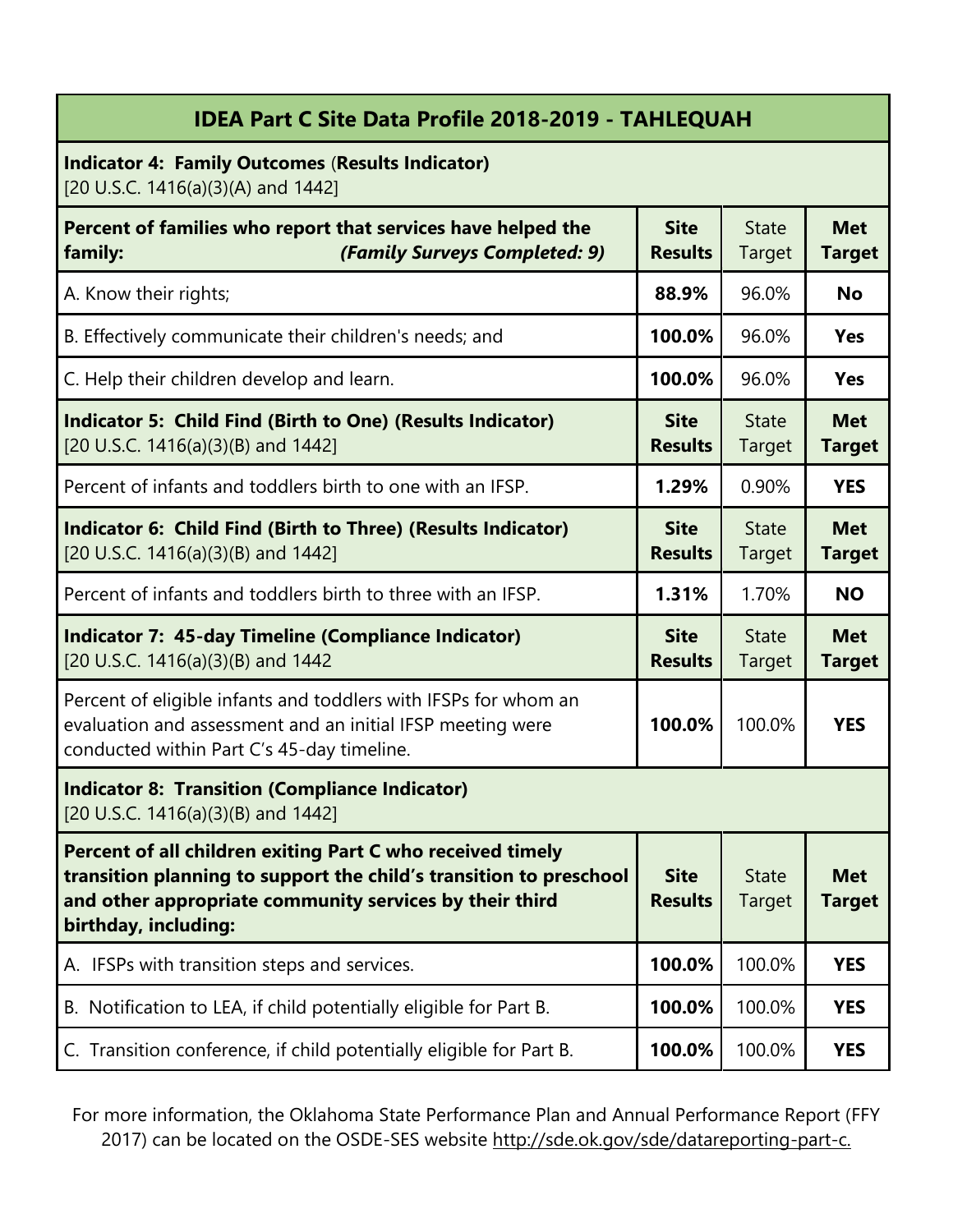

### **SoonerStart Site: BARTLESVILLE (Nowata, Osage, Washington)**

December 2018 Child Count Birth to One: 13 December 2018 Child Count Birth to Three: 70

| <b>IDEA Part C Site Data Profile 2018-2019</b>                                                                                                                        |                               |                        |                             |  |
|-----------------------------------------------------------------------------------------------------------------------------------------------------------------------|-------------------------------|------------------------|-----------------------------|--|
| <b>Indicator 1: Timely Services (Compliance Indicator)</b><br>[20 U.S.C. 1416(a)(3)(A) and 1442]                                                                      | <b>Site</b><br><b>Results</b> | <b>State</b><br>Target | <b>Met</b><br><b>Target</b> |  |
| Percent of infants and toddlers with Individualized Family Service<br>Plans (IFSPs) who receive the early intervention services on their<br>IFSPs in a timely manner. | 100.0%                        | 100.0%                 | <b>YES</b>                  |  |
| <b>Indicator 2: Natural Environments (Results Indicator)</b><br>[20 U.S.C. 1416(a)(3)(A) and 1442]                                                                    | <b>Site</b><br><b>Results</b> | <b>State</b><br>Target | <b>Met</b><br><b>Target</b> |  |
| Percent of infants and toddlers with IFSPs who primarily receive early<br>intervention services in the home or programs for typically<br>developing children.         | $>90.0\%$                     | 96.0%                  | <b>NO</b>                   |  |
| Indicator 3: Early Childhood Outcomes, by the time they turned three years of age or exited<br>the program (Results Indicator)<br>[20 U.S.C. 1416(a)(3)(A) and 1442]  |                               |                        |                             |  |
| <b>Outcome A: Positive social-emotional skills (including social</b><br>relationships)                                                                                | <b>Site</b><br><b>Results</b> | <b>State</b><br>Target | <b>Met</b><br><b>Target</b> |  |
| Percent of children who increased rate of growth.                                                                                                                     | $>90.0\%$                     | 79.0%                  | <b>YES</b>                  |  |
| Percent of children functioning within age expectations.                                                                                                              | 54.3%                         | 53.0%                  | <b>YES</b>                  |  |
| <b>Outcome B: Acquisition and use of knowledge and skills</b><br>(including early language & communication)                                                           | <b>Site</b><br><b>Results</b> | <b>State</b><br>Target | <b>Met</b><br><b>Target</b> |  |
| Percent of children who increased rate of growth.                                                                                                                     | $>90.0\%$                     | 84.0%                  | <b>YES</b>                  |  |
| Percent of children functioning within age expectations.                                                                                                              | 47.8%                         | 47.0%                  | <b>YES</b>                  |  |
| <b>Outcome C: Use of appropriate behaviors to meet their needs</b>                                                                                                    | <b>Site</b><br><b>Results</b> | <b>State</b><br>Target | <b>Met</b><br><b>Target</b> |  |
| Percent of children who increased rate of growth.                                                                                                                     | $>90.0\%$                     | 85.0%                  | <b>YES</b>                  |  |
| Percent of children functioning within age expectations.                                                                                                              |                               |                        |                             |  |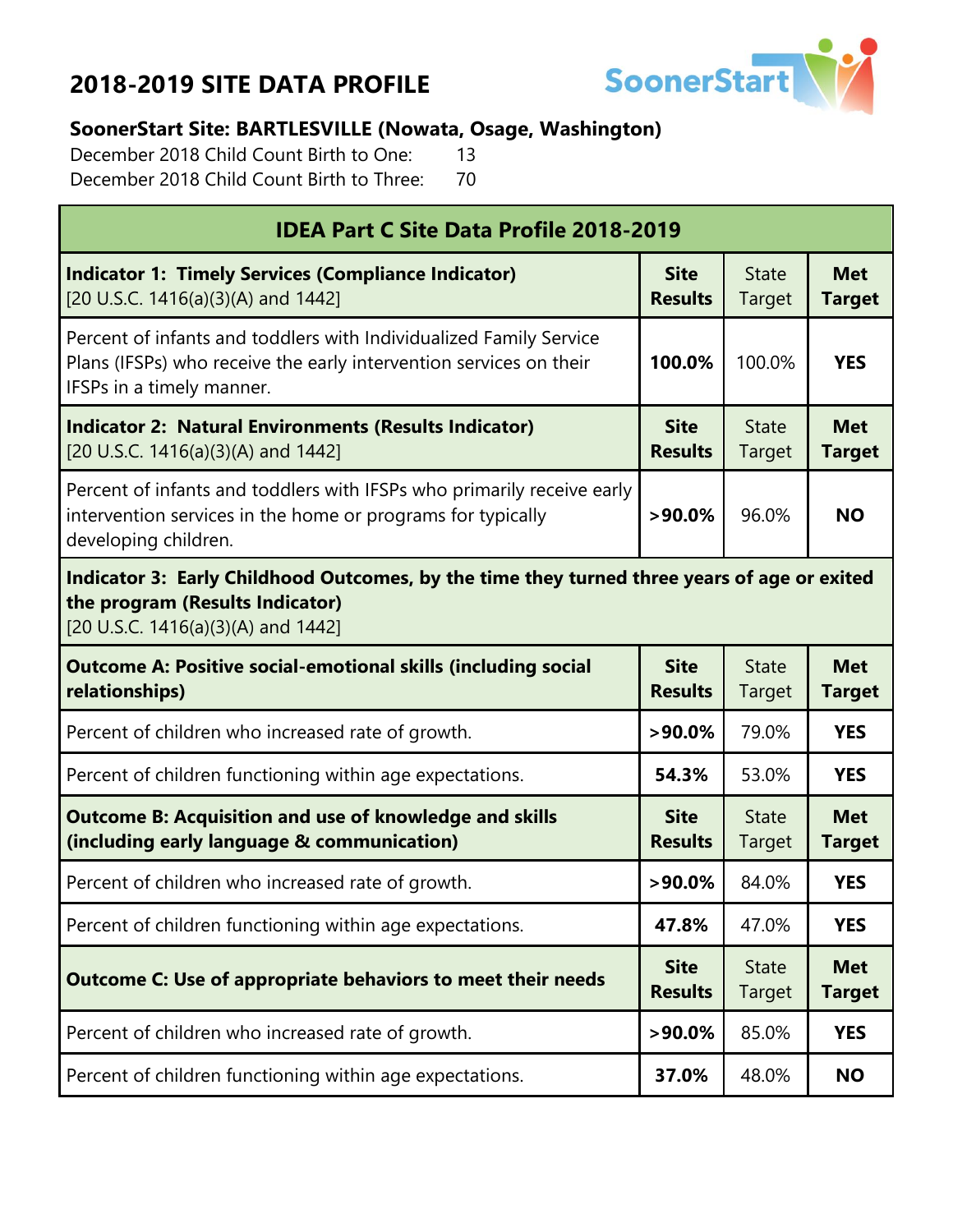### **IDEA Part C Site Data Profile 2018-2019 - BARTLESVILLE**

**Indicator 4: Family Outcomes** (**Results Indicator)** [20 U.S.C. 1416(a)(3)(A) and 1442]

| Percent of families who report that services have helped the<br>(Family Surveys Completed: 2)<br>family:                                                                                                            | <b>Site</b><br><b>Results</b> | <b>State</b><br>Target        | <b>Met</b><br><b>Target</b> |
|---------------------------------------------------------------------------------------------------------------------------------------------------------------------------------------------------------------------|-------------------------------|-------------------------------|-----------------------------|
| A. Know their rights;                                                                                                                                                                                               | 100.0%                        | 96.0%                         | <b>Yes</b>                  |
| B. Effectively communicate their children's needs; and                                                                                                                                                              | 100.0%                        | 96.0%                         | <b>Yes</b>                  |
| C. Help their children develop and learn.                                                                                                                                                                           | 100.0%                        | 96.0%                         | <b>Yes</b>                  |
| <b>Indicator 5: Child Find (Birth to One) (Results Indicator)</b><br>[20 U.S.C. 1416(a)(3)(B) and 1442]                                                                                                             | <b>Site</b><br><b>Results</b> | <b>State</b><br>Target        | <b>Met</b><br><b>Target</b> |
| Percent of infants and toddlers birth to one with an IFSP.                                                                                                                                                          | 1.13%                         | 0.90%                         | <b>YES</b>                  |
| Indicator 6: Child Find (Birth to Three) (Results Indicator)<br>[20 U.S.C. 1416(a)(3)(B) and 1442]                                                                                                                  | <b>Site</b><br><b>Results</b> | <b>State</b><br><b>Target</b> | <b>Met</b><br><b>Target</b> |
| Percent of infants and toddlers birth to three with an IFSP.                                                                                                                                                        | 1.94%                         | 1.70%                         | <b>YES</b>                  |
| <b>Indicator 7: 45-day Timeline (Compliance Indicator)</b><br>[20 U.S.C. 1416(a)(3)(B) and 1442                                                                                                                     | <b>Site</b><br><b>Results</b> | <b>State</b><br>Target        | <b>Met</b><br><b>Target</b> |
| Percent of eligible infants and toddlers with IFSPs for whom an<br>evaluation and assessment and an initial IFSP meeting were<br>conducted within Part C's 45-day timeline.                                         | 72.7%                         | 100.0%                        | <b>NO</b>                   |
| <b>Indicator 8: Transition (Compliance Indicator)</b><br>[20 U.S.C. 1416(a)(3)(B) and 1442]                                                                                                                         |                               |                               |                             |
| Percent of all children exiting Part C who received timely<br>transition planning to support the child's transition to preschool<br>and other appropriate community services by their third<br>birthday, including: | <b>Site</b><br><b>Results</b> | <b>State</b><br>Target        | <b>Met</b><br>Target        |
| A. IFSPs with transition steps and services.                                                                                                                                                                        | 100.0%                        | 100.0%                        | <b>YES</b>                  |
| B. Notification to LEA, if child potentially eligible for Part B.                                                                                                                                                   | 100.0%                        | 100.0%                        | <b>YES</b>                  |
| C. Transition conference, if child potentially eligible for Part B.                                                                                                                                                 | 100.0%                        | 100.0%                        | <b>YES</b>                  |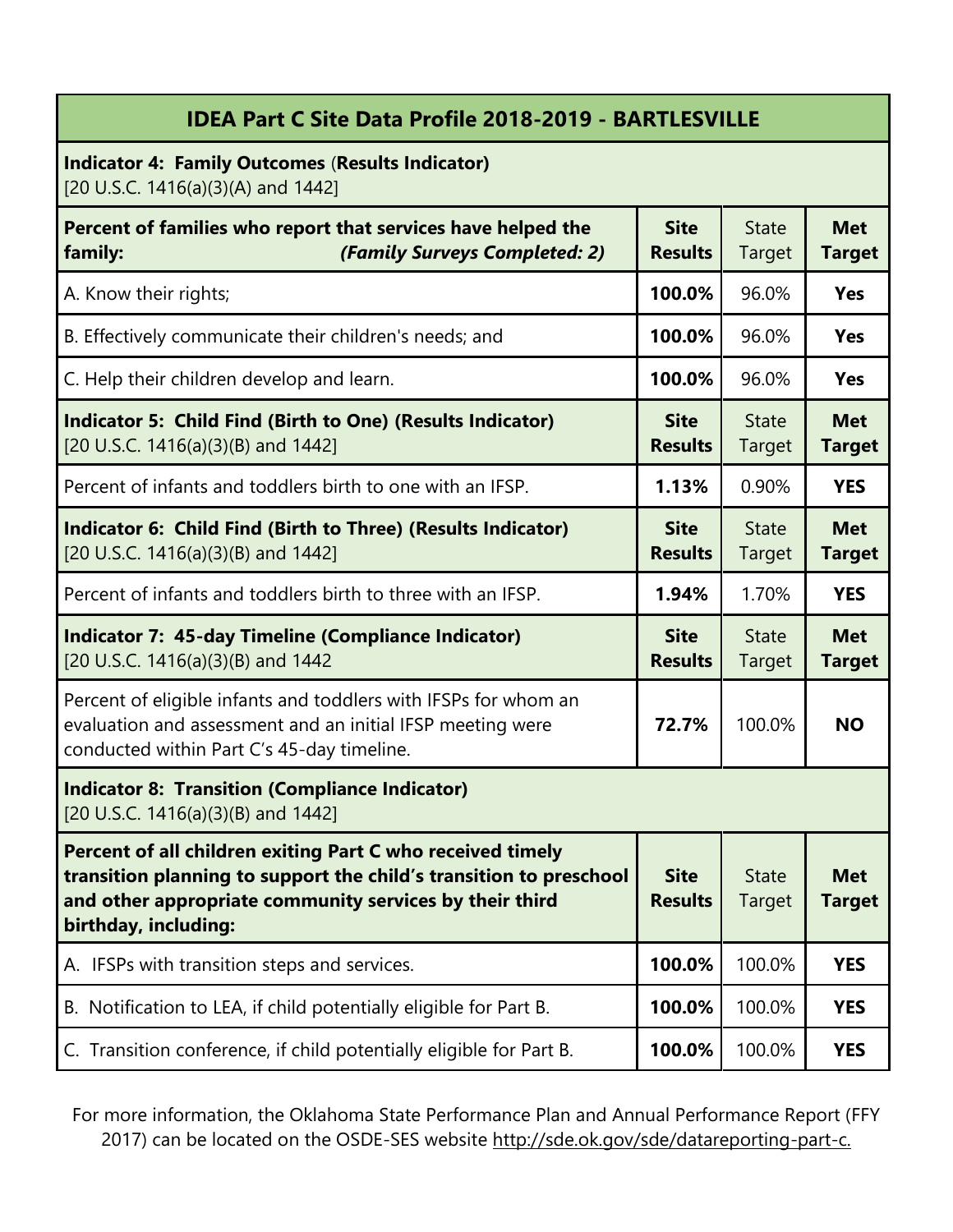

#### **SoonerStart Site: MUSKOGEE (Muskogee, Wagoner)**

December 2018 Child Count Birth to One: 9 December 2018 Child Count Birth to Three: 63

| <b>IDEA Part C Site Data Profile 2018-2019</b>                                                                                                                        |                               |                        |                             |  |
|-----------------------------------------------------------------------------------------------------------------------------------------------------------------------|-------------------------------|------------------------|-----------------------------|--|
| <b>Indicator 1: Timely Services (Compliance Indicator)</b><br>[20 U.S.C. 1416(a)(3)(A) and 1442]                                                                      | <b>Site</b><br><b>Results</b> | <b>State</b><br>Target | <b>Met</b><br><b>Target</b> |  |
| Percent of infants and toddlers with Individualized Family Service<br>Plans (IFSPs) who receive the early intervention services on their<br>IFSPs in a timely manner. | 100.0%                        | 100.0%                 | <b>YES</b>                  |  |
| <b>Indicator 2: Natural Environments (Results Indicator)</b><br>[20 U.S.C. 1416(a)(3)(A) and 1442]                                                                    | <b>Site</b><br><b>Results</b> | <b>State</b><br>Target | <b>Met</b><br><b>Target</b> |  |
| Percent of infants and toddlers with IFSPs who primarily receive early<br>intervention services in the home or programs for typically<br>developing children.         | $>90.0\%$                     | 96.0%                  | <b>NO</b>                   |  |
| Indicator 3: Early Childhood Outcomes, by the time they turned three years of age or exited<br>the program (Results Indicator)<br>[20 U.S.C. 1416(a)(3)(A) and 1442]  |                               |                        |                             |  |
| <b>Outcome A: Positive social-emotional skills (including social</b><br>relationships)                                                                                | <b>Site</b><br><b>Results</b> | <b>State</b><br>Target | <b>Met</b><br><b>Target</b> |  |
| Percent of children who increased rate of growth.                                                                                                                     | 83.3%                         | 79.0%                  | <b>YES</b>                  |  |
| Percent of children functioning within age expectations.                                                                                                              | 54.9%                         | 53.0%                  | <b>YES</b>                  |  |
| <b>Outcome B: Acquisition and use of knowledge and skills</b><br>(including early language & communication)                                                           | <b>Site</b><br><b>Results</b> | <b>State</b><br>Target | <b>Met</b><br><b>Target</b> |  |
| Percent of children who increased rate of growth.                                                                                                                     | $>90.0\%$                     | 84.0%                  | <b>YES</b>                  |  |
| Percent of children functioning within age expectations.                                                                                                              | 58.8%                         | 47.0%                  | <b>YES</b>                  |  |
| <b>Outcome C: Use of appropriate behaviors to meet their needs</b>                                                                                                    | <b>Site</b><br><b>Results</b> | <b>State</b><br>Target | <b>Met</b><br><b>Target</b> |  |
| Percent of children who increased rate of growth.                                                                                                                     | $>90.0\%$                     | 85.0%                  | <b>YES</b>                  |  |
| Percent of children functioning within age expectations.                                                                                                              | 62.7%                         | 48.0%                  | <b>YES</b>                  |  |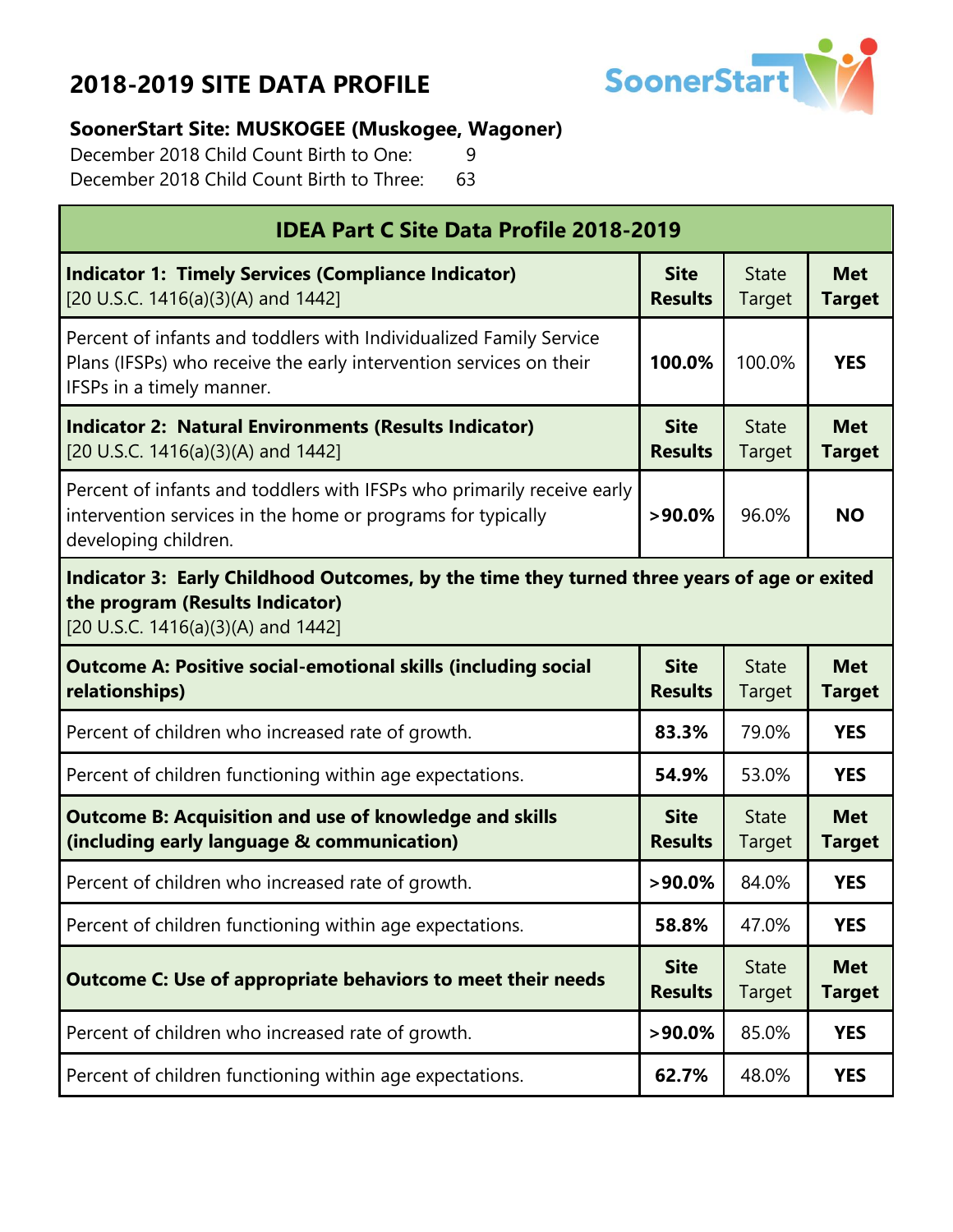| <b>IDEA Part C Site Data Profile 2018-2019 - MUSKOGEE</b>                                                                                                                                                           |                               |                        |                             |
|---------------------------------------------------------------------------------------------------------------------------------------------------------------------------------------------------------------------|-------------------------------|------------------------|-----------------------------|
| <b>Indicator 4: Family Outcomes (Results Indicator)</b><br>[20 U.S.C. 1416(a)(3)(A) and 1442]                                                                                                                       |                               |                        |                             |
| Percent of families who report that services have helped the<br>(Family Surveys Completed: 9)<br>family:                                                                                                            | <b>Site</b><br><b>Results</b> | <b>State</b><br>Target | <b>Met</b><br><b>Target</b> |
| A. Know their rights;                                                                                                                                                                                               | 100.0%                        | 96.0%                  | <b>No</b>                   |
| B. Effectively communicate their children's needs; and                                                                                                                                                              | 100.0%                        | 96.0%                  | <b>Yes</b>                  |
| C. Help their children develop and learn.                                                                                                                                                                           | 100.0%                        | 96.0%                  | <b>Yes</b>                  |
| <b>Indicator 5: Child Find (Birth to One) (Results Indicator)</b><br>[20 U.S.C. 1416(a)(3)(B) and 1442]                                                                                                             | <b>Site</b><br><b>Results</b> | <b>State</b><br>Target | <b>Met</b><br><b>Target</b> |
| Percent of infants and toddlers birth to one with an IFSP.                                                                                                                                                          | 0.52%                         | 0.90%                  | <b>NO</b>                   |
| Indicator 6: Child Find (Birth to Three) (Results Indicator)<br>[20 U.S.C. 1416(a)(3)(B) and 1442]                                                                                                                  | <b>Site</b><br><b>Results</b> | <b>State</b><br>Target | <b>Met</b><br><b>Target</b> |
| Percent of infants and toddlers birth to three with an IFSP.                                                                                                                                                        | 1.18%                         | 1.70%                  | <b>NO</b>                   |
| <b>Indicator 7: 45-day Timeline (Compliance Indicator)</b><br>[20 U.S.C. 1416(a)(3)(B) and 1442                                                                                                                     | <b>Site</b><br><b>Results</b> | <b>State</b><br>Target | <b>Met</b><br><b>Target</b> |
| Percent of eligible infants and toddlers with IFSPs for whom an<br>evaluation and assessment and an initial IFSP meeting were<br>conducted within Part C's 45-day timeline.                                         | 81.2%                         | 100.0%                 | <b>NO</b>                   |
| <b>Indicator 8: Transition (Compliance Indicator)</b><br>[20 U.S.C. 1416(a)(3)(B) and 1442]                                                                                                                         |                               |                        |                             |
| Percent of all children exiting Part C who received timely<br>transition planning to support the child's transition to preschool<br>and other appropriate community services by their third<br>birthday, including: | <b>Site</b><br><b>Results</b> | <b>State</b><br>Target | <b>Met</b><br><b>Target</b> |
| A. IFSPs with transition steps and services.                                                                                                                                                                        | 100.0%                        | 100.0%                 | <b>YES</b>                  |
| B. Notification to LEA, if child potentially eligible for Part B.                                                                                                                                                   | 91.7%                         | 100.0%                 | <b>NO</b>                   |
| C. Transition conference, if child potentially eligible for Part B.                                                                                                                                                 | 100.0%                        | 100.0%                 | <b>YES</b>                  |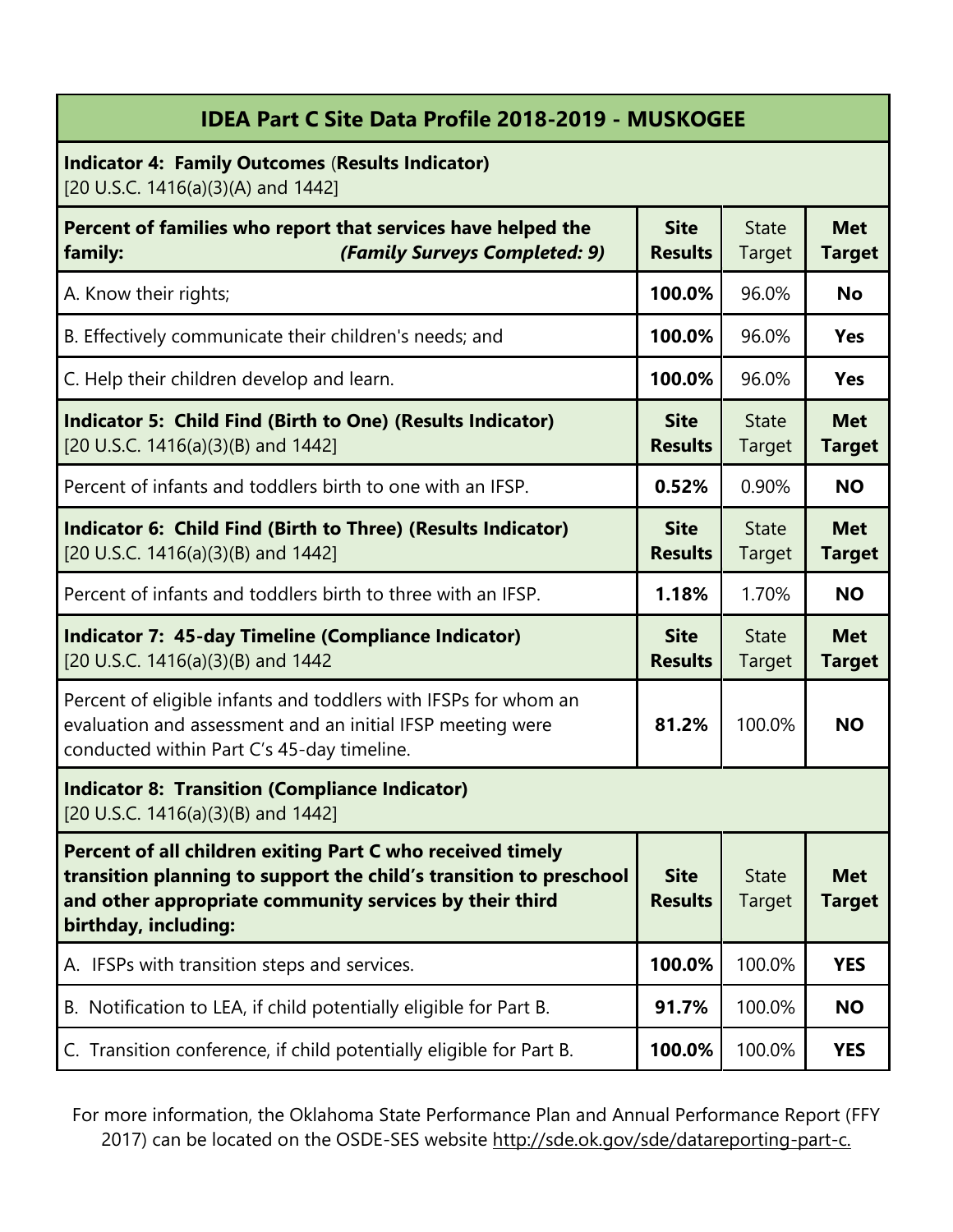

#### **SoonerStart Site: OKMULGEE (McIntosh, Okmulgee)**

December 2018 Child Count Birth to One: 5 December 2018 Child Count Birth to Three: 19

| <b>IDEA Part C Site Data Profile 2018-2019</b>                                                                                                                        |                               |                        |                             |
|-----------------------------------------------------------------------------------------------------------------------------------------------------------------------|-------------------------------|------------------------|-----------------------------|
| <b>Indicator 1: Timely Services (Compliance Indicator)</b><br>[20 U.S.C. 1416(a)(3)(A) and 1442]                                                                      | <b>Site</b><br><b>Results</b> | <b>State</b><br>Target | <b>Met</b><br><b>Target</b> |
| Percent of infants and toddlers with Individualized Family Service<br>Plans (IFSPs) who receive the early intervention services on their<br>IFSPs in a timely manner. | 100.0%                        | 100.0%                 | <b>YES</b>                  |
| <b>Indicator 2: Natural Environments (Results Indicator)</b><br>[20 U.S.C. 1416(a)(3)(A) and 1442]                                                                    | <b>Site</b><br><b>Results</b> | <b>State</b><br>Target | <b>Met</b><br><b>Target</b> |
| Percent of infants and toddlers with IFSPs who primarily receive early<br>intervention services in the home or programs for typically<br>developing children.         | 89.47%                        | 96.0%                  | <b>NO</b>                   |
| Indicator 3: Early Childhood Outcomes, by the time they turned three years of age or exited<br>the program (Results Indicator)<br>[20 U.S.C. 1416(a)(3)(A) and 1442]  |                               |                        |                             |
| <b>Outcome A: Positive social-emotional skills (including social</b><br>relationships)                                                                                | <b>Site</b><br><b>Results</b> | <b>State</b><br>Target | <b>Met</b><br><b>Target</b> |
| Percent of children who increased rate of growth.                                                                                                                     | 87.5%                         | 79.0%                  | <b>YES</b>                  |
| Percent of children functioning within age expectations.                                                                                                              | 62.5%                         | 53.0%                  | <b>YES</b>                  |
| <b>Outcome B: Acquisition and use of knowledge and skills</b><br>(including early language & communication)                                                           | <b>Site</b><br><b>Results</b> | <b>State</b><br>Target | <b>Met</b><br><b>Target</b> |
| Percent of children who increased rate of growth.                                                                                                                     | 75%                           | 84.0%                  | <b>NO</b>                   |
| Percent of children functioning within age expectations.                                                                                                              | 50.0%                         | 47.0%                  | <b>YES</b>                  |
| <b>Outcome C: Use of appropriate behaviors to meet their needs</b>                                                                                                    | <b>Site</b><br><b>Results</b> | <b>State</b><br>Target | <b>Met</b><br><b>Target</b> |
| Percent of children who increased rate of growth.                                                                                                                     | 85.7%                         | 85.0%                  | <b>YES</b>                  |
| Percent of children functioning within age expectations.                                                                                                              | 37.5%                         | 48.0%                  | <b>NO</b>                   |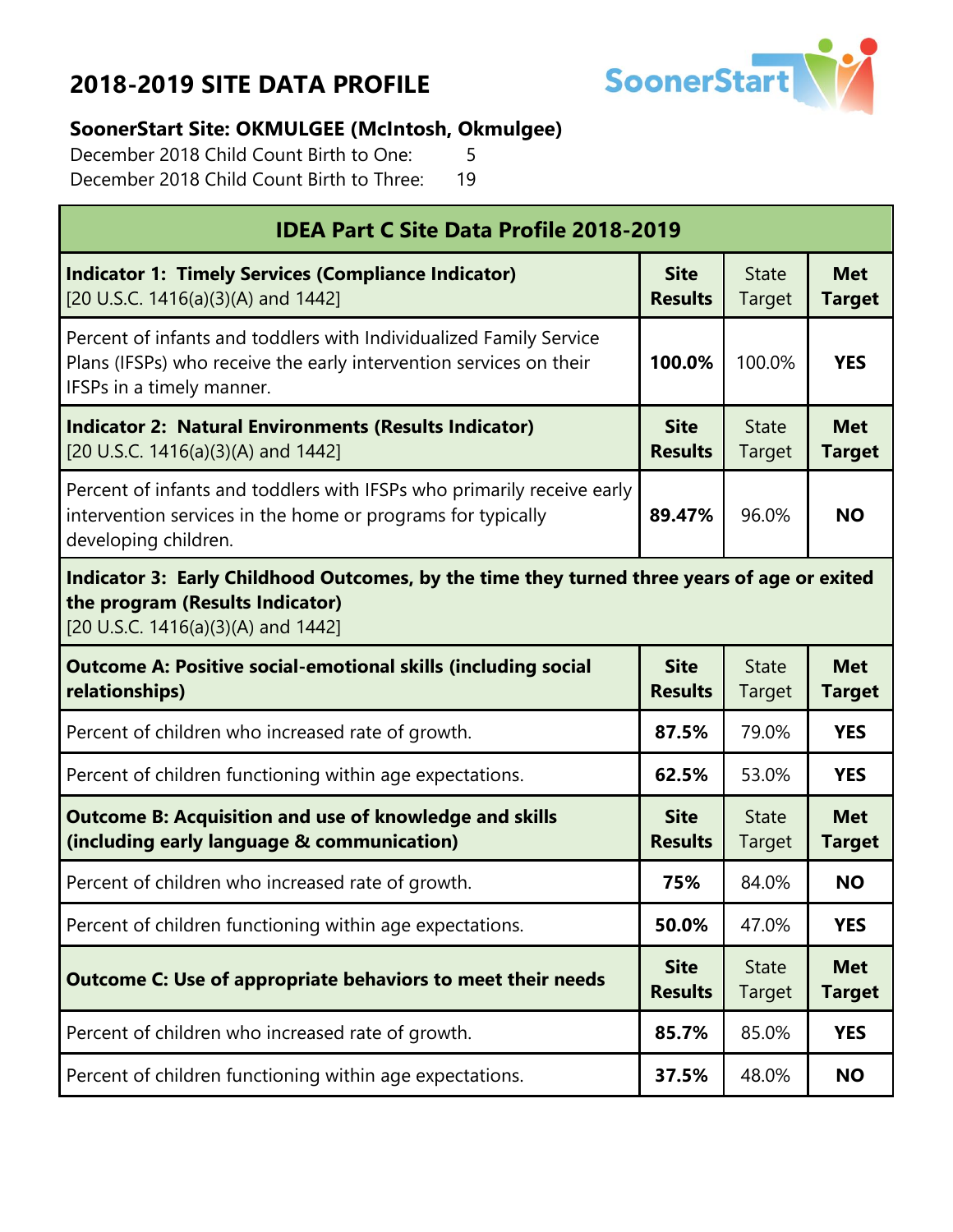| <b>IDEA Part C Site Data Profile 2018-2019 - OKMULGEE</b>                                                                                                                                                           |                               |                               |                             |
|---------------------------------------------------------------------------------------------------------------------------------------------------------------------------------------------------------------------|-------------------------------|-------------------------------|-----------------------------|
| <b>Indicator 4: Family Outcomes (Results Indicator)</b><br>[20 U.S.C. 1416(a)(3)(A) and 1442]                                                                                                                       |                               |                               |                             |
| Percent of families who report that services have helped the<br>(Family Surveys Completed: 3)<br>family:                                                                                                            | <b>Site</b><br><b>Results</b> | <b>State</b><br>Target        | <b>Met</b><br><b>Target</b> |
| A. Know their rights;                                                                                                                                                                                               | 100.0%                        | 96.0%                         | <b>Yes</b>                  |
| B. Effectively communicate their children's needs; and                                                                                                                                                              | 100.0%                        | 96.0%                         | <b>Yes</b>                  |
| C. Help their children develop and learn.                                                                                                                                                                           | 100.0%                        | 96.0%                         | <b>Yes</b>                  |
| Indicator 5: Child Find (Birth to One) (Results Indicator)<br>[20 U.S.C. 1416(a)(3)(B) and 1442]                                                                                                                    | <b>Site</b><br><b>Results</b> | <b>State</b><br>Target        | <b>Met</b><br><b>Target</b> |
| Percent of infants and toddlers birth to one with an IFSP.                                                                                                                                                          | 0.79%                         | 0.90%                         | <b>NO</b>                   |
| Indicator 6: Child Find (Birth to Three) (Results Indicator)<br>[20 U.S.C. 1416(a)(3)(B) and 1442]                                                                                                                  | <b>Site</b><br><b>Results</b> | <b>State</b><br>Target        | <b>Met</b><br><b>Target</b> |
| Percent of infants and toddlers birth to three with an IFSP.                                                                                                                                                        | 0.97%                         | 1.70%                         | <b>NO</b>                   |
| <b>Indicator 7: 45-day Timeline (Compliance Indicator)</b><br>[20 U.S.C. 1416(a)(3)(B) and 1442                                                                                                                     | <b>Site</b><br><b>Results</b> | <b>State</b><br>Target        | <b>Met</b><br><b>Target</b> |
| Percent of eligible infants and toddlers with IFSPs for whom an<br>evaluation and assessment and an initial IFSP meeting were<br>conducted within Part C's 45-day timeline.                                         | 100.0%                        | 100.0%                        | <b>YES</b>                  |
| <b>Indicator 8: Transition (Compliance Indicator)</b><br>[20 U.S.C. 1416(a)(3)(B) and 1442]                                                                                                                         |                               |                               |                             |
| Percent of all children exiting Part C who received timely<br>transition planning to support the child's transition to preschool<br>and other appropriate community services by their third<br>birthday, including: | <b>Site</b><br><b>Results</b> | <b>State</b><br><b>Target</b> | <b>Met</b><br><b>Target</b> |
| A. IFSPs with transition steps and services.                                                                                                                                                                        | 100.0%                        | 100.0%                        | <b>YES</b>                  |
| B. Notification to LEA, if child potentially eligible for Part B.                                                                                                                                                   | 50.0%                         | 100.0%                        | <b>NO</b>                   |
| C. Transition conference, if child potentially eligible for Part B.                                                                                                                                                 | 100.0%                        | 100.0%                        | <b>YES</b>                  |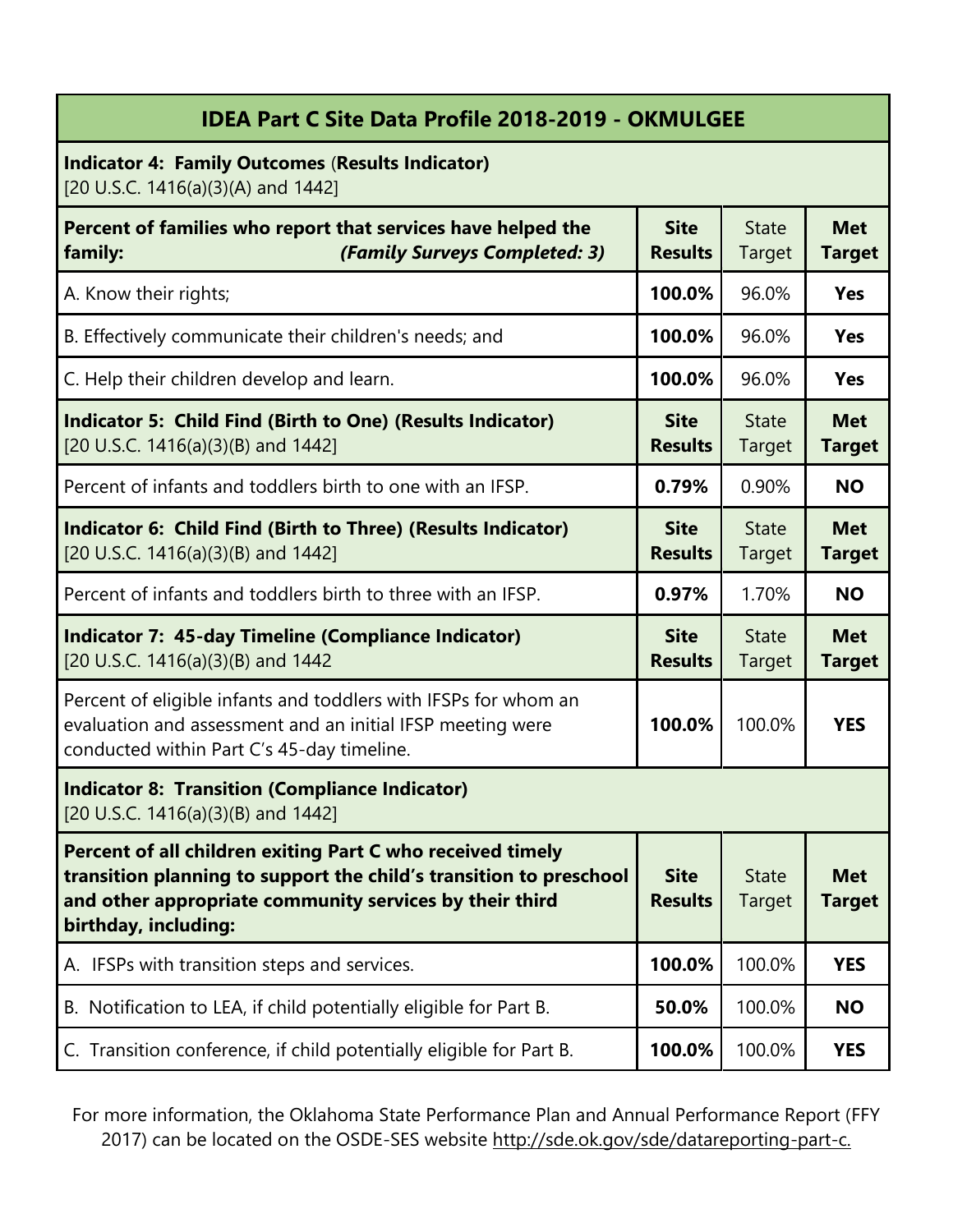

#### **SoonerStart Site: VINITA (Craig, Ottawa, Delaware)**

December 2018 Child Count Birth to One: 15 December 2018 Child Count Birth to Three: 56

| <b>IDEA Part C Site Data Profile 2018-2019</b>                                                                                                                        |                               |                        |                             |  |
|-----------------------------------------------------------------------------------------------------------------------------------------------------------------------|-------------------------------|------------------------|-----------------------------|--|
| <b>Indicator 1: Timely Services (Compliance Indicator)</b><br>[20 U.S.C. 1416(a)(3)(A) and 1442]                                                                      | <b>Site</b><br><b>Results</b> | <b>State</b><br>Target | <b>Met</b><br><b>Target</b> |  |
| Percent of infants and toddlers with Individualized Family Service<br>Plans (IFSPs) who receive the early intervention services on their<br>IFSPs in a timely manner. | 100.0%                        | 100.0%                 | <b>YES</b>                  |  |
| <b>Indicator 2: Natural Environments (Results Indicator)</b><br>[20 U.S.C. 1416(a)(3)(A) and 1442]                                                                    | <b>Site</b><br><b>Results</b> | <b>State</b><br>Target | <b>Met</b><br><b>Target</b> |  |
| Percent of infants and toddlers with IFSPs who primarily receive early<br>intervention services in the home or programs for typically<br>developing children.         | $>90.0\%$                     | 96.0%                  | <b>YES</b>                  |  |
| Indicator 3: Early Childhood Outcomes, by the time they turned three years of age or exited<br>the program (Results Indicator)<br>[20 U.S.C. 1416(a)(3)(A) and 1442]  |                               |                        |                             |  |
| <b>Outcome A: Positive social-emotional skills (including social</b><br>relationships)                                                                                | <b>Site</b><br><b>Results</b> | <b>State</b><br>Target | <b>Met</b><br><b>Target</b> |  |
| Percent of children who increased rate of growth.                                                                                                                     | 75%                           | 79.0%                  | <b>NO</b>                   |  |
| Percent of children functioning within age expectations.                                                                                                              | 50.0%                         | 53.0%                  | <b>NO</b>                   |  |
| <b>Outcome B: Acquisition and use of knowledge and skills</b><br>(including early language & communication)                                                           | <b>Site</b><br><b>Results</b> | <b>State</b><br>Target | <b>Met</b><br><b>Target</b> |  |
| Percent of children who increased rate of growth.                                                                                                                     | 82.4%                         | 84.0%                  | <b>NO</b>                   |  |
| Percent of children functioning within age expectations.                                                                                                              | 50.0%                         | 47.0%                  | <b>YES</b>                  |  |
| <b>Outcome C: Use of appropriate behaviors to meet their needs</b>                                                                                                    | <b>Site</b><br><b>Results</b> | <b>State</b><br>Target | <b>Met</b><br><b>Target</b> |  |
| Percent of children who increased rate of growth.                                                                                                                     | 79.4%                         | 85.0%                  | <b>NO</b>                   |  |
| Percent of children functioning within age expectations.                                                                                                              | 47.1%                         | 48.0%                  | <b>NO</b>                   |  |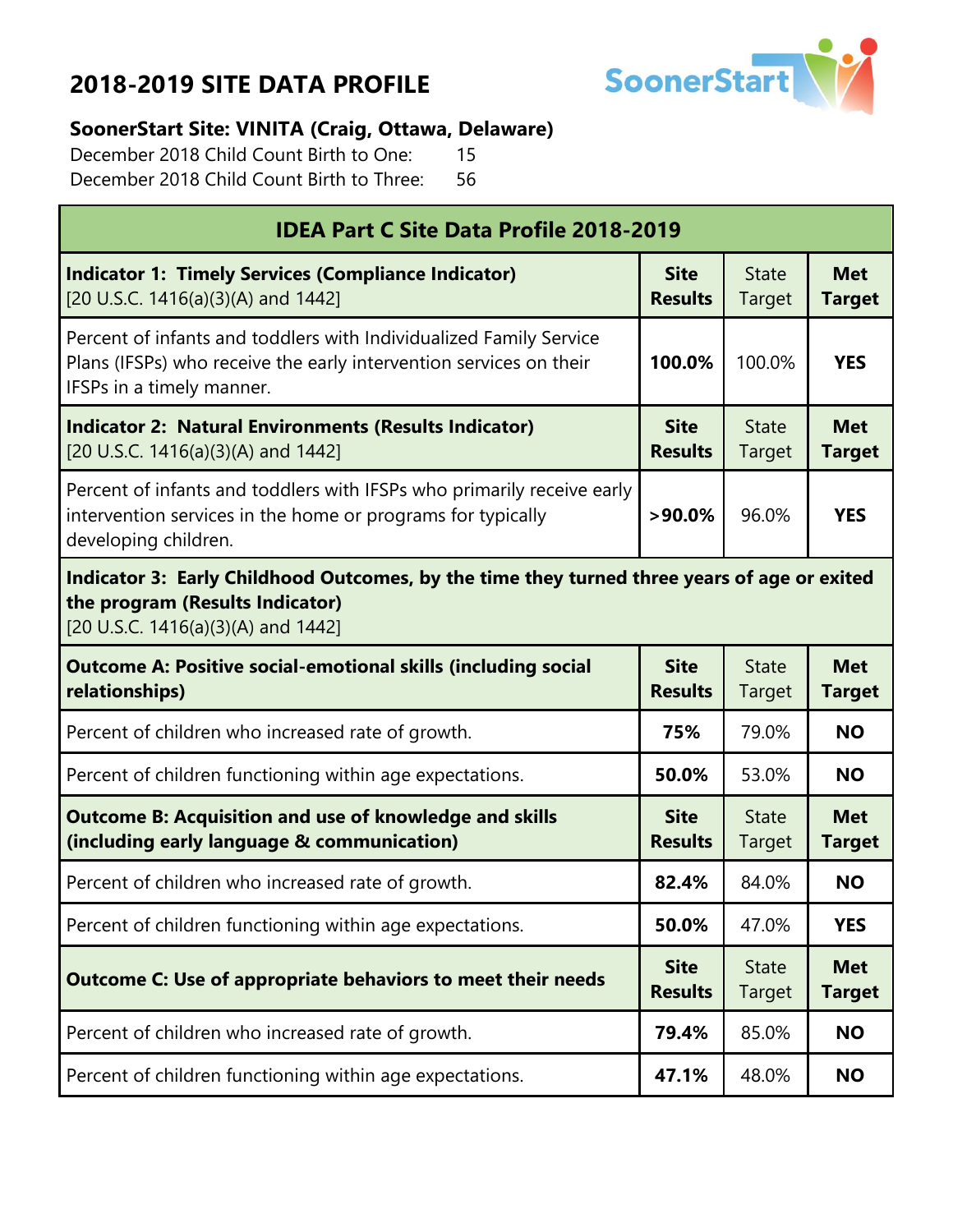| <b>IDEA Part C Site Data Profile 2018-2019 - VINITA</b>                                                                                                                                                             |                               |                        |                             |
|---------------------------------------------------------------------------------------------------------------------------------------------------------------------------------------------------------------------|-------------------------------|------------------------|-----------------------------|
| <b>Indicator 4: Family Outcomes (Results Indicator)</b><br>[20 U.S.C. 1416(a)(3)(A) and 1442]                                                                                                                       |                               |                        |                             |
| Percent of families who report that services have helped the<br>(Family Surveys Completed: 12)<br>family:                                                                                                           | <b>Site</b><br><b>Results</b> | <b>State</b><br>Target | <b>Met</b><br><b>Target</b> |
| A. Know their rights;                                                                                                                                                                                               | 91.7%                         | 96.0%                  | <b>No</b>                   |
| B. Effectively communicate their children's needs; and                                                                                                                                                              | 100.0%                        | 96.0%                  | <b>Yes</b>                  |
| C. Help their children develop and learn.                                                                                                                                                                           | 100.0%                        | 96.0%                  | <b>Yes</b>                  |
| <b>Indicator 5: Child Find (Birth to One) (Results Indicator)</b><br>[20 U.S.C. 1416(a)(3)(B) and 1442]                                                                                                             | <b>Site</b><br><b>Results</b> | <b>State</b><br>Target | <b>Met</b><br><b>Target</b> |
| Percent of infants and toddlers birth to one with an IFSP.                                                                                                                                                          | 1.60%                         | 0.90%                  | <b>YES</b>                  |
| Indicator 6: Child Find (Birth to Three) (Results Indicator)<br>[20 U.S.C. 1416(a)(3)(B) and 1442]                                                                                                                  | <b>Site</b><br><b>Results</b> | <b>State</b><br>Target | <b>Met</b><br><b>Target</b> |
| Percent of infants and toddlers birth to three with an IFSP.                                                                                                                                                        | 1.93%                         | 1.70%                  | <b>YES</b>                  |
| <b>Indicator 7: 45-day Timeline (Compliance Indicator)</b><br>[20 U.S.C. 1416(a)(3)(B) and 1442                                                                                                                     | <b>Site</b><br><b>Results</b> | <b>State</b><br>Target | <b>Met</b><br><b>Target</b> |
| Percent of eligible infants and toddlers with IFSPs for whom an<br>evaluation and assessment and an initial IFSP meeting were<br>conducted within Part C's 45-day timeline.                                         | 100.0%                        | 100.0%                 | <b>YES</b>                  |
| <b>Indicator 8: Transition (Compliance Indicator)</b><br>[20 U.S.C. 1416(a)(3)(B) and 1442]                                                                                                                         |                               |                        |                             |
| Percent of all children exiting Part C who received timely<br>transition planning to support the child's transition to preschool<br>and other appropriate community services by their third<br>birthday, including: | <b>Site</b><br><b>Results</b> | <b>State</b><br>Target | <b>Met</b><br><b>Target</b> |
| A. IFSPs with transition steps and services.                                                                                                                                                                        | 100.0%                        | 100.0%                 | <b>YES</b>                  |
| B. Notification to LEA, if child potentially eligible for Part B.                                                                                                                                                   | 100.0%                        | 100.0%                 | <b>YES</b>                  |
| C. Transition conference, if child potentially eligible for Part B.                                                                                                                                                 | 100.0%                        | 100.0%                 | <b>YES</b>                  |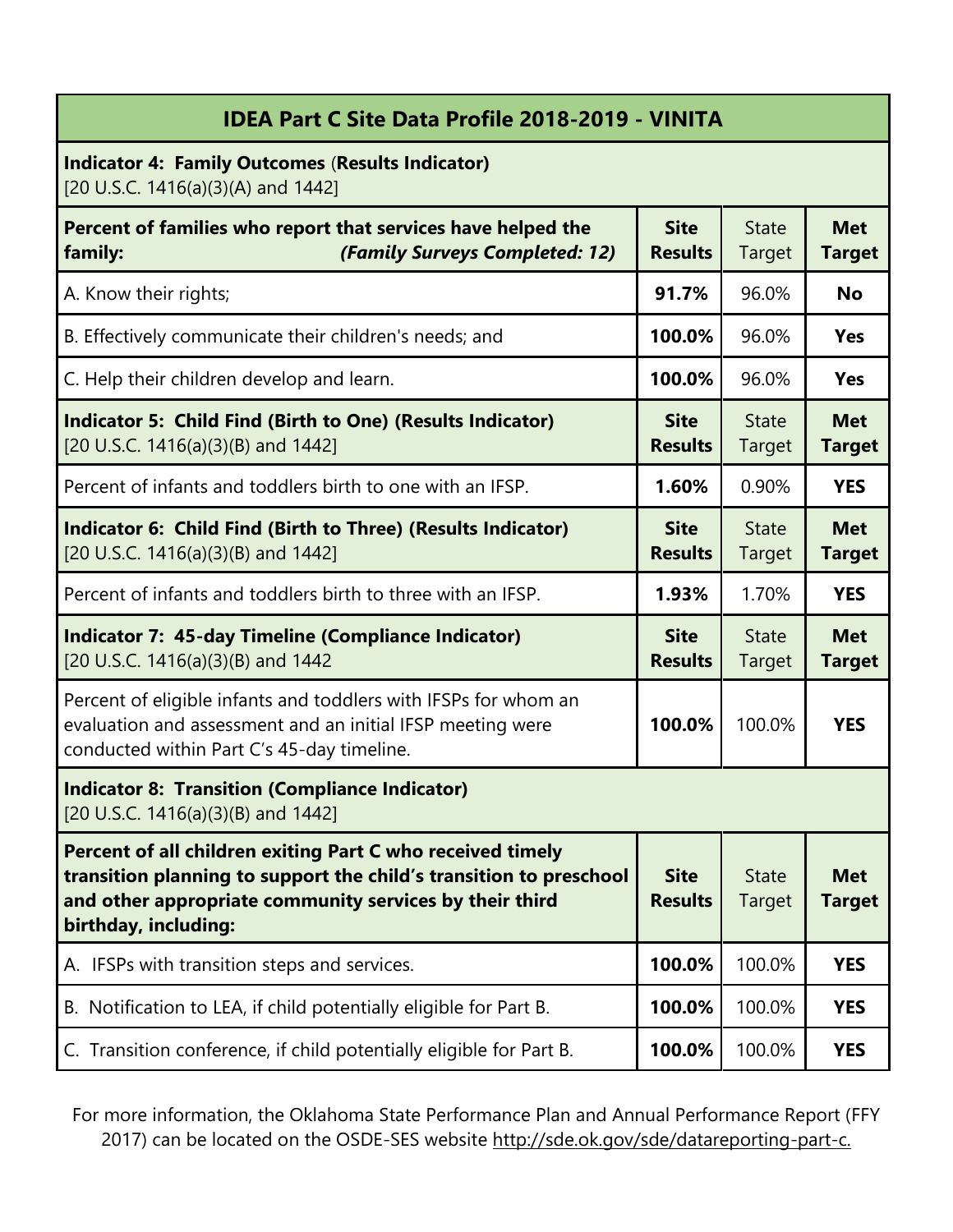г



#### **SoonerStart Site: TULSA COUNTY (Tulsa)**

December 2018 Child Count Birth to One: 102 December 2018 Child Count Birth to Three: 553

| <b>IDEA Part C Site Data Profile 2018-2019</b>                                                                                                                        |                               |                        |                             |  |
|-----------------------------------------------------------------------------------------------------------------------------------------------------------------------|-------------------------------|------------------------|-----------------------------|--|
| <b>Indicator 1: Timely Services (Compliance Indicator)</b><br>[20 U.S.C. 1416(a)(3)(A) and 1442]                                                                      | <b>Site</b><br><b>Results</b> | <b>State</b><br>Target | <b>Met</b><br><b>Target</b> |  |
| Percent of infants and toddlers with Individualized Family Service<br>Plans (IFSPs) who receive the early intervention services on their<br>IFSPs in a timely manner. | 99.5%                         | 100.0%                 | <b>NO</b>                   |  |
| <b>Indicator 2: Natural Environments (Results Indicator)</b><br>[20 U.S.C. 1416(a)(3)(A) and 1442]                                                                    | <b>Site</b><br><b>Results</b> | <b>State</b><br>Target | <b>Met</b><br><b>Target</b> |  |
| Percent of infants and toddlers with IFSPs who primarily receive early<br>intervention services in the home or programs for typically<br>developing children.         | $>90.0\%$                     | 96.0%                  | <b>YES</b>                  |  |
| Indicator 3: Early Childhood Outcomes, by the time they turned three years of age or exited<br>the program (Results Indicator)<br>[20 U.S.C. 1416(a)(3)(A) and 1442]  |                               |                        |                             |  |
| <b>Outcome A: Positive social-emotional skills (including social</b><br>relationships)                                                                                | <b>Site</b><br><b>Results</b> | <b>State</b><br>Target | <b>Met</b><br><b>Target</b> |  |
| Percent of children who increased rate of growth.                                                                                                                     | 82.9%                         | 79.0%                  | <b>YES</b>                  |  |
| Percent of children functioning within age expectations.                                                                                                              | 61.3%                         | 53.0%                  | <b>YES</b>                  |  |
| <b>Outcome B: Acquisition and use of knowledge and skills</b><br>(including early language & communication)                                                           | <b>Site</b><br><b>Results</b> | <b>State</b><br>Target | <b>Met</b><br><b>Target</b> |  |
| Percent of children who increased rate of growth.                                                                                                                     | 86.9%                         | 84.0%                  | <b>YES</b>                  |  |
| Percent of children functioning within age expectations.                                                                                                              | 49.5%                         | 47.0%                  | <b>YES</b>                  |  |
| <b>Outcome C: Use of appropriate behaviors to meet their needs</b>                                                                                                    | <b>Site</b><br><b>Results</b> | <b>State</b><br>Target | <b>Met</b><br><b>Target</b> |  |
| Percent of children who increased rate of growth.                                                                                                                     | 85.9%                         | 85.0%                  | <b>YES</b>                  |  |
| Percent of children functioning within age expectations.                                                                                                              | 60.0%                         | 48.0%                  | <b>YES</b>                  |  |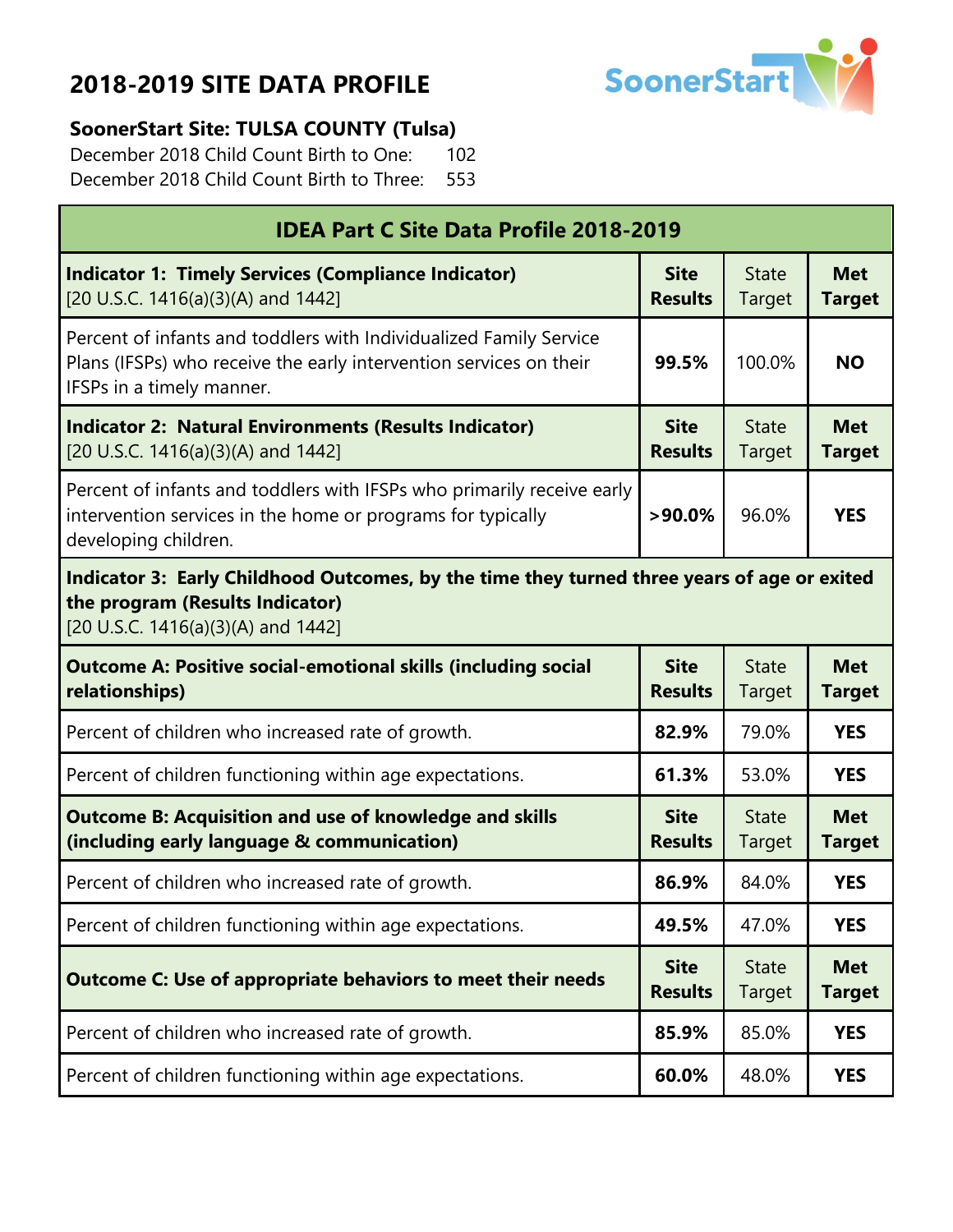#### **IDEA Part C Site Data Profile 2018-2019 - TULSA COUNTY**

**Indicator 4: Family Outcomes** (**Results Indicator)** [20 U.S.C. 1416(a)(3)(A) and 1442]

| Percent of families who report that services have helped the<br>(Family Surveys Completed: 62)<br>family:                                                                                                           | <b>Site</b><br><b>Results</b> | <b>State</b><br>Target        | <b>Met</b><br><b>Target</b> |
|---------------------------------------------------------------------------------------------------------------------------------------------------------------------------------------------------------------------|-------------------------------|-------------------------------|-----------------------------|
| A. Know their rights;                                                                                                                                                                                               | 95.2%                         | 96.0%                         | <b>No</b>                   |
| B. Effectively communicate their children's needs; and                                                                                                                                                              | 100.0%                        | 96.0%                         | <b>Yes</b>                  |
| C. Help their children develop and learn.                                                                                                                                                                           | 100.0%                        | 96.0%                         | <b>Yes</b>                  |
| Indicator 5: Child Find (Birth to One) (Results Indicator)<br>[20 U.S.C. 1416(a)(3)(B) and 1442]                                                                                                                    | <b>Site</b><br><b>Results</b> | <b>State</b><br><b>Target</b> | <b>Met</b><br><b>Target</b> |
| Percent of infants and toddlers birth to one with an IFSP.                                                                                                                                                          | 1.11%                         | 0.90%                         | <b>YES</b>                  |
| Indicator 6: Child Find (Birth to Three) (Results Indicator)<br>[20 U.S.C. 1416(a)(3)(B) and 1442]                                                                                                                  | <b>Site</b><br><b>Results</b> | <b>State</b><br><b>Target</b> | <b>Met</b><br><b>Target</b> |
| Percent of infants and toddlers birth to three with an IFSP.                                                                                                                                                        | 1.99%                         | 1.70%                         | <b>YES</b>                  |
| <b>Indicator 7: 45-day Timeline (Compliance Indicator)</b><br>[20 U.S.C. 1416(a)(3)(B) and 1442                                                                                                                     | <b>Site</b><br><b>Results</b> | <b>State</b><br><b>Target</b> | <b>Met</b><br><b>Target</b> |
| Percent of eligible infants and toddlers with IFSPs for whom an<br>evaluation and assessment and an initial IFSP meeting were<br>conducted within Part C's 45-day timeline.                                         | 93.8%                         | 100.0%                        | <b>NO</b>                   |
| <b>Indicator 8: Transition (Compliance Indicator)</b><br>[20 U.S.C. 1416(a)(3)(B) and 1442]                                                                                                                         |                               |                               |                             |
| Percent of all children exiting Part C who received timely<br>transition planning to support the child's transition to preschool<br>and other appropriate community services by their third<br>birthday, including: | <b>Site</b><br><b>Results</b> | <b>State</b><br><b>Target</b> | <b>Met</b><br>Target        |
| A. IFSPs with transition steps and services.                                                                                                                                                                        | 95.4%                         | 100.0%                        | <b>NO</b>                   |
| B. Notification to LEA, if child potentially eligible for Part B.                                                                                                                                                   | 95.4%                         | 100.0%                        | <b>NO</b>                   |
| C. Transition conference, if child potentially eligible for Part B.                                                                                                                                                 | 97.7%                         | 100.0%                        | <b>NO</b>                   |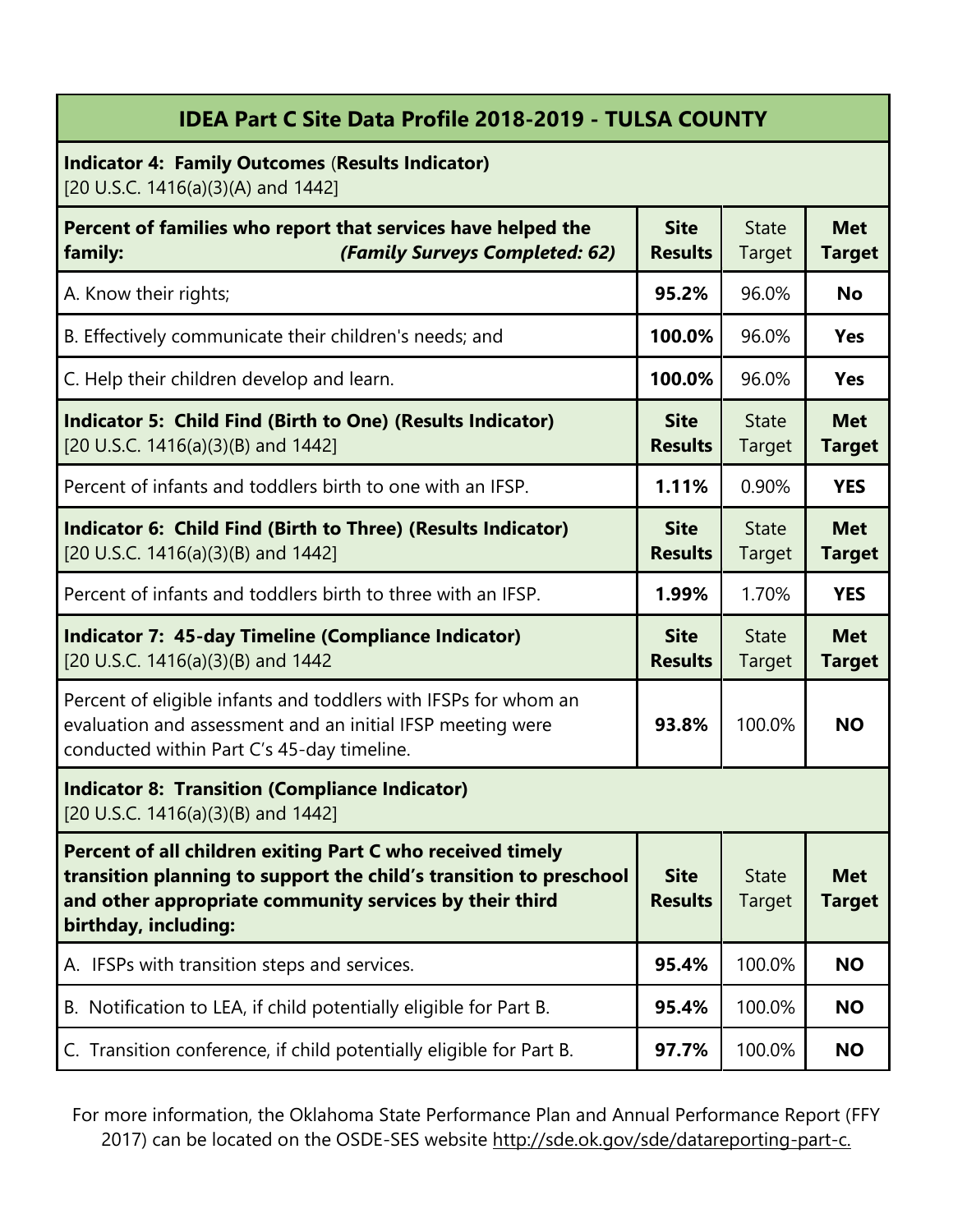

#### **SoonerStart Site: SAPULPA (Creek, Okfuskee)**

December 2018 Child Count Birth to One: 14 December 2018 Child Count Birth to Three: 58

| <b>IDEA Part C Site Data Profile 2018-2019</b>                                                                                                                        |                               |                        |                             |  |
|-----------------------------------------------------------------------------------------------------------------------------------------------------------------------|-------------------------------|------------------------|-----------------------------|--|
| <b>Indicator 1: Timely Services (Compliance Indicator)</b><br>[20 U.S.C. 1416(a)(3)(A) and 1442]                                                                      | <b>Site</b><br><b>Results</b> | <b>State</b><br>Target | <b>Met</b><br><b>Target</b> |  |
| Percent of infants and toddlers with Individualized Family Service<br>Plans (IFSPs) who receive the early intervention services on their<br>IFSPs in a timely manner. | 100.0%                        | 100.0%                 | <b>YES</b>                  |  |
| <b>Indicator 2: Natural Environments (Results Indicator)</b><br>[20 U.S.C. 1416(a)(3)(A) and 1442]                                                                    | <b>Site</b><br><b>Results</b> | <b>State</b><br>Target | <b>Met</b><br><b>Target</b> |  |
| Percent of infants and toddlers with IFSPs who primarily receive early<br>intervention services in the home or programs for typically<br>developing children.         | $>90.0\%$                     | 96.0%                  | <b>YES</b>                  |  |
| Indicator 3: Early Childhood Outcomes, by the time they turned three years of age or exited<br>the program (Results Indicator)<br>[20 U.S.C. 1416(a)(3)(A) and 1442]  |                               |                        |                             |  |
| <b>Outcome A: Positive social-emotional skills (including social</b><br>relationships)                                                                                | <b>Site</b><br><b>Results</b> | <b>State</b><br>Target | <b>Met</b><br><b>Target</b> |  |
| Percent of children who increased rate of growth.                                                                                                                     | 66.7%                         | 79.0%                  | <b>NO</b>                   |  |
| Percent of children functioning within age expectations.                                                                                                              | 45.9%                         | 53.0%                  | <b>NO</b>                   |  |
| <b>Outcome B: Acquisition and use of knowledge and skills</b><br>(including early language & communication)                                                           | <b>Site</b><br><b>Results</b> | <b>State</b><br>Target | <b>Met</b><br><b>Target</b> |  |
| Percent of children who increased rate of growth.                                                                                                                     | 83.3%                         | 84.0%                  | <b>NO</b>                   |  |
| Percent of children functioning within age expectations.                                                                                                              | 48.6%                         | 47.0%                  | <b>YES</b>                  |  |
| <b>Outcome C: Use of appropriate behaviors to meet their needs</b>                                                                                                    | <b>Site</b><br><b>Results</b> | <b>State</b><br>Target | <b>Met</b><br><b>Target</b> |  |
| Percent of children who increased rate of growth.                                                                                                                     | 85.7%                         | 85.0%                  | <b>YES</b>                  |  |
| Percent of children functioning within age expectations.                                                                                                              | 43.2%                         | 48.0%                  | <b>NO</b>                   |  |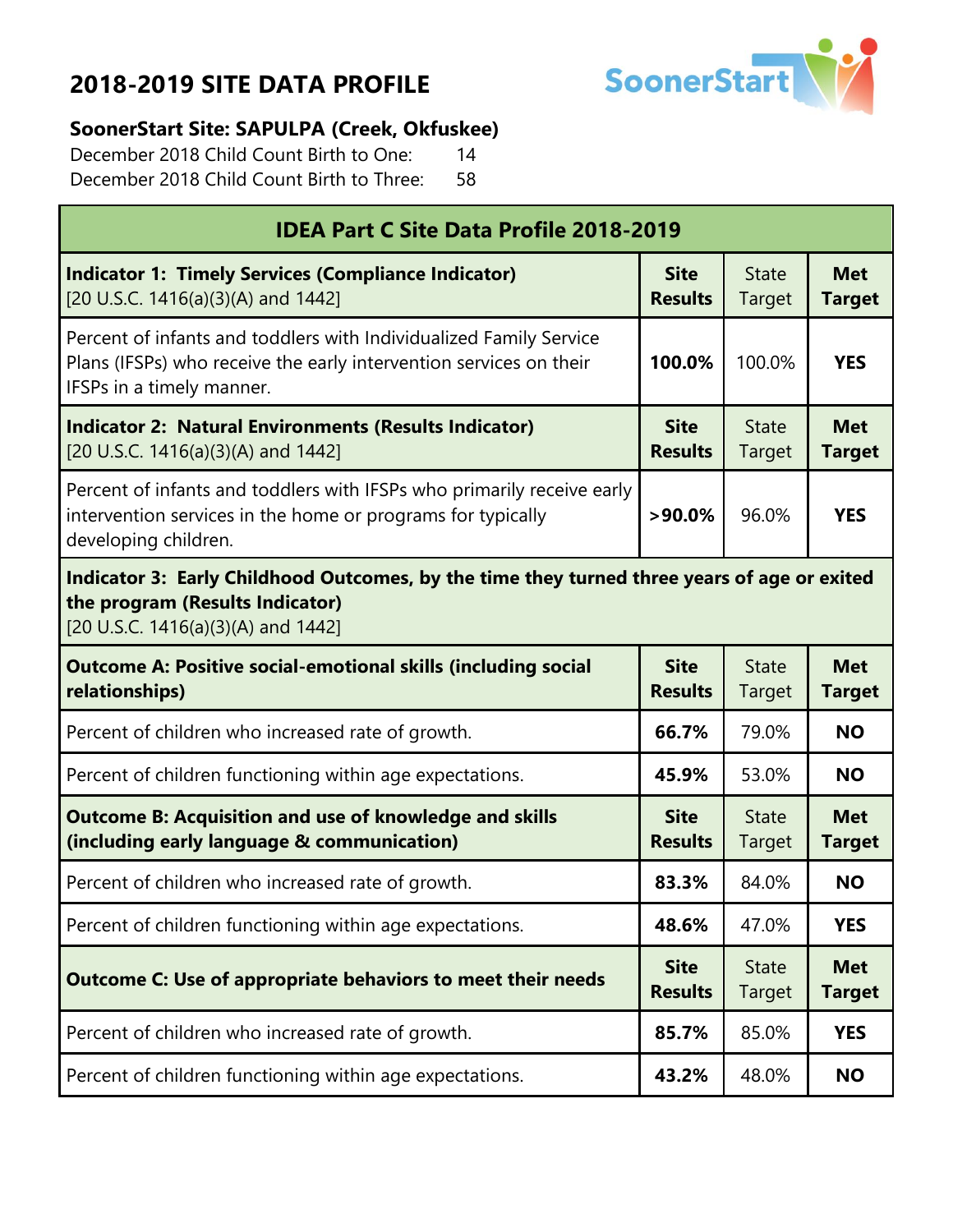| <b>IDEA Part C Site Data Profile 2018-2019 - SAPULPA</b>                                                                                                                                                            |                               |                               |                             |
|---------------------------------------------------------------------------------------------------------------------------------------------------------------------------------------------------------------------|-------------------------------|-------------------------------|-----------------------------|
| <b>Indicator 4: Family Outcomes (Results Indicator)</b><br>[20 U.S.C. 1416(a)(3)(A) and 1442]                                                                                                                       |                               |                               |                             |
| Percent of families who report that services have helped the<br>(Family Surveys Completed: 7)<br>family:                                                                                                            | <b>Site</b><br><b>Results</b> | <b>State</b><br>Target        | <b>Met</b><br><b>Target</b> |
| A. Know their rights;                                                                                                                                                                                               | 71.4%                         | 96.0%                         | <b>No</b>                   |
| B. Effectively communicate their children's needs; and                                                                                                                                                              | 71.4%                         | 96.0%                         | <b>No</b>                   |
| C. Help their children develop and learn.                                                                                                                                                                           | 71.4%                         | 96.0%                         | <b>No</b>                   |
| Indicator 5: Child Find (Birth to One) (Results Indicator)<br>[20 U.S.C. 1416(a)(3)(B) and 1442]                                                                                                                    | <b>Site</b><br><b>Results</b> | <b>State</b><br><b>Target</b> | <b>Met</b><br><b>Target</b> |
| Percent of infants and toddlers birth to one with an IFSP.                                                                                                                                                          | 1.42%                         | 0.90%                         | <b>YES</b>                  |
| Indicator 6: Child Find (Birth to Three) (Results Indicator)<br>[20 U.S.C. 1416(a)(3)(B) and 1442]                                                                                                                  | <b>Site</b><br><b>Results</b> | <b>State</b><br>Target        | <b>Met</b><br><b>Target</b> |
| Percent of infants and toddlers birth to three with an IFSP.                                                                                                                                                        | 1.90%                         | 1.70%                         | <b>YES</b>                  |
| <b>Indicator 7: 45-day Timeline (Compliance Indicator)</b><br>[20 U.S.C. 1416(a)(3)(B) and 1442                                                                                                                     | <b>Site</b><br><b>Results</b> | <b>State</b><br>Target        | <b>Met</b><br><b>Target</b> |
| Percent of eligible infants and toddlers with IFSPs for whom an<br>evaluation and assessment and an initial IFSP meeting were<br>conducted within Part C's 45-day timeline.                                         | 100.0%                        | 100.0%                        | <b>YES</b>                  |
| <b>Indicator 8: Transition (Compliance Indicator)</b><br>[20 U.S.C. 1416(a)(3)(B) and 1442]                                                                                                                         |                               |                               |                             |
| Percent of all children exiting Part C who received timely<br>transition planning to support the child's transition to preschool<br>and other appropriate community services by their third<br>birthday, including: | <b>Site</b><br><b>Results</b> | <b>State</b><br><b>Target</b> | <b>Met</b><br><b>Target</b> |
| A. IFSPs with transition steps and services.                                                                                                                                                                        | 100.0%                        | 100.0%                        | <b>YES</b>                  |
| B. Notification to LEA, if child potentially eligible for Part B.                                                                                                                                                   | 100.0%                        | 100.0%                        | <b>YES</b>                  |
| C. Transition conference, if child potentially eligible for Part B.                                                                                                                                                 | 100.0%                        | 100.0%                        | <b>YES</b>                  |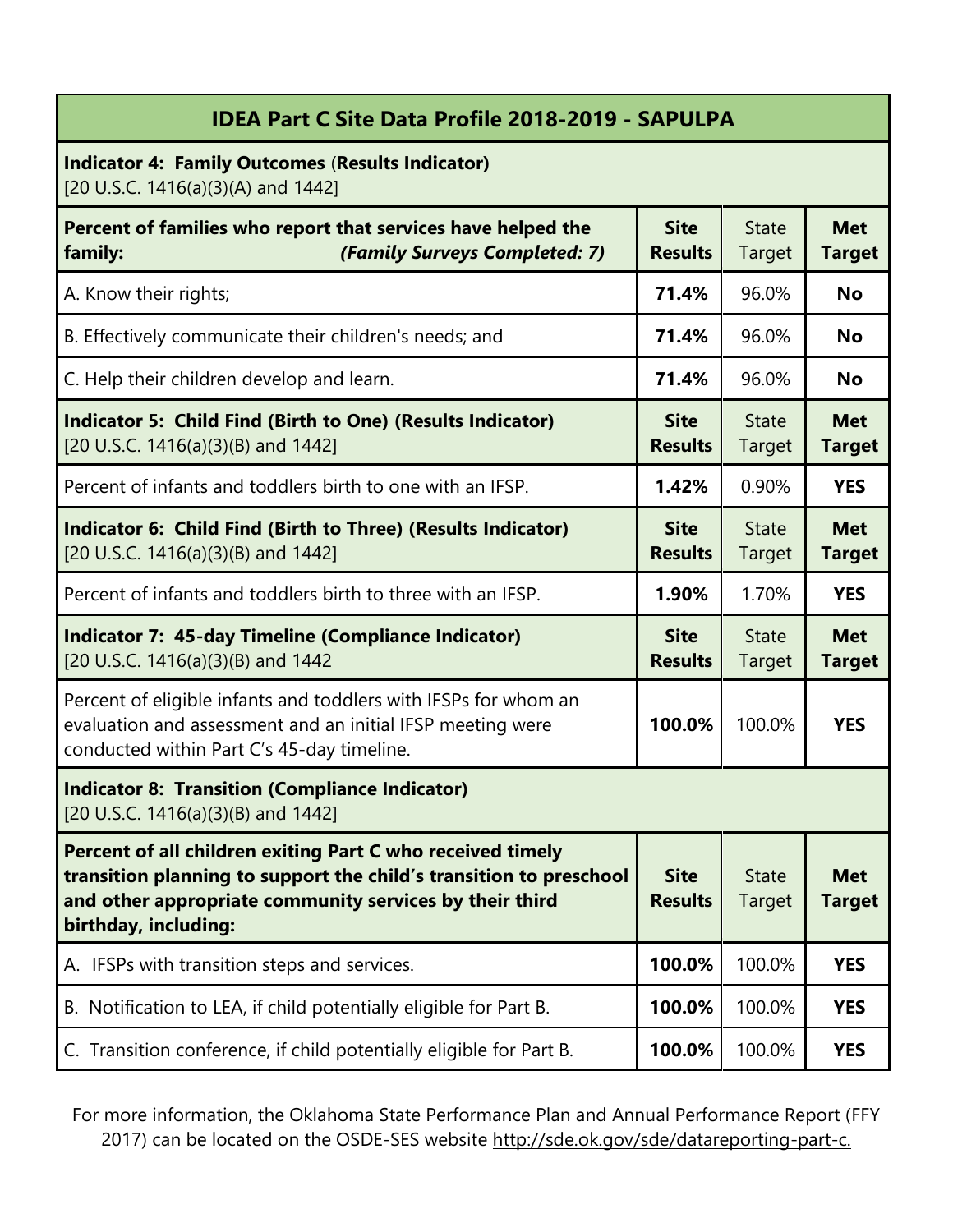

#### **SoonerStart Site: GUYMON (Beaver, Cimarron, Texas)**

December 2018 Child Count Birth to One: <5 December 2018 Child Count Birth to Three: 17

| <b>IDEA Part C Site Data Profile 2018-2019</b>                                                                                                                        |                               |                        |                             |  |  |
|-----------------------------------------------------------------------------------------------------------------------------------------------------------------------|-------------------------------|------------------------|-----------------------------|--|--|
| <b>Indicator 1: Timely Services (Compliance Indicator)</b><br>[20 U.S.C. 1416(a)(3)(A) and 1442]                                                                      | <b>Site</b><br><b>Results</b> | <b>State</b><br>Target | <b>Met</b><br><b>Target</b> |  |  |
| Percent of infants and toddlers with Individualized Family Service<br>Plans (IFSPs) who receive the early intervention services on their<br>IFSPs in a timely manner. | 83.3%                         | 100.0%                 | <b>NO</b>                   |  |  |
| <b>Indicator 2: Natural Environments (Results Indicator)</b><br>[20 U.S.C. 1416(a)(3)(A) and 1442]                                                                    | <b>Site</b><br><b>Results</b> | <b>State</b><br>Target | <b>Met</b><br><b>Target</b> |  |  |
| Percent of infants and toddlers with IFSPs who primarily receive early<br>intervention services in the home or programs for typically<br>developing children.         | 88.23%                        | 96.0%                  | <b>NO</b>                   |  |  |
| Indicator 3: Early Childhood Outcomes, by the time they turned three years of age or exited<br>the program (Results Indicator)<br>[20 U.S.C. 1416(a)(3)(A) and 1442]  |                               |                        |                             |  |  |
| <b>Outcome A: Positive social-emotional skills (including social</b><br>relationships)                                                                                | <b>Site</b><br><b>Results</b> | <b>State</b><br>Target | <b>Met</b><br><b>Target</b> |  |  |
| Percent of children who increased rate of growth.                                                                                                                     | 72.2%                         | 79.0%                  | <b>NO</b>                   |  |  |
| Percent of children functioning within age expectations.                                                                                                              | 22.2%                         | 53.0%                  | <b>NO</b>                   |  |  |
| <b>Outcome B: Acquisition and use of knowledge and skills</b><br>(including early language & communication)                                                           | <b>Site</b><br><b>Results</b> | <b>State</b><br>Target | <b>Met</b><br><b>Target</b> |  |  |
| Percent of children who increased rate of growth.                                                                                                                     | 66.7%                         | 84.0%                  | <b>NO</b>                   |  |  |
| Percent of children functioning within age expectations.                                                                                                              | 0.0%                          | 47.0%                  | <b>NO</b>                   |  |  |
| <b>Outcome C: Use of appropriate behaviors to meet their needs</b>                                                                                                    | <b>Site</b><br><b>Results</b> | <b>State</b><br>Target | <b>Met</b><br><b>Target</b> |  |  |
| Percent of children who increased rate of growth.                                                                                                                     | 61.1%                         | 85.0%                  | <b>NO</b>                   |  |  |
| Percent of children functioning within age expectations.                                                                                                              | 11.1%                         | 48.0%                  | <b>NO</b>                   |  |  |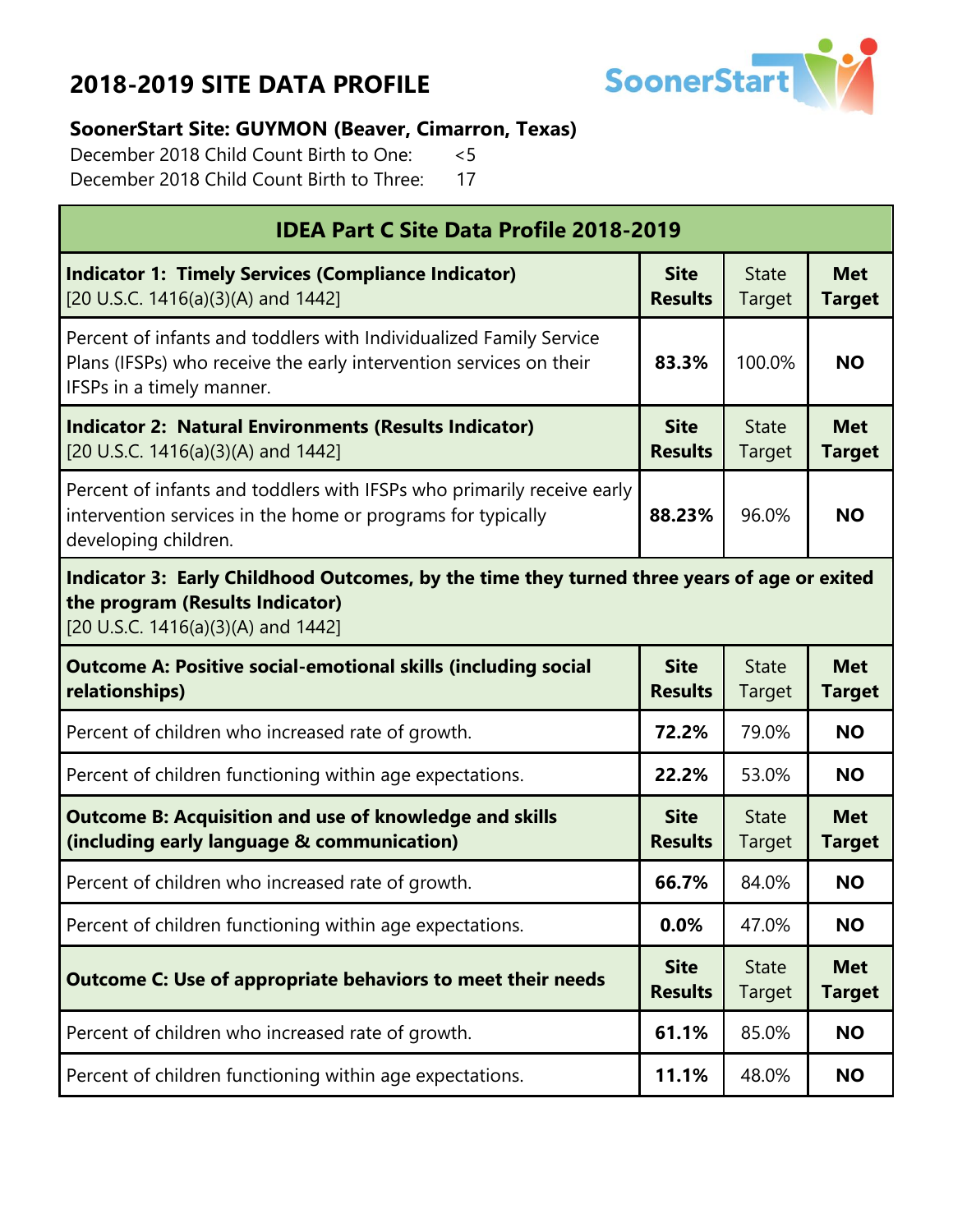| <b>IDEA Part C Site Data Profile 2018-2019 - GUYMON</b>                                                                                                                                                             |                               |                               |                             |
|---------------------------------------------------------------------------------------------------------------------------------------------------------------------------------------------------------------------|-------------------------------|-------------------------------|-----------------------------|
| <b>Indicator 4: Family Outcomes (Results Indicator)</b><br>[20 U.S.C. 1416(a)(3)(A) and 1442]                                                                                                                       |                               |                               |                             |
| Percent of families who report that services have helped the<br>(Family Surveys Completed: 1)<br>family:                                                                                                            | <b>Site</b><br><b>Results</b> | <b>State</b><br><b>Target</b> | <b>Met</b><br><b>Target</b> |
| A. Know their rights;                                                                                                                                                                                               | 0.0%                          | 96.0%                         | <b>No</b>                   |
| B. Effectively communicate their children's needs; and                                                                                                                                                              | 100.0%                        | 96.0%                         | <b>Yes</b>                  |
| C. Help their children develop and learn.                                                                                                                                                                           | 100.0%                        | 96.0%                         | <b>Yes</b>                  |
| <b>Indicator 5: Child Find (Birth to One) (Results Indicator)</b><br>[20 U.S.C. 1416(a)(3)(B) and 1442]                                                                                                             | <b>Site</b><br><b>Results</b> | <b>State</b><br><b>Target</b> | <b>Met</b><br><b>Target</b> |
| Percent of infants and toddlers birth to one with an IFSP.                                                                                                                                                          | 0.00%                         | 0.90%                         | <b>NO</b>                   |
| Indicator 6: Child Find (Birth to Three) (Results Indicator)<br>[20 U.S.C. 1416(a)(3)(B) and 1442]                                                                                                                  | <b>Site</b><br><b>Results</b> | <b>State</b><br><b>Target</b> | <b>Met</b><br><b>Target</b> |
| Percent of infants and toddlers birth to three with an IFSP.                                                                                                                                                        | 1.30%                         | 1.70%                         | <b>NO</b>                   |
| <b>Indicator 7: 45-day Timeline (Compliance Indicator)</b><br>[20 U.S.C. 1416(a)(3)(B) and 1442                                                                                                                     | <b>Site</b><br><b>Results</b> | <b>State</b><br>Target        | <b>Met</b><br><b>Target</b> |
| Percent of eligible infants and toddlers with IFSPs for whom an<br>evaluation and assessment and an initial IFSP meeting were<br>conducted within Part C's 45-day timeline.                                         | 100.0%                        | 100.0%                        | <b>YES</b>                  |
| <b>Indicator 8: Transition (Compliance Indicator)</b><br>[20 U.S.C. 1416(a)(3)(B) and 1442]                                                                                                                         |                               |                               |                             |
| Percent of all children exiting Part C who received timely<br>transition planning to support the child's transition to preschool<br>and other appropriate community services by their third<br>birthday, including: | <b>Site</b><br><b>Results</b> | <b>State</b><br><b>Target</b> | <b>Met</b><br><b>Target</b> |
| A. IFSPs with transition steps and services.                                                                                                                                                                        | 100.0%                        | 100.0%                        | <b>YES</b>                  |
| B. Notification to LEA, if child potentially eligible for Part B.                                                                                                                                                   | 100.0%                        | 100.0%                        | <b>YES</b>                  |
| C. Transition conference, if child potentially eligible for Part B.                                                                                                                                                 | 100.0%                        | 100.0%                        | <b>YES</b>                  |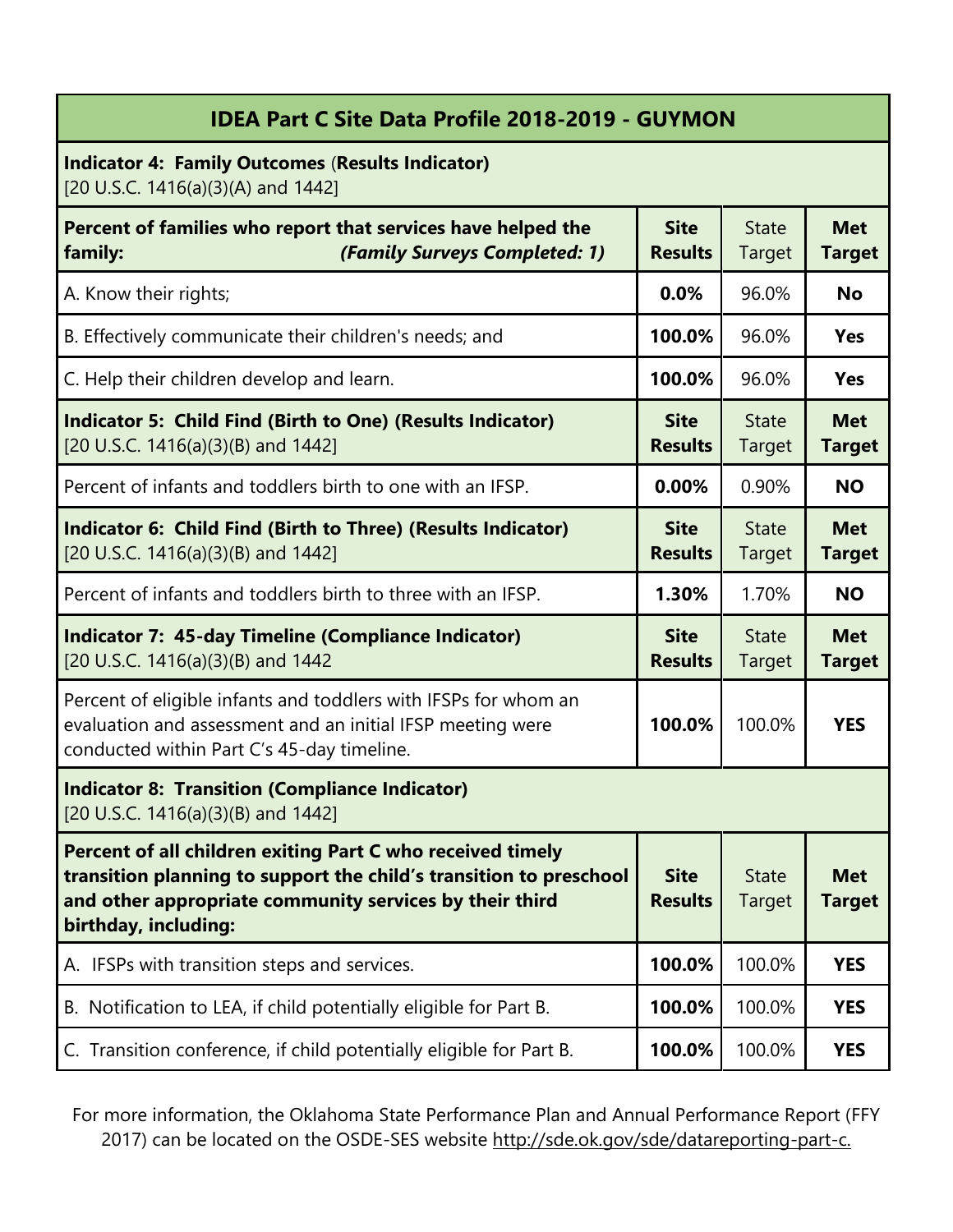

#### **SoonerStart Site: WOODWARD (Ellis, Harper, Woods and Woodward)**

December 2018 Child Count Birth to One: <5 December 2018 Child Count Birth to Three: 17

| <b>IDEA Part C Site Data Profile 2018-2019</b>                                                                                                                        |                               |                        |                             |  |  |
|-----------------------------------------------------------------------------------------------------------------------------------------------------------------------|-------------------------------|------------------------|-----------------------------|--|--|
| <b>Indicator 1: Timely Services (Compliance Indicator)</b><br>[20 U.S.C. 1416(a)(3)(A) and 1442]                                                                      | <b>Site</b><br><b>Results</b> | <b>State</b><br>Target | <b>Met</b><br><b>Target</b> |  |  |
| Percent of infants and toddlers with Individualized Family Service<br>Plans (IFSPs) who receive the early intervention services on their<br>IFSPs in a timely manner. | 100.0%                        | 100.0%                 | <b>YES</b>                  |  |  |
| <b>Indicator 2: Natural Environments (Results Indicator)</b><br>[20 U.S.C. 1416(a)(3)(A) and 1442]                                                                    | <b>Site</b><br><b>Results</b> | <b>State</b><br>Target | <b>Met</b><br><b>Target</b> |  |  |
| Percent of infants and toddlers with IFSPs who primarily receive early<br>intervention services in the home or programs for typically<br>developing children.         | $>90.0\%$                     | 96.0%                  | <b>YES</b>                  |  |  |
| Indicator 3: Early Childhood Outcomes, by the time they turned three years of age or exited<br>the program (Results Indicator)<br>[20 U.S.C. 1416(a)(3)(A) and 1442]  |                               |                        |                             |  |  |
| <b>Outcome A: Positive social-emotional skills (including social</b><br>relationships)                                                                                | <b>Site</b><br><b>Results</b> | <b>State</b><br>Target | <b>Met</b><br><b>Target</b> |  |  |
| Percent of children who increased rate of growth.                                                                                                                     | 64.7%                         | 79.0%                  | <b>NO</b>                   |  |  |
| Percent of children functioning within age expectations.                                                                                                              | 35.3%                         | 53.0%                  | <b>NO</b>                   |  |  |
| <b>Outcome B: Acquisition and use of knowledge and skills</b><br>(including early language & communication)                                                           |                               | <b>State</b><br>Target | <b>Met</b><br><b>Target</b> |  |  |
| Percent of children who increased rate of growth.                                                                                                                     | 64.7%                         | 84.0%                  | <b>NO</b>                   |  |  |
| Percent of children functioning within age expectations.                                                                                                              | 11.8%                         | 47.0%                  | <b>NO</b>                   |  |  |
| <b>Outcome C: Use of appropriate behaviors to meet their needs</b>                                                                                                    | <b>Site</b><br><b>Results</b> | <b>State</b><br>Target | <b>Met</b><br><b>Target</b> |  |  |
| Percent of children who increased rate of growth.                                                                                                                     | 62.5%                         | 85.0%                  | <b>NO</b>                   |  |  |
| Percent of children functioning within age expectations.                                                                                                              | 29.4%                         | 48.0%                  | <b>NO</b>                   |  |  |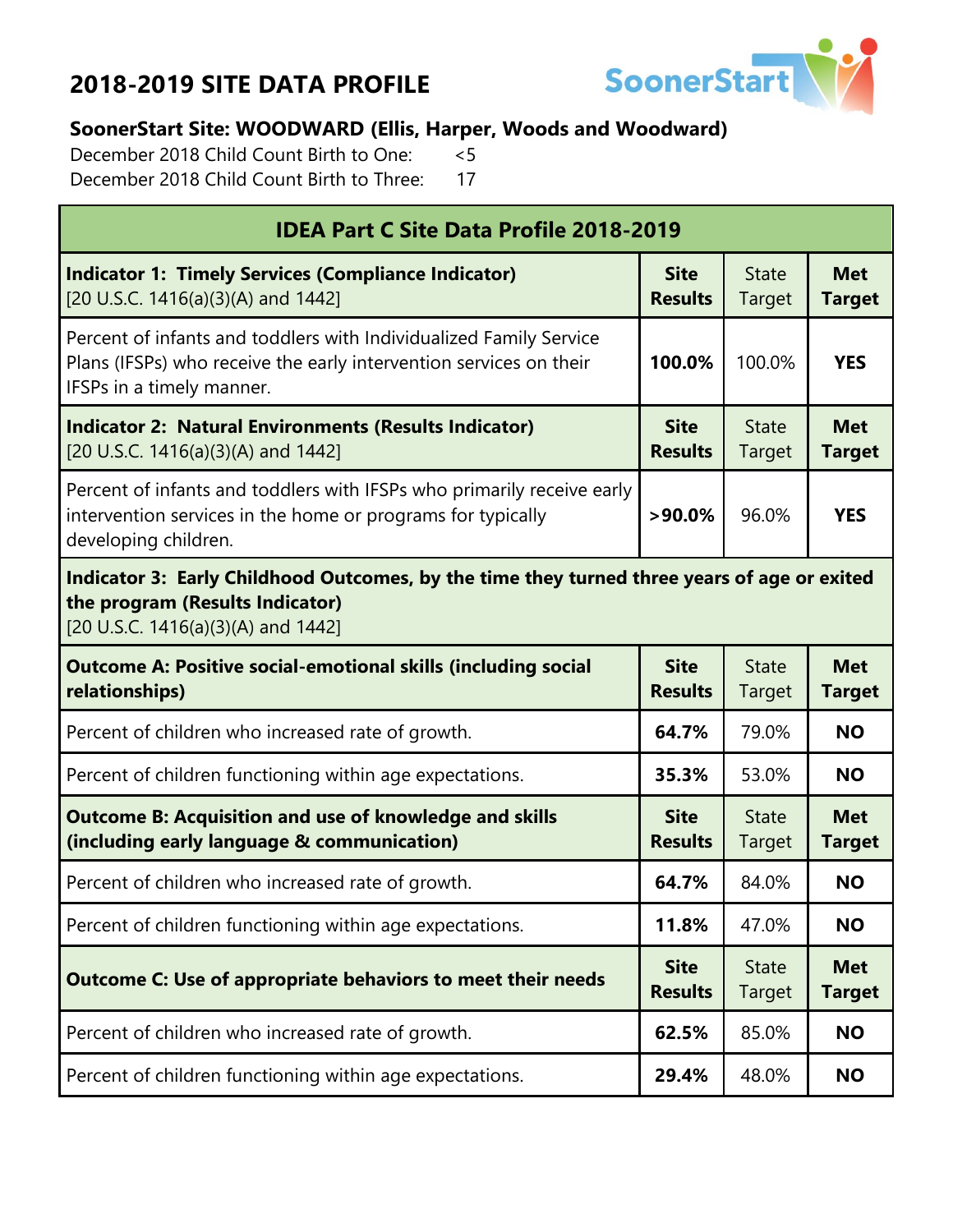|  | IDEA Part C Site Data Profile 2018-2019 - WOODWARD |  |
|--|----------------------------------------------------|--|
|  |                                                    |  |

**Indicator 4: Family Outcomes** (**Results Indicator)** [20 U.S.C. 1416(a)(3)(A) and 1442]

| Percent of families who report that services have helped the<br>(Family Surveys Completed: 24)<br>family:                                                                                                           | <b>Site</b><br><b>Results</b> | <b>State</b><br>Target        | <b>Met</b><br><b>Target</b> |
|---------------------------------------------------------------------------------------------------------------------------------------------------------------------------------------------------------------------|-------------------------------|-------------------------------|-----------------------------|
| A. Know their rights;                                                                                                                                                                                               | 100.0%                        | 96.0%                         | <b>Yes</b>                  |
| B. Effectively communicate their children's needs; and                                                                                                                                                              | 100.0%                        | 96.0%                         | <b>Yes</b>                  |
| C. Help their children develop and learn.                                                                                                                                                                           | 100.0%                        | 96.0%                         | <b>Yes</b>                  |
| Indicator 5: Child Find (Birth to One) (Results Indicator)<br>[20 U.S.C. 1416(a)(3)(B) and 1442]                                                                                                                    | <b>Site</b><br><b>Results</b> | <b>State</b><br><b>Target</b> | <b>Met</b><br><b>Target</b> |
| Percent of infants and toddlers birth to one with an IFSP.                                                                                                                                                          | 0.22%                         | 0.90%                         | <b>NO</b>                   |
| Indicator 6: Child Find (Birth to Three) (Results Indicator)<br>[20 U.S.C. 1416(a)(3)(B) and 1442]                                                                                                                  | <b>Site</b><br><b>Results</b> | <b>State</b><br><b>Target</b> | <b>Met</b><br><b>Target</b> |
| Percent of infants and toddlers birth to three with an IFSP.                                                                                                                                                        | 1.23%                         | 1.70%                         | <b>NO</b>                   |
| <b>Indicator 7: 45-day Timeline (Compliance Indicator)</b><br>[20 U.S.C. 1416(a)(3)(B) and 1442                                                                                                                     | <b>Site</b><br><b>Results</b> | <b>State</b><br><b>Target</b> | <b>Met</b><br><b>Target</b> |
| Percent of eligible infants and toddlers with IFSPs for whom an<br>evaluation and assessment and an initial IFSP meeting were<br>conducted within Part C's 45-day timeline.                                         | 100.0%                        | 100.0%                        | <b>YES</b>                  |
| <b>Indicator 8: Transition (Compliance Indicator)</b><br>[20 U.S.C. 1416(a)(3)(B) and 1442]                                                                                                                         |                               |                               |                             |
| Percent of all children exiting Part C who received timely<br>transition planning to support the child's transition to preschool<br>and other appropriate community services by their third<br>birthday, including: | <b>Site</b><br><b>Results</b> | <b>State</b><br><b>Target</b> | <b>Met</b><br>Target        |
| A. IFSPs with transition steps and services.                                                                                                                                                                        | 100.0%                        | 100.0%                        | <b>YES</b>                  |
| B. Notification to LEA, if child potentially eligible for Part B.                                                                                                                                                   | 100.0%                        | 100.0%                        | <b>YES</b>                  |
| C. Transition conference, if child potentially eligible for Part B.                                                                                                                                                 | 100.0%                        | 100.0%                        | <b>YES</b>                  |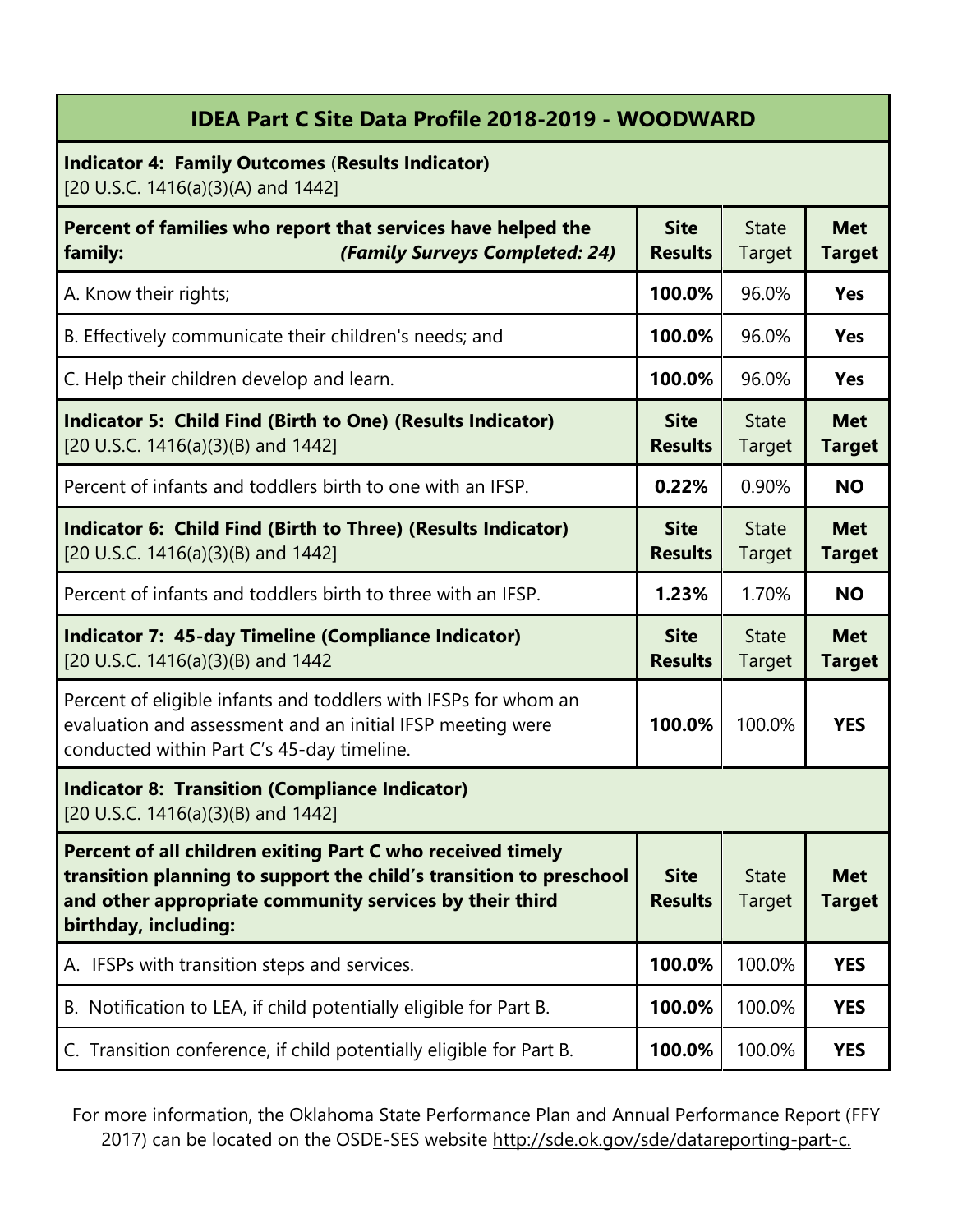

#### **SoonerStart Site: ENID (Alfalfa, Garfield, Grant, Major)**

December 2018 Child Count Birth to One: 19 December 2018 Child Count Birth to Three: 80

| <b>IDEA Part C Site Data Profile 2018-2019</b>                                                                                                                        |                               |                        |                             |  |  |
|-----------------------------------------------------------------------------------------------------------------------------------------------------------------------|-------------------------------|------------------------|-----------------------------|--|--|
| <b>Indicator 1: Timely Services (Compliance Indicator)</b><br>[20 U.S.C. 1416(a)(3)(A) and 1442]                                                                      | <b>Site</b><br><b>Results</b> | <b>State</b><br>Target | <b>Met</b><br><b>Target</b> |  |  |
| Percent of infants and toddlers with Individualized Family Service<br>Plans (IFSPs) who receive the early intervention services on their<br>IFSPs in a timely manner. | 100.0%                        | 100.0%                 | <b>YES</b>                  |  |  |
| <b>Indicator 2: Natural Environments (Results Indicator)</b><br>[20 U.S.C. 1416(a)(3)(A) and 1442]                                                                    | <b>Site</b><br><b>Results</b> | <b>State</b><br>Target | <b>Met</b><br><b>Target</b> |  |  |
| Percent of infants and toddlers with IFSPs who primarily receive early<br>intervention services in the home or programs for typically<br>developing children.         | $>90.0\%$                     | 96.0%                  | <b>YES</b>                  |  |  |
| Indicator 3: Early Childhood Outcomes, by the time they turned three years of age or exited<br>the program (Results Indicator)<br>[20 U.S.C. 1416(a)(3)(A) and 1442]  |                               |                        |                             |  |  |
| <b>Outcome A: Positive social-emotional skills (including social</b><br>relationships)                                                                                | <b>Site</b><br><b>Results</b> | <b>State</b><br>Target | <b>Met</b><br><b>Target</b> |  |  |
| Percent of children who increased rate of growth.                                                                                                                     | $>90.0\%$                     | 79.0%                  | <b>YES</b>                  |  |  |
| Percent of children functioning within age expectations.                                                                                                              | 56.9%                         | 53.0%                  | <b>YES</b>                  |  |  |
| <b>Outcome B: Acquisition and use of knowledge and skills</b><br>(including early language & communication)                                                           | <b>Site</b><br><b>Results</b> | <b>State</b><br>Target | <b>Met</b><br><b>Target</b> |  |  |
| Percent of children who increased rate of growth.                                                                                                                     | $>90.0\%$                     | 84.0%                  | <b>YES</b>                  |  |  |
| Percent of children functioning within age expectations.                                                                                                              | 52.9%                         | 47.0%                  | <b>YES</b>                  |  |  |
| <b>Outcome C: Use of appropriate behaviors to meet their needs</b>                                                                                                    | <b>Site</b><br><b>Results</b> | <b>State</b><br>Target | <b>Met</b><br><b>Target</b> |  |  |
| Percent of children who increased rate of growth.                                                                                                                     | $>90.0\%$                     | 85.0%                  | <b>YES</b>                  |  |  |
| Percent of children functioning within age expectations.                                                                                                              | 52.9%                         | 48.0%                  | <b>YES</b>                  |  |  |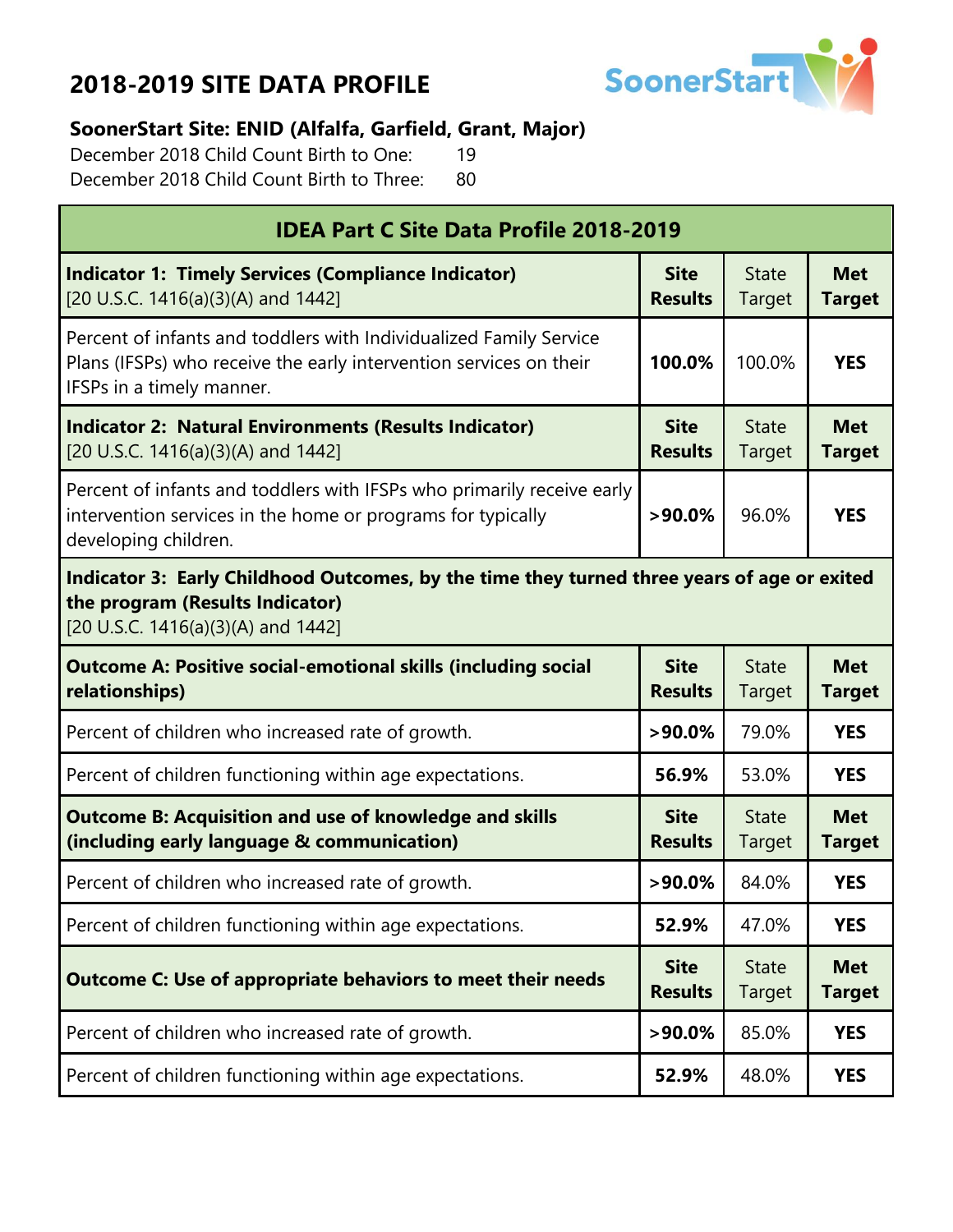| <b>IDEA Part C Site Data Profile 2018-2019 - ENID</b>                                                                                                                                                               |                               |                        |                             |  |
|---------------------------------------------------------------------------------------------------------------------------------------------------------------------------------------------------------------------|-------------------------------|------------------------|-----------------------------|--|
| <b>Indicator 4: Family Outcomes (Results Indicator)</b><br>[20 U.S.C. 1416(a)(3)(A) and 1442]                                                                                                                       |                               |                        |                             |  |
| Percent of families who report that services have helped the<br>(Family Surveys Completed: 45)<br>family:                                                                                                           | <b>Site</b><br><b>Results</b> | <b>State</b><br>Target | <b>Met</b><br><b>Target</b> |  |
| A. Know their rights;                                                                                                                                                                                               | 100.0%                        | 96.0%                  | <b>Yes</b>                  |  |
| B. Effectively communicate their children's needs; and                                                                                                                                                              | 100.0%                        | 96.0%                  | <b>Yes</b>                  |  |
| C. Help their children develop and learn.                                                                                                                                                                           | 100.0%                        | 96.0%                  | <b>Yes</b>                  |  |
| <b>Indicator 5: Child Find (Birth to One) (Results Indicator)</b><br>[20 U.S.C. 1416(a)(3)(B) and 1442]                                                                                                             | <b>Site</b><br><b>Results</b> | <b>State</b><br>Target | <b>Met</b><br><b>Target</b> |  |
| Percent of infants and toddlers birth to one with an IFSP.                                                                                                                                                          | 1.78%                         | 0.90%                  | <b>YES</b>                  |  |
| Indicator 6: Child Find (Birth to Three) (Results Indicator)<br>[20 U.S.C. 1416(a)(3)(B) and 1442]                                                                                                                  | <b>Site</b><br><b>Results</b> | <b>State</b><br>Target | <b>Met</b><br><b>Target</b> |  |
| Percent of infants and toddlers birth to three with an IFSP.                                                                                                                                                        | 2.44%                         | 1.70%                  | <b>YES</b>                  |  |
| <b>Indicator 7: 45-day Timeline (Compliance Indicator)</b><br>[20 U.S.C. 1416(a)(3)(B) and 1442                                                                                                                     | <b>Site</b><br><b>Results</b> | <b>State</b><br>Target | <b>Met</b><br><b>Target</b> |  |
| Percent of eligible infants and toddlers with IFSPs for whom an<br>evaluation and assessment and an initial IFSP meeting were<br>conducted within Part C's 45-day timeline.                                         | 100.0%                        | 100.0%                 | <b>YES</b>                  |  |
| <b>Indicator 8: Transition (Compliance Indicator)</b><br>[20 U.S.C. 1416(a)(3)(B) and 1442]                                                                                                                         |                               |                        |                             |  |
| Percent of all children exiting Part C who received timely<br>transition planning to support the child's transition to preschool<br>and other appropriate community services by their third<br>birthday, including: | <b>Site</b><br><b>Results</b> | <b>State</b><br>Target | <b>Met</b><br><b>Target</b> |  |
| A. IFSPs with transition steps and services.                                                                                                                                                                        | 92.9%                         | 100.0%                 | <b>NO</b>                   |  |
| B. Notification to LEA, if child potentially eligible for Part B.                                                                                                                                                   | 92.9%                         | 100.0%                 | <b>NO</b>                   |  |
| C. Transition conference, if child potentially eligible for Part B.                                                                                                                                                 | 92.9%                         | 100.0%                 | <b>NO</b>                   |  |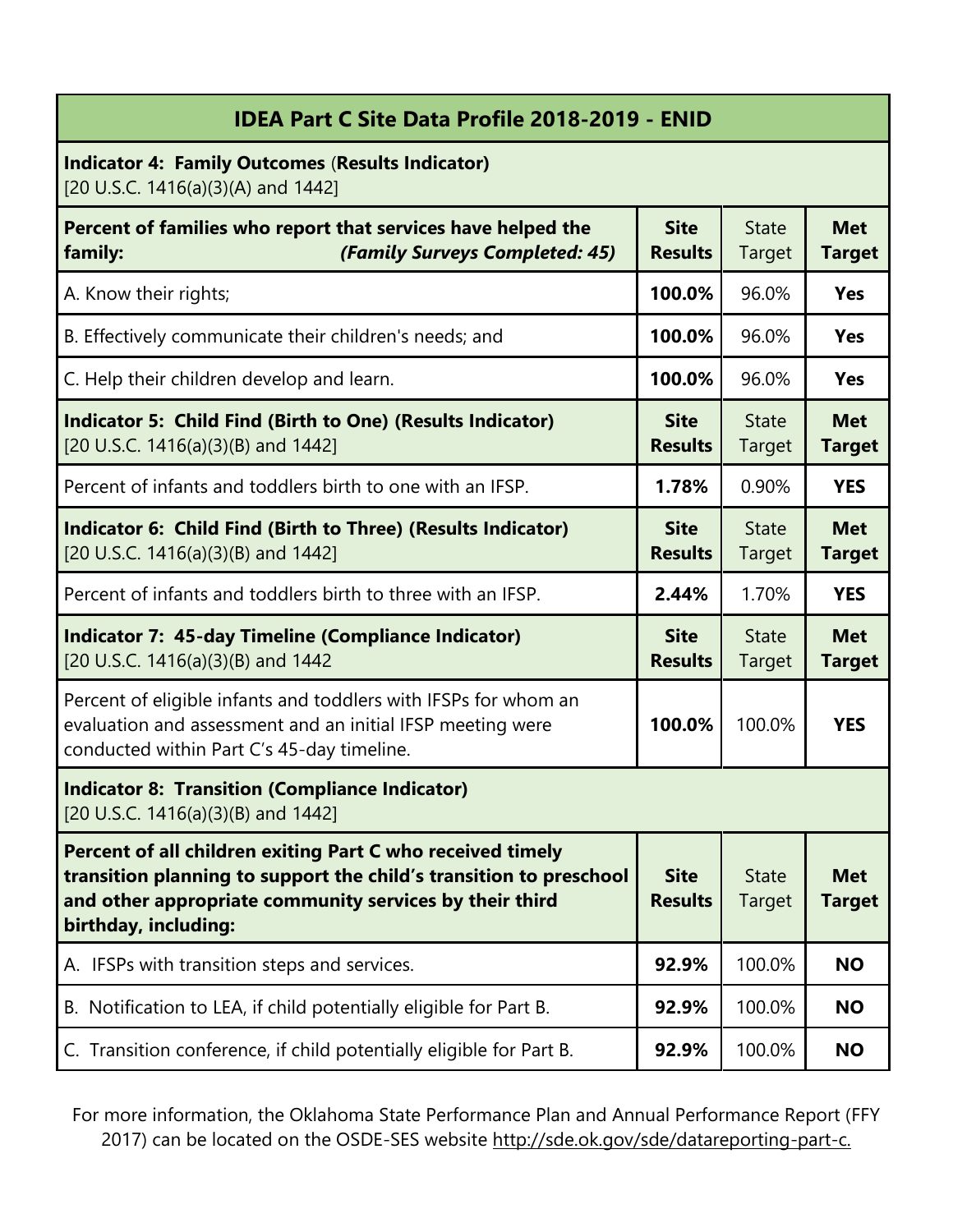

#### **SoonerStart Site: STLLWATER (Kay, Noble, Pawnee, Payne)**

December 2018 Child Count Birth to One: 9 December 2018 Child Count Birth to Three: 119

| <b>IDEA Part C Site Data Profile 2018-2019</b>                                                                                                                        |                                                                                             |                        |                             |  |  |
|-----------------------------------------------------------------------------------------------------------------------------------------------------------------------|---------------------------------------------------------------------------------------------|------------------------|-----------------------------|--|--|
| <b>Indicator 1: Timely Services (Compliance Indicator)</b><br>[20 U.S.C. 1416(a)(3)(A) and 1442]                                                                      | <b>Site</b><br><b>Results</b>                                                               | <b>State</b><br>Target | <b>Met</b><br><b>Target</b> |  |  |
| Percent of infants and toddlers with Individualized Family Service<br>Plans (IFSPs) who receive the early intervention services on their<br>IFSPs in a timely manner. | 97.9%                                                                                       | 100.0%                 | <b>NO</b>                   |  |  |
| <b>Indicator 2: Natural Environments (Results Indicator)</b><br>[20 U.S.C. 1416(a)(3)(A) and 1442]                                                                    | <b>Site</b><br><b>Results</b>                                                               | <b>State</b><br>Target | <b>Met</b><br><b>Target</b> |  |  |
| Percent of infants and toddlers with IFSPs who primarily receive early<br>intervention services in the home or programs for typically<br>developing children.         | $>90.0\%$                                                                                   | 96.0%                  | <b>NO</b>                   |  |  |
| the program (Results Indicator)<br>[20 U.S.C. 1416(a)(3)(A) and 1442]                                                                                                 | Indicator 3: Early Childhood Outcomes, by the time they turned three years of age or exited |                        |                             |  |  |
| <b>Outcome A: Positive social-emotional skills (including social</b><br>relationships)                                                                                | <b>Site</b><br><b>Results</b>                                                               | <b>State</b><br>Target | <b>Met</b><br><b>Target</b> |  |  |
| Percent of children who increased rate of growth.                                                                                                                     | 85.9%                                                                                       | 79.0%                  | <b>YES</b>                  |  |  |
| Percent of children functioning within age expectations.                                                                                                              | 40.7%                                                                                       | 53.0%                  | <b>NO</b>                   |  |  |
| <b>Outcome B: Acquisition and use of knowledge and skills</b><br>(including early language & communication)                                                           | <b>Site</b><br><b>Results</b>                                                               | <b>State</b><br>Target | <b>Met</b><br><b>Target</b> |  |  |
| Percent of children who increased rate of growth.                                                                                                                     | $>90.0\%$                                                                                   | 84.0%                  | <b>YES</b>                  |  |  |
| Percent of children functioning within age expectations.                                                                                                              | 26.7%                                                                                       | 47.0%                  | <b>NO</b>                   |  |  |
| <b>Outcome C: Use of appropriate behaviors to meet their needs</b>                                                                                                    | <b>Site</b><br><b>Results</b>                                                               | <b>State</b><br>Target | <b>Met</b><br><b>Target</b> |  |  |
| Percent of children who increased rate of growth.                                                                                                                     | 89.3%                                                                                       | 85.0%                  | <b>YES</b>                  |  |  |
| Percent of children functioning within age expectations.                                                                                                              | 46.5%                                                                                       | 48.0%                  | <b>NO</b>                   |  |  |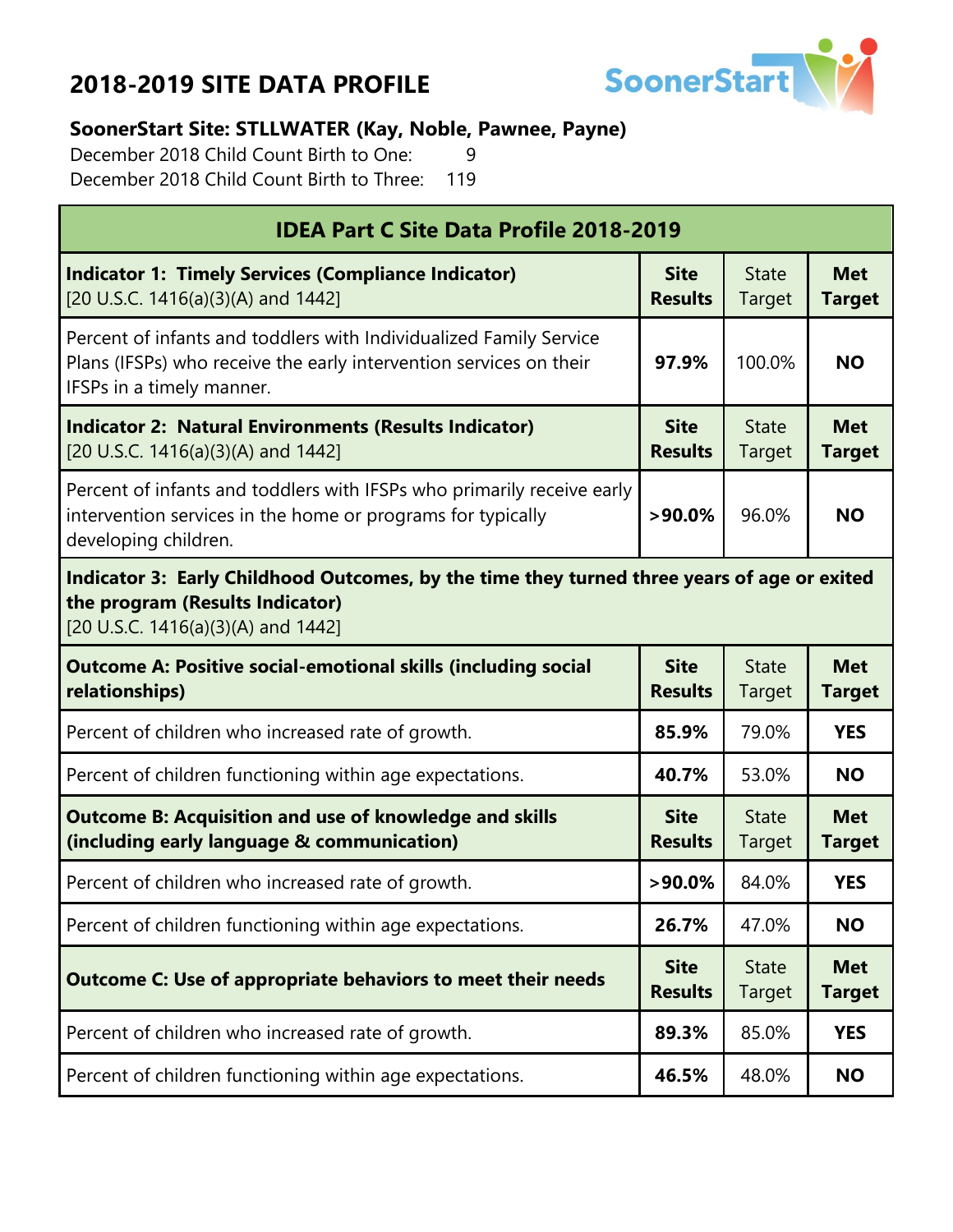| <b>IDEA Part C Site Data Profile 2018-2019 - STLLWATER</b> |  |  |
|------------------------------------------------------------|--|--|
|                                                            |  |  |

**Indicator 4: Family Outcomes** (**Results Indicator)** [20 U.S.C. 1416(a)(3)(A) and 1442]

| Percent of families who report that services have helped the<br>(Family Surveys Completed: 9)<br>family:                                                                                                            | <b>Site</b><br><b>Results</b> | <b>State</b><br>Target        | <b>Met</b><br><b>Target</b> |
|---------------------------------------------------------------------------------------------------------------------------------------------------------------------------------------------------------------------|-------------------------------|-------------------------------|-----------------------------|
| A. Know their rights;                                                                                                                                                                                               | 100.0%                        | 96.0%                         | <b>Yes</b>                  |
| B. Effectively communicate their children's needs; and                                                                                                                                                              | 100.0%                        | 96.0%                         | <b>Yes</b>                  |
| C. Help their children develop and learn.                                                                                                                                                                           | 100.0%                        | 96.0%                         | <b>Yes</b>                  |
| <b>Indicator 5: Child Find (Birth to One) (Results Indicator)</b><br>[20 U.S.C. 1416(a)(3)(B) and 1442]                                                                                                             | <b>Site</b><br><b>Results</b> | <b>State</b><br>Target        | <b>Met</b><br><b>Target</b> |
| Percent of infants and toddlers birth to one with an IFSP.                                                                                                                                                          | 0.51%                         | 0.90%                         | <b>NO</b>                   |
| Indicator 6: Child Find (Birth to Three) (Results Indicator)<br>[20 U.S.C. 1416(a)(3)(B) and 1442]                                                                                                                  | <b>Site</b><br><b>Results</b> | <b>State</b><br><b>Target</b> | <b>Met</b><br><b>Target</b> |
| Percent of infants and toddlers birth to three with an IFSP.                                                                                                                                                        | 2.24%                         | 1.70%                         | <b>YES</b>                  |
| <b>Indicator 7: 45-day Timeline (Compliance Indicator)</b><br>[20 U.S.C. 1416(a)(3)(B) and 1442                                                                                                                     | <b>Site</b><br><b>Results</b> | <b>State</b><br>Target        | <b>Met</b><br><b>Target</b> |
| Percent of eligible infants and toddlers with IFSPs for whom an<br>evaluation and assessment and an initial IFSP meeting were<br>conducted within Part C's 45-day timeline.                                         | 100.0%                        | 100.0%                        | <b>YES</b>                  |
| <b>Indicator 8: Transition (Compliance Indicator)</b><br>[20 U.S.C. 1416(a)(3)(B) and 1442]                                                                                                                         |                               |                               |                             |
| Percent of all children exiting Part C who received timely<br>transition planning to support the child's transition to preschool<br>and other appropriate community services by their third<br>birthday, including: | <b>Site</b><br><b>Results</b> | <b>State</b><br>Target        | <b>Met</b><br>Target        |
| A. IFSPs with transition steps and services.                                                                                                                                                                        | 100.0%                        | 100.0%                        | <b>YES</b>                  |
| B. Notification to LEA, if child potentially eligible for Part B.                                                                                                                                                   | 100.0%                        | 100.0%                        | <b>YES</b>                  |
| C. Transition conference, if child potentially eligible for Part B.                                                                                                                                                 | 100.0%                        | 100.0%                        | <b>YES</b>                  |